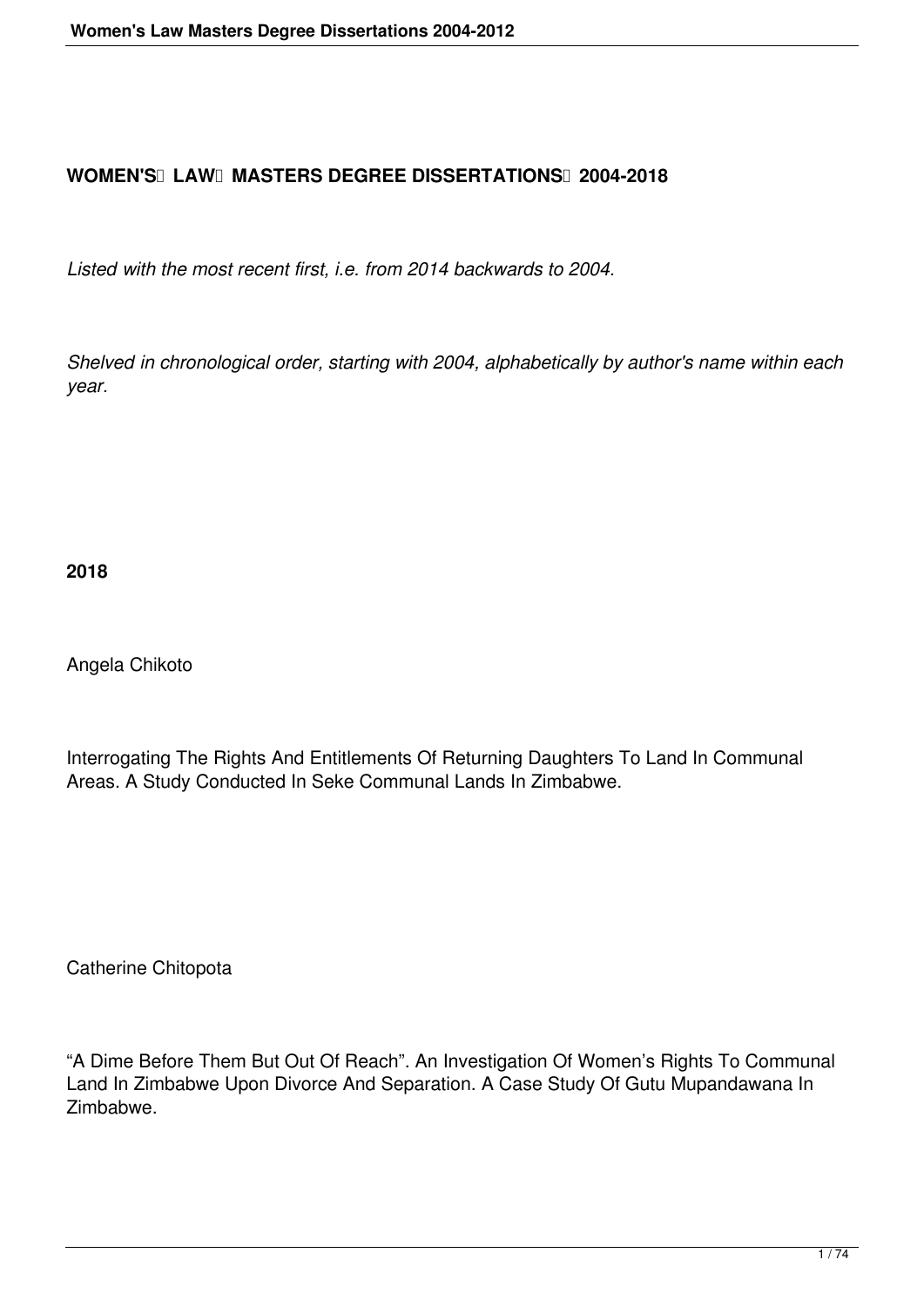Chido Olgah Chisango

Shona Society Is Sanctioning The Sexual Abuse Of Women And Girls Through The Practice Of Chiramu.

Chililo Okley Gondwe

Operationalisation Of HIV Status Disclosure, A Discretion For Health Service Providers And Plight For Women: The Case Of Malawi's HIV And AIDS (Prevention And Management) Act No. 12 Of 2017.

Christabel Tapiwa Bunu

Access To Sources Of Energy For Rural Women In Zimbabwe: Case Study Of Seke District, Ward 3.

Daniel Kuyokwa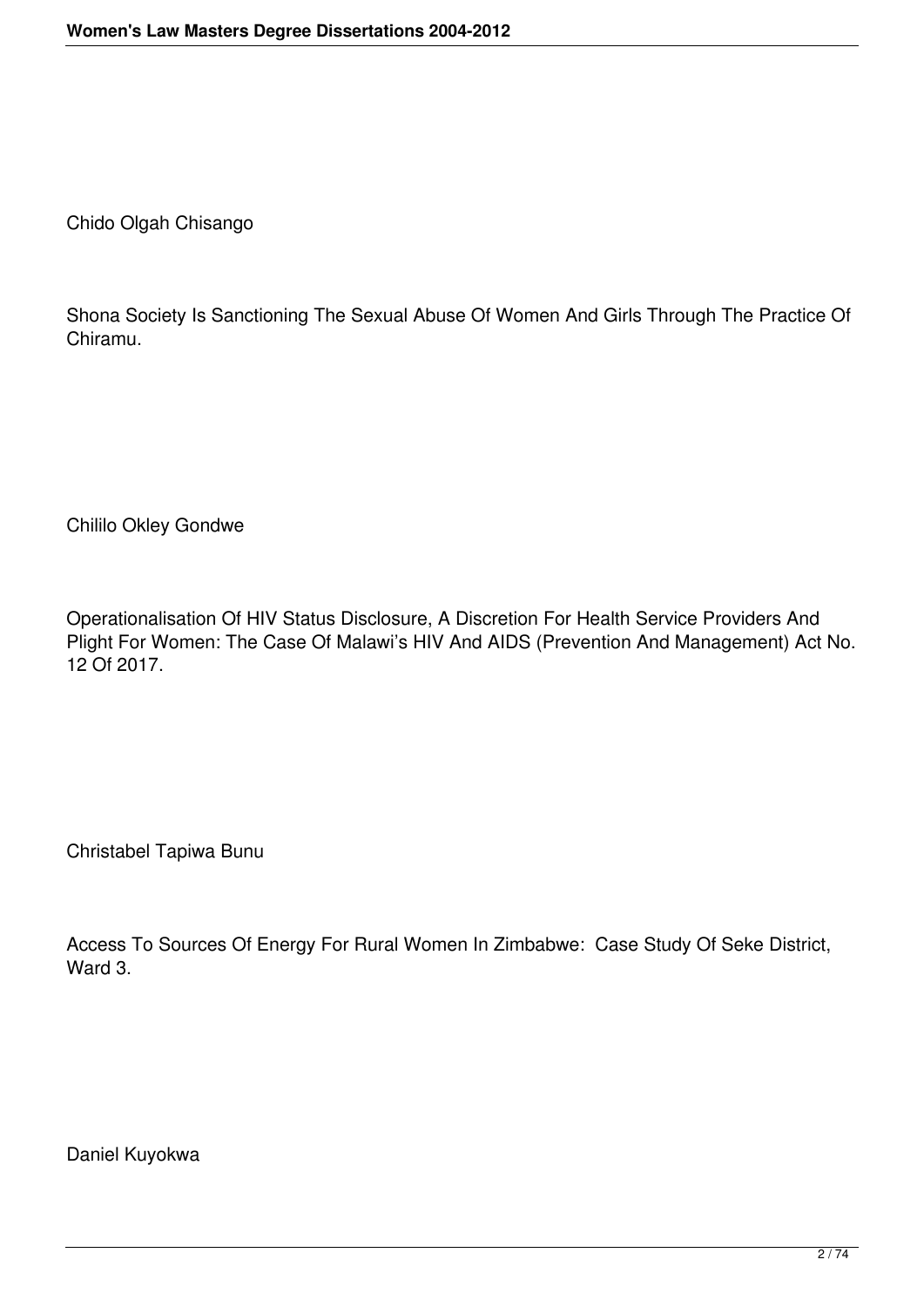An Investigation Of The Challenges Faced By Female Ex-Prisoners When Reintegrating Into Society: The Case Of Maula, Mzuzu And Mzimba Prisons In Malawi.

Dorothy Onyeze

An Assessment Of The Administration Measures For Tackling Domestic Violence In Selected Un Agencies In Harare, Zimbabwe.

Edgar Dzehonye

Putting Man First: Unfair Discrimination Against Women In Formal And Informal Marriages In City Of Harare's Low Income Home Ownership Policy And Practice. A Case Of Budiriro High Density Suburb.

Geraldine Tendai Kabaya

Financial Inclusion And The Social Status Of Women: A Case Study Of Banket, Zimbabwe.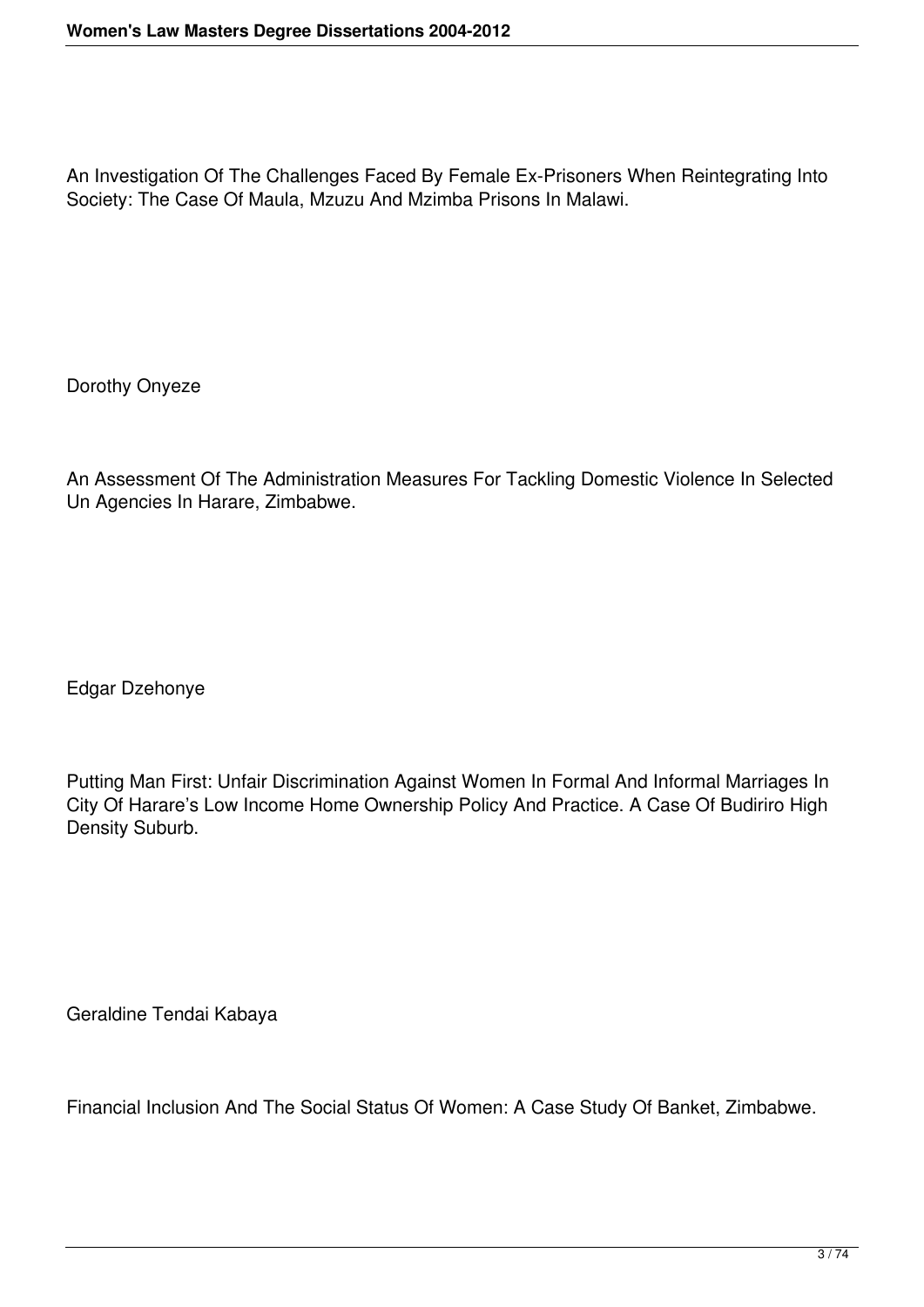Hannah Supply

Operationalization Of Malawi's Prevention Of Domestic Violence Act: A Focus On Women And The Victim Support Unit.

Jules S. Daudi

The Right To Privacy And Independent Living: An Interrogation Into The Capacitating Strategies For Women And Girls With Visual Impairment To Enjoy The Right, In Private And Public Spaces, In Harare.

Luke Tembo

"The Devil In The Detail" Envisioning An Engendered Legal And Policy Framework Governing Women Village Savings And Loan Schemes In Malawi-The Case Study Of Kapula & Takondwera Schemes.

Mendy Mutetwa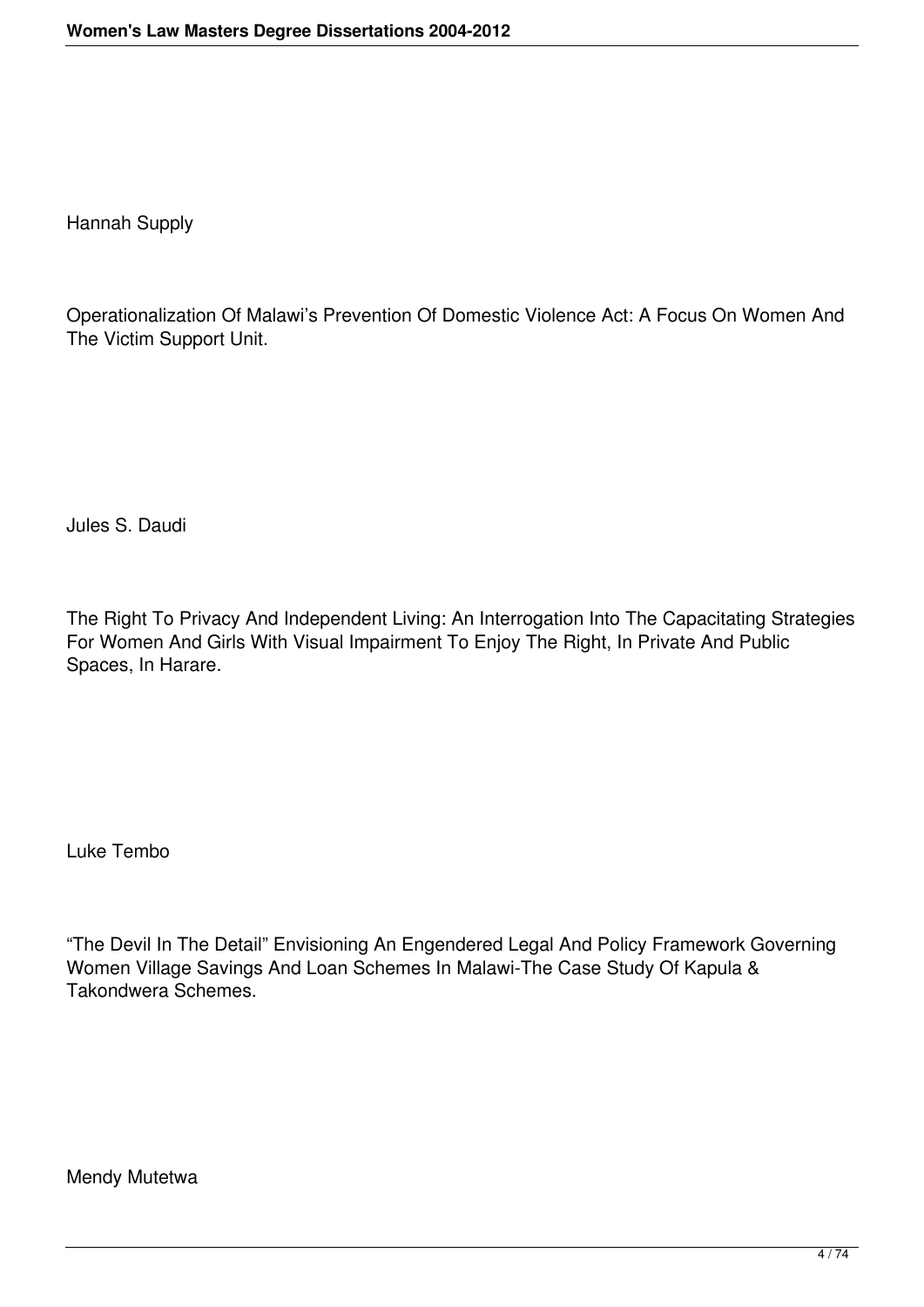Evaluating The Academic Assessment And Examination Structures And Processes Employed By The University Of Zimbabwe College Of Health Sciences; Creating Opportunities For Sexual Harassment?

Priscilla Masikati

Gender Responsive Budgeting As A Tool For Addressing The Social Security Gap Carried By Women Who Provide Unpaid Care Work In The Home And Family…An Evaluation Of Zimbabwe.

Rutendo Ruth Bwanya

An Investigation Into Equality Of Spouses In Ownership Of The Matrimonial Home During Subsistence Of Marriage: A Case Study Of Kuwadzana, Zimbabwe.

Samantha Chanetsa

Investigating The Provision Of Safe Houses In Relation To Domestic Violence. A Case Study Of Highfield And Juru, Zimbabwe.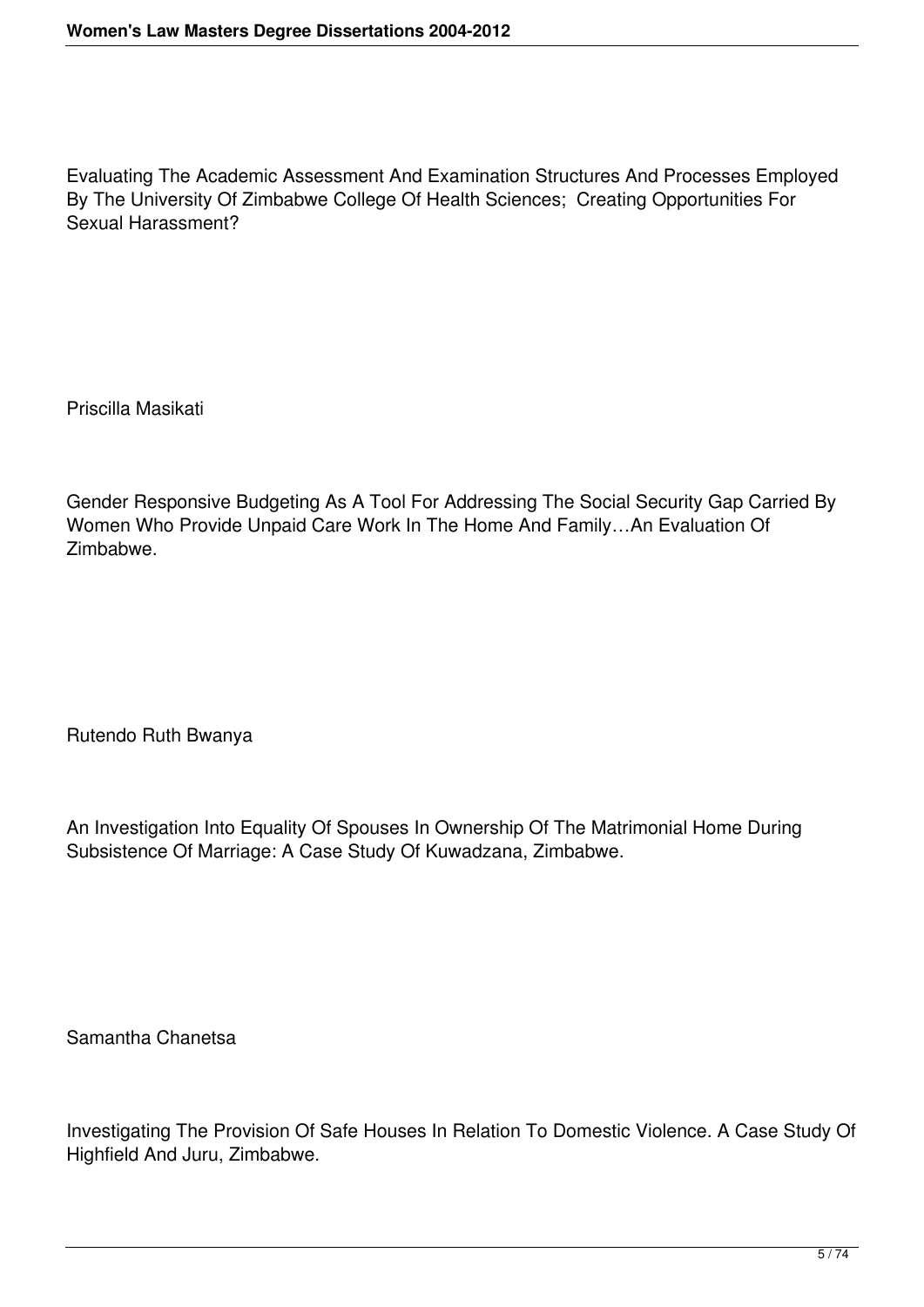Shingai Mabaso

"Equitable Division Of The Matrimonial Home Violates Women's Rights In Their Matrimonial Homes Upon Divorce". A Critical Analysis Of The Current Legal Approach In The Division Of The Matrimonial Home Registered In The Husband's Name Upon Divorce And How It Violates Women's Rights.

Sibongile Rufaro Gwanzura

An Analysis Of Laws Governing Land Under Permit And Their Impact On Women's Land Rights In Zimbabwe.

Sundirai Grace Ndou

'What Works And What Does Not' An Investigation Into The Effectiveness Of The Multi-Sectoral Approach In The Speedy Finalisation Of Juvenile Rape Cases: A Case Study Of Z.R.P Makonde District, Zimbabwe.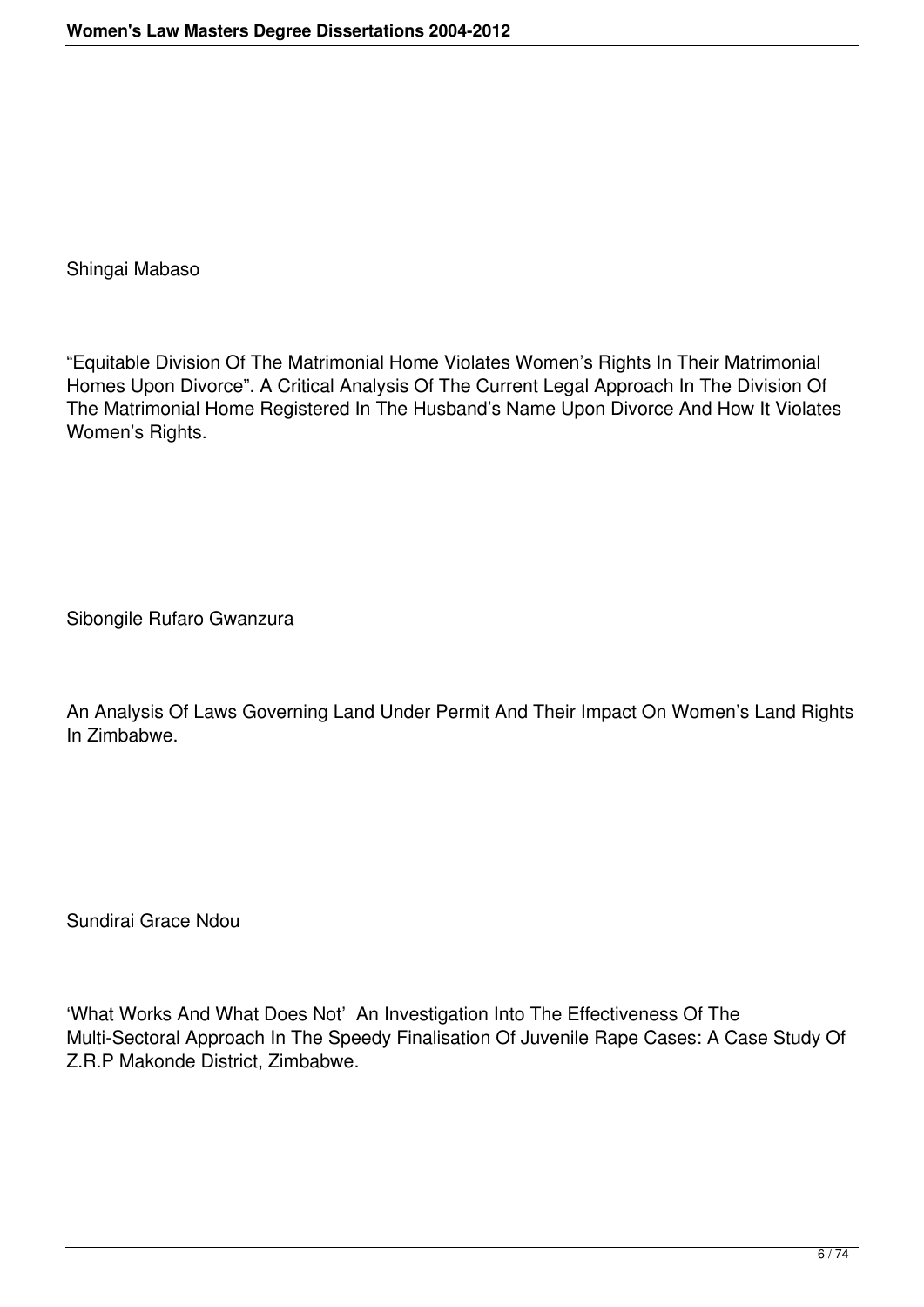Tsitsi Mtukwa

Ensuring The Right To Education For Pregnant And Parenting Girls: An Investigation Of The Re-Entry Policy In Kwekwe, Zimbabwe.

Wanjala Dorothy Neiunje

Roses And Thorns: A Critical Analysis Of Labour Practices And Their Effects On Women Labourers In Selected Flower Farms In Kenya.

**2016**

Chavula, Eddah Edayi.

A critical analysis of women participation in the law reform process : a case of the Law Commission in Malawi. xvi, 90 p.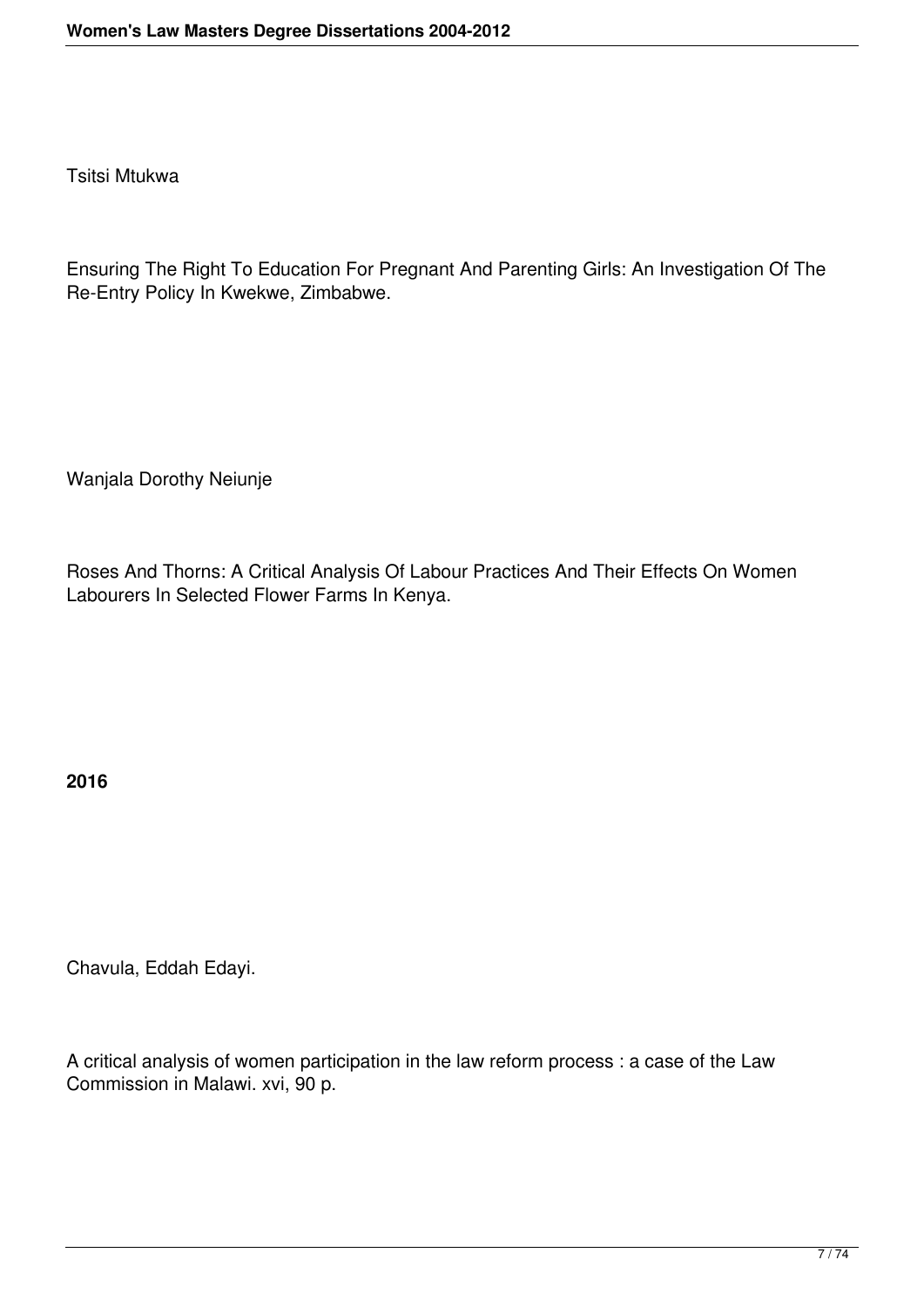Chavula, Godfrey.

A critical examination of sexuality education in Malawi : a case study of Blantyre district. xiii, 81 p.

Chidavaenzi, Memory Vimbai.

The right to adequate information dissemination on children's health rights as regards mass drug administration in Zimbabwe : a case study of Ward 24, Highfield East constituency, Harare [Zimbabwe]. x, 57 p.

Chitunhu, Tichakunda T.

A tug of war : competing over scarce resources : a woman's battle for maintenance for the out-of-wedlock child [Zimbabwe]. xi, 65 p.

Danga, Elizabeth.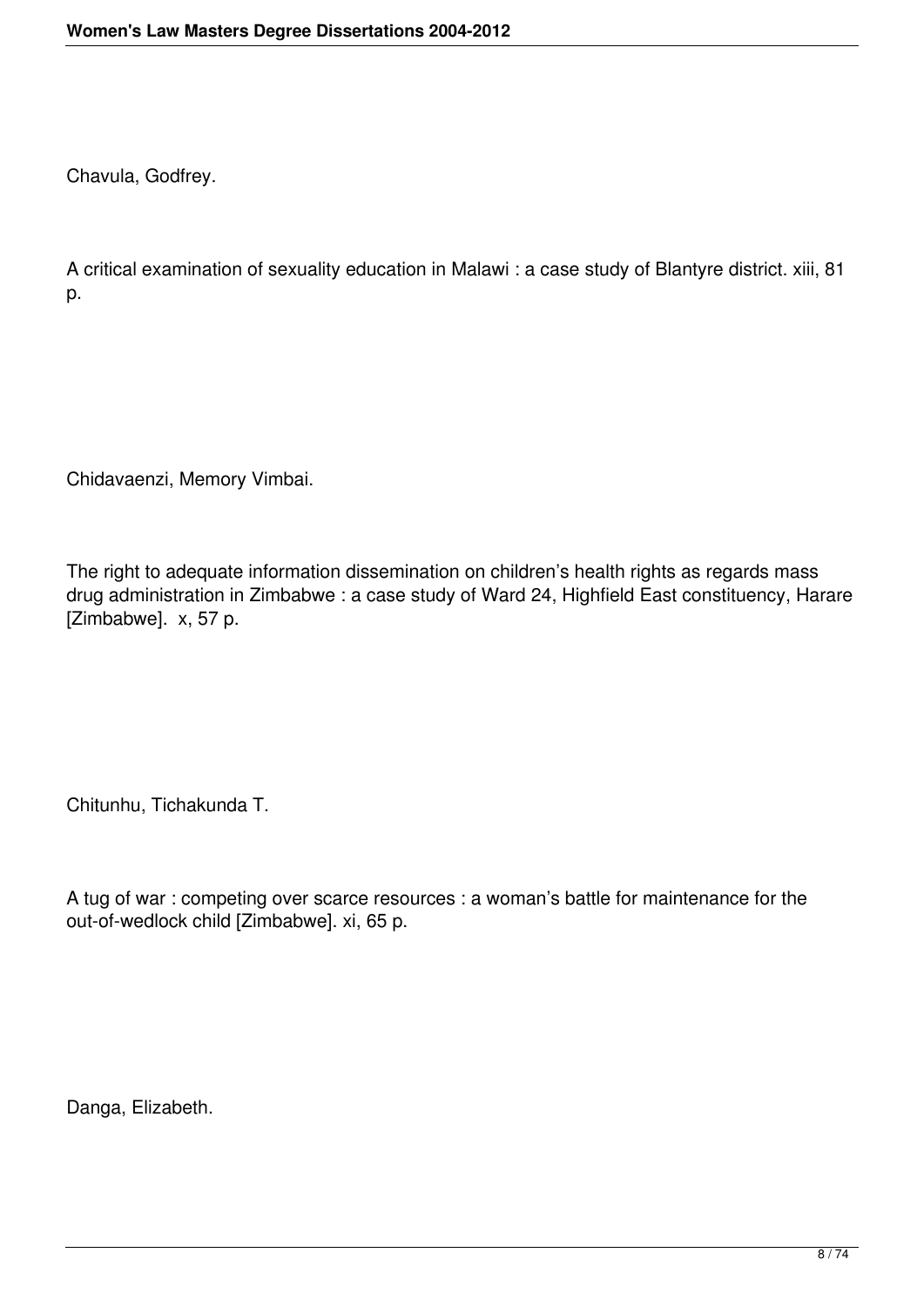Protected but exposed : a critique of the right to privacy and reporting of domestic violence cases in the media [Zimbabwe]. viii,76 p.

Huni, Hilda Varaidzo.

Criminalization of HIV non disclosure, exposure and transmission : is it the solution to the protection of women against infections and violence in Zimbabwe. xi, 59 p.

Joseph, Godson Reuben Ladu.

The accessibility and quality of safe motherhood tofemale (*sic!*) inmates at Juba Main Prison: South Sudan. 86 p.

Kabunga, Charlotte Kangere.

An assessment of child juvenile detainees' access to legal aid in Tanzania. xiii, 55 p.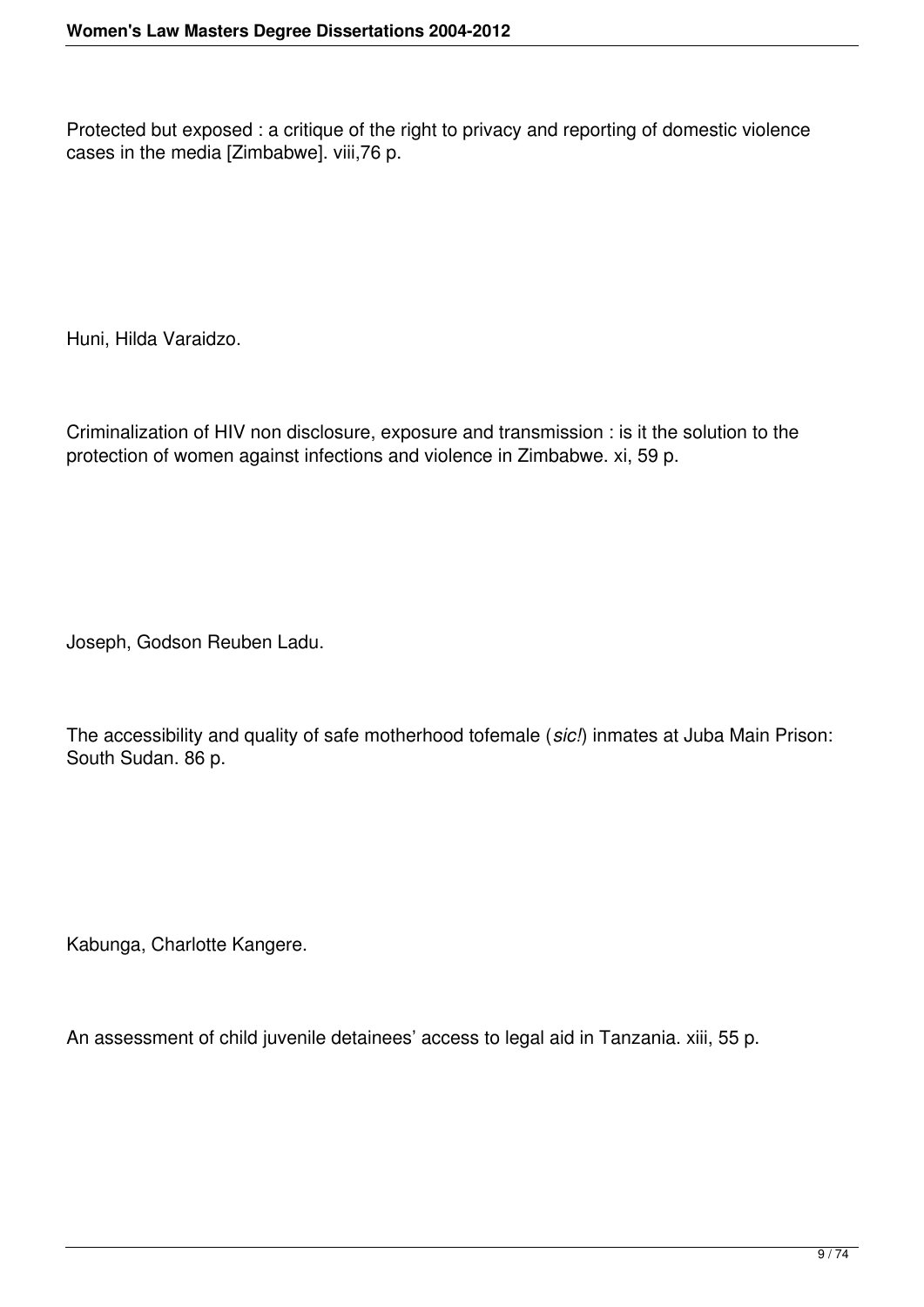Khesa, Mats'eliso G.

Expansion of the definition of community of property in relation to the principle of *stipulato alteri* : a case of widows of mine workers in Lesotho. xv, 69 p.

Leeu, Lebohang.

Left out in the cold : interrogating the inclusion of women employed in the informal sector in Lesotho into the formal social security system. xv, 63 p.

Letsie, Motena.

Women's access to credit : a case study of women weaving mohair in Berea District, Lesotho. xvi, 89 p.

Mashozhera, Mildred.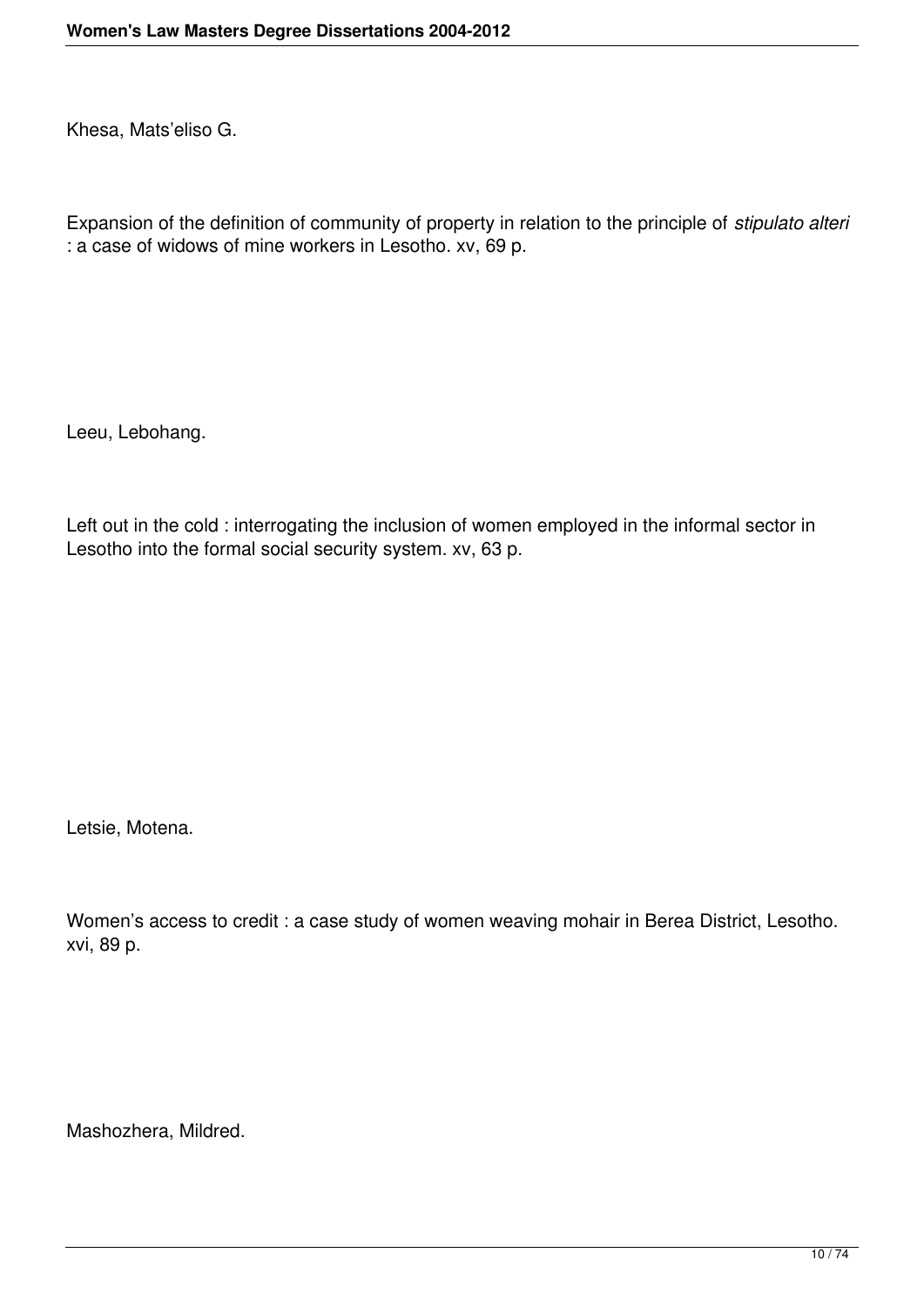"What can she say" : exploring the negative impact of child marriages on women's participation in the public sphere [Zimbabwe]. xiii, 75 p.

Mavhembu, Patricia Shumba.

*We need it now!* : interrogating the concept of an open prison for female inmates with children in Zimbabwe. xv, 75 p.

Migani, Ruth Christian.

An investigation into which extent child marriages contribute to the problem of girls dropping out of school in Mwanza, Tanzania. 77p.

Moyo, Leticia Fadzai.

"Just living together" : an analysis of rights and obligations of women in cohabitation when such relationships break down : a case study of Mufakose and Marimba suburbs in Harare [Zimbabwe]. xv, 67 p.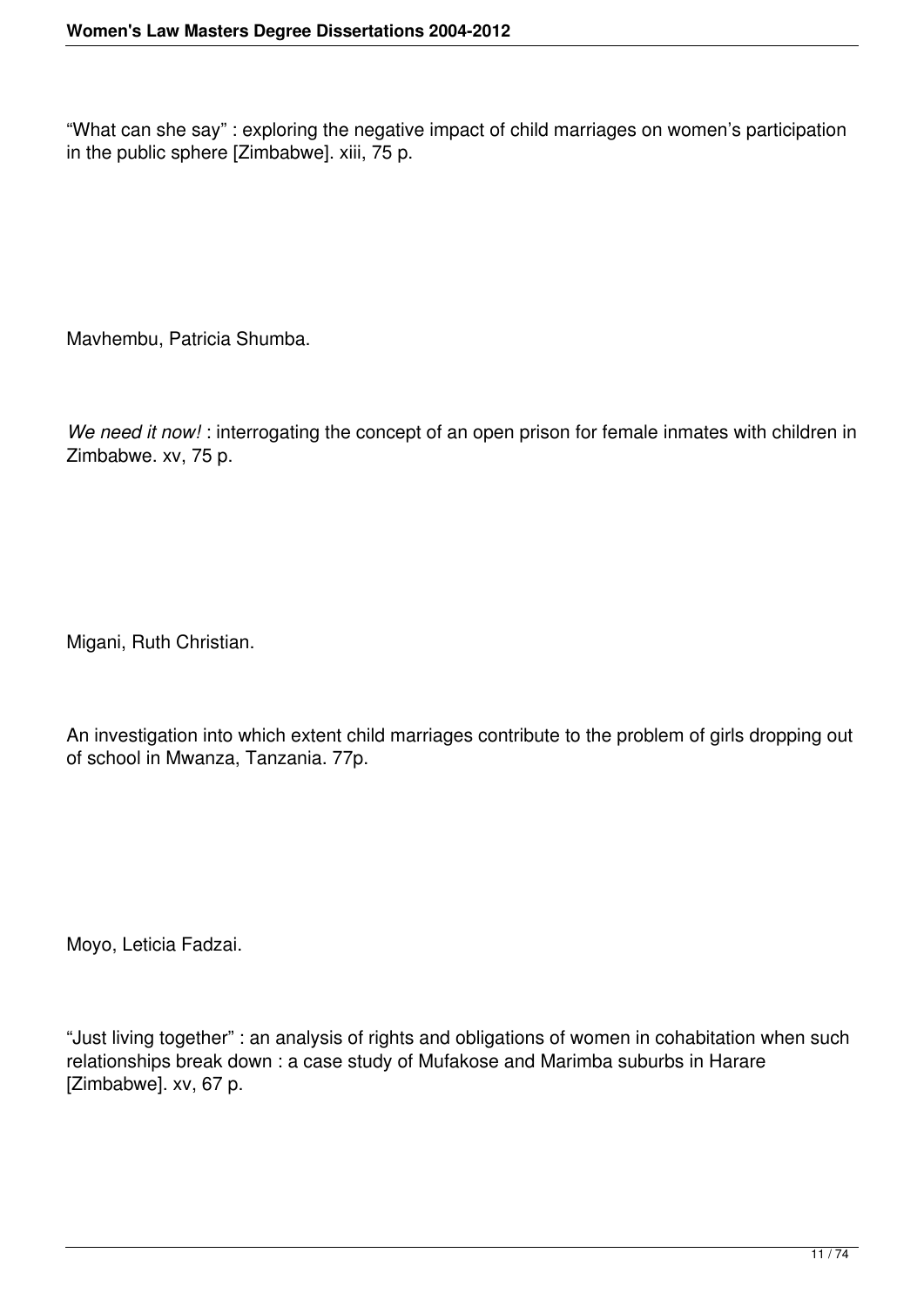Mtulya, Rehema Hamidu.

Women's right to land : a critical analysis of the dispute resolution processes of inherited land under customary law and Islamic law : a case of Ilemela District Mwanza, Tanzania. xvi, 91 p.

Mubanga, Chrispin.

Can restorative justice be an alternative form of justice to retributive justice in the criminal justice system in Zambia? : a critical analysis of section 8 of the Criminal Procedure Code Chapter 88 of the laws of Zambia. xiv, 79 p.

Mugebe, Junior.

Exploring the causes of low conviction rates in teenage and adult rape cases [Zimbabwe]. xi, 56 p.

Mugo, Sheila M.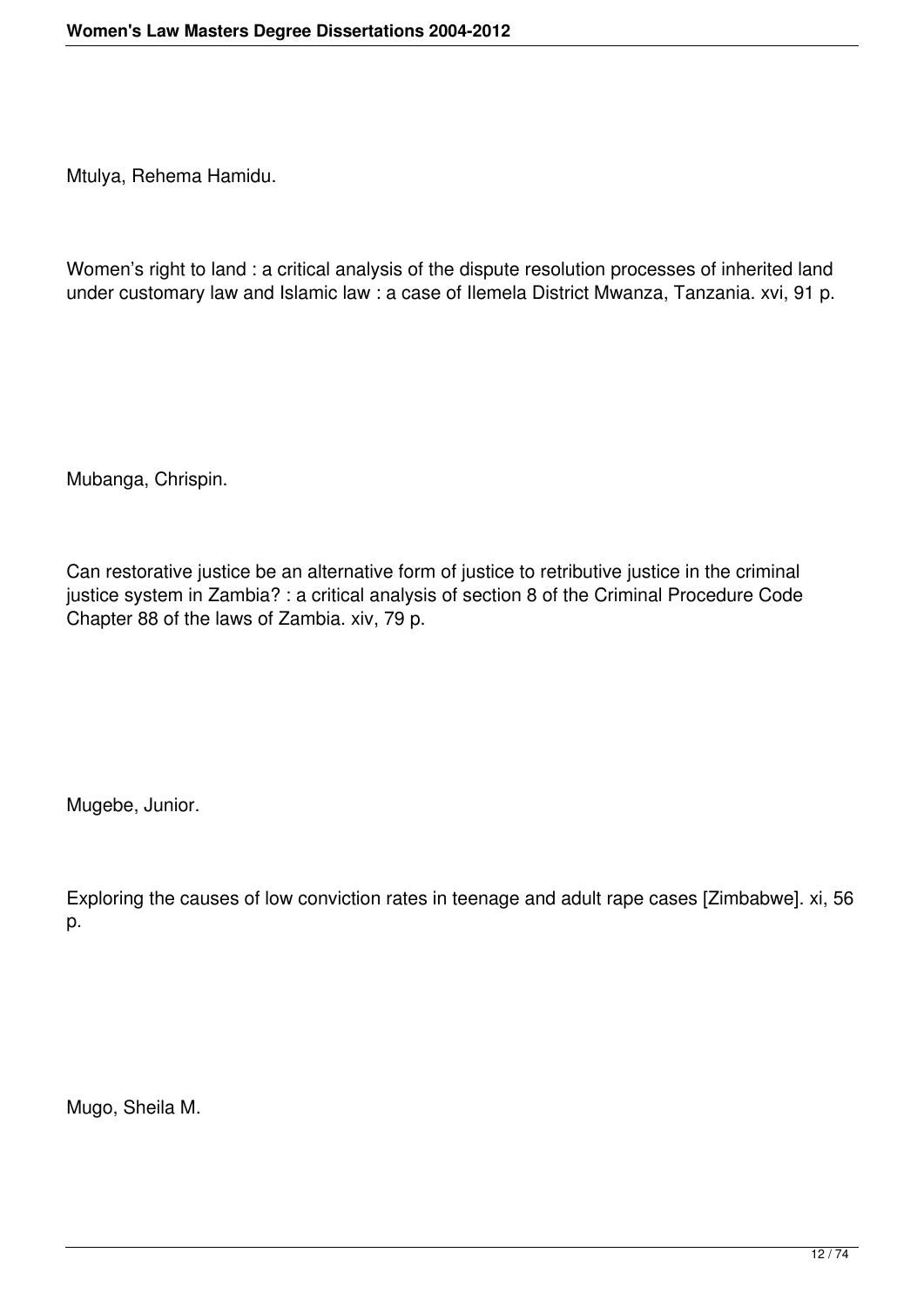I don't know about tomorrow : interrogating the returnee woman and her access, control, and ownership to land in rural Kenya : a case study of Chogoria in Tharaka-Nithi County. xvi, 69 p.

Mukosha, Clement.

Gender dimensions of accessing business loans for micro and small businesses : a case study of Chipata District in Eastern Province of Zambia. xv, 74 p.

Musandirire, Bridget.

Is marriage a haven or a risk for women in Zimbabwe in the era of HIV/AIDS : interrogating women's reproductive rights in marriage. xv, 67 p.

Mwangi, Kennedy Kamau.

What has gender got to do with it? : engendering curricula in institutions of higher learning in Kenya : a case study of the University of Nairobi School of Law. xvii, 93 p.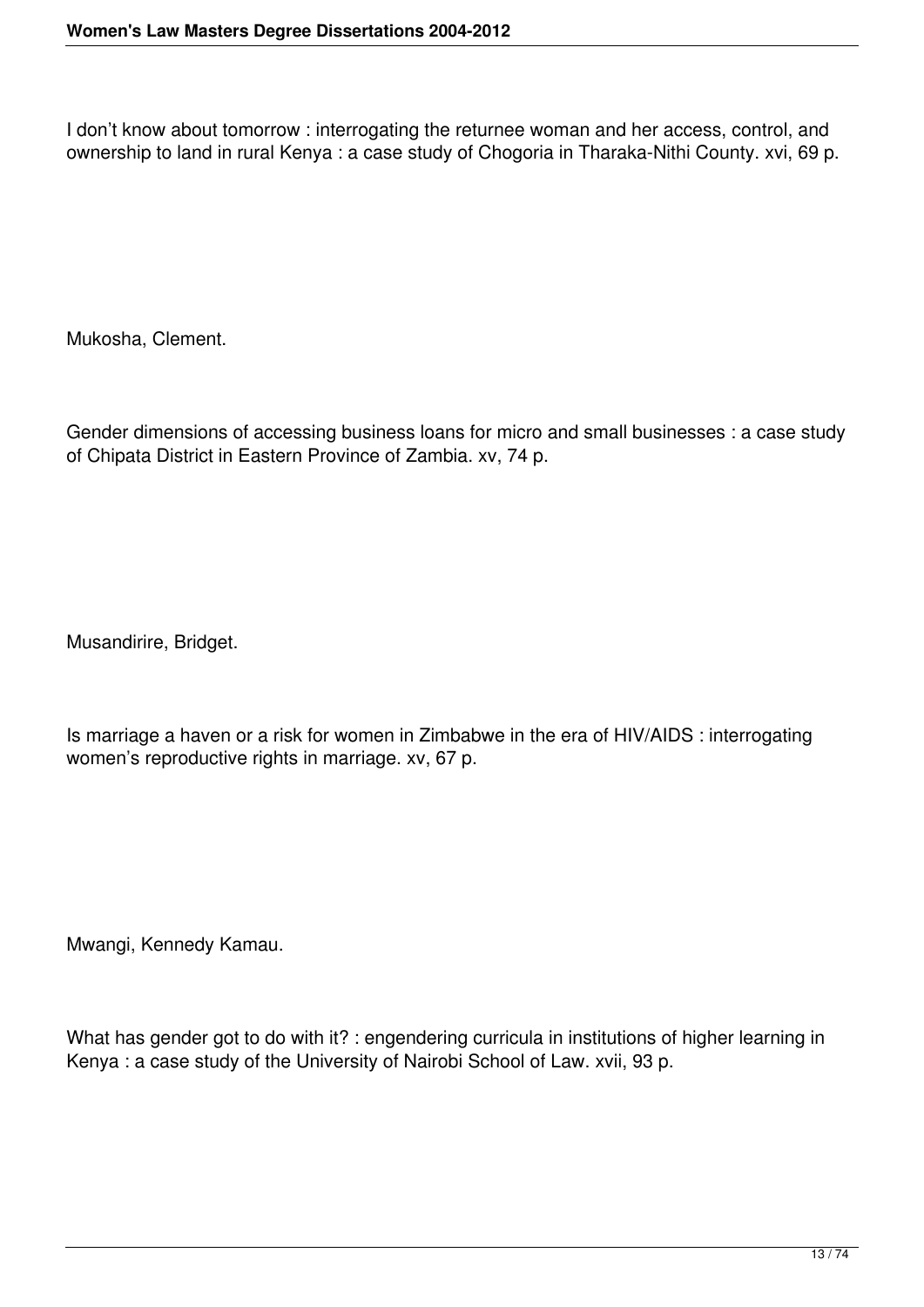Mwase, Debra T.

"Boom or gloom?" : an examination of the impact of mining activities on the livelihoods of female small holder farmers in Zvishavana District [Zimbabwe]. x, 63 p.

Ncube, Fanuel.

Gender and social security in Zimbabwe : an analysis of the efficacy of social security for women with disabilities in the informal sector. xi,66 p.

Njamba, Clive Kawumbu.

An analysis of rehabilitation programs for female offenders in Zambia : a case study of Kansenshi and Kamfinsa correctional centres on the Copperbelt Region. xi, 98 p.

Njogu, James Muriithi.

Empowering women through the Women Enterprise Fund : backward progress? [Kenya]. x, 60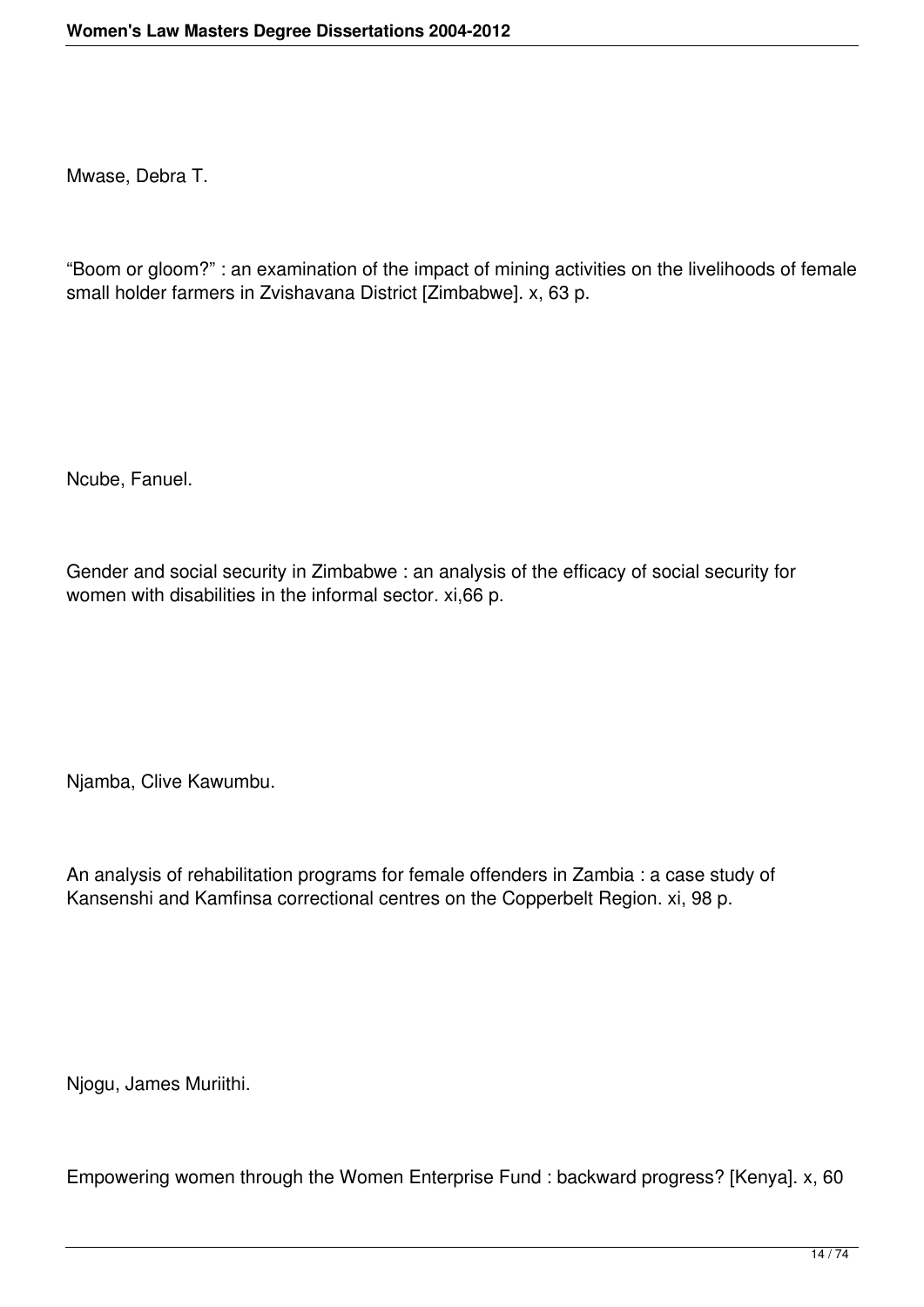p.

Nriva, Jack.

Beyond the rhetoric : a critical analysis of the women's access to justice in Malawi in relation to the right to equitable distribution of matrimonial property upon the dissolution of marriage. xviii, 71 p.

Nyagwande, Fadzai Abigail.

The impact of urban expansion into peri-urban communal areas on rural women's land rights : a case study of Seke Communal Area, Zimbabwe. xv, 86 p.

Nyakurerwa, Teckla Sekai.

An analysis of the law and the effectiveness of government and non governmental organisations' interventions in curbing under age commercial sex work in Epworth and along the Mukuvisi River bank Harare, Zimbabwe. xiii, 56 p.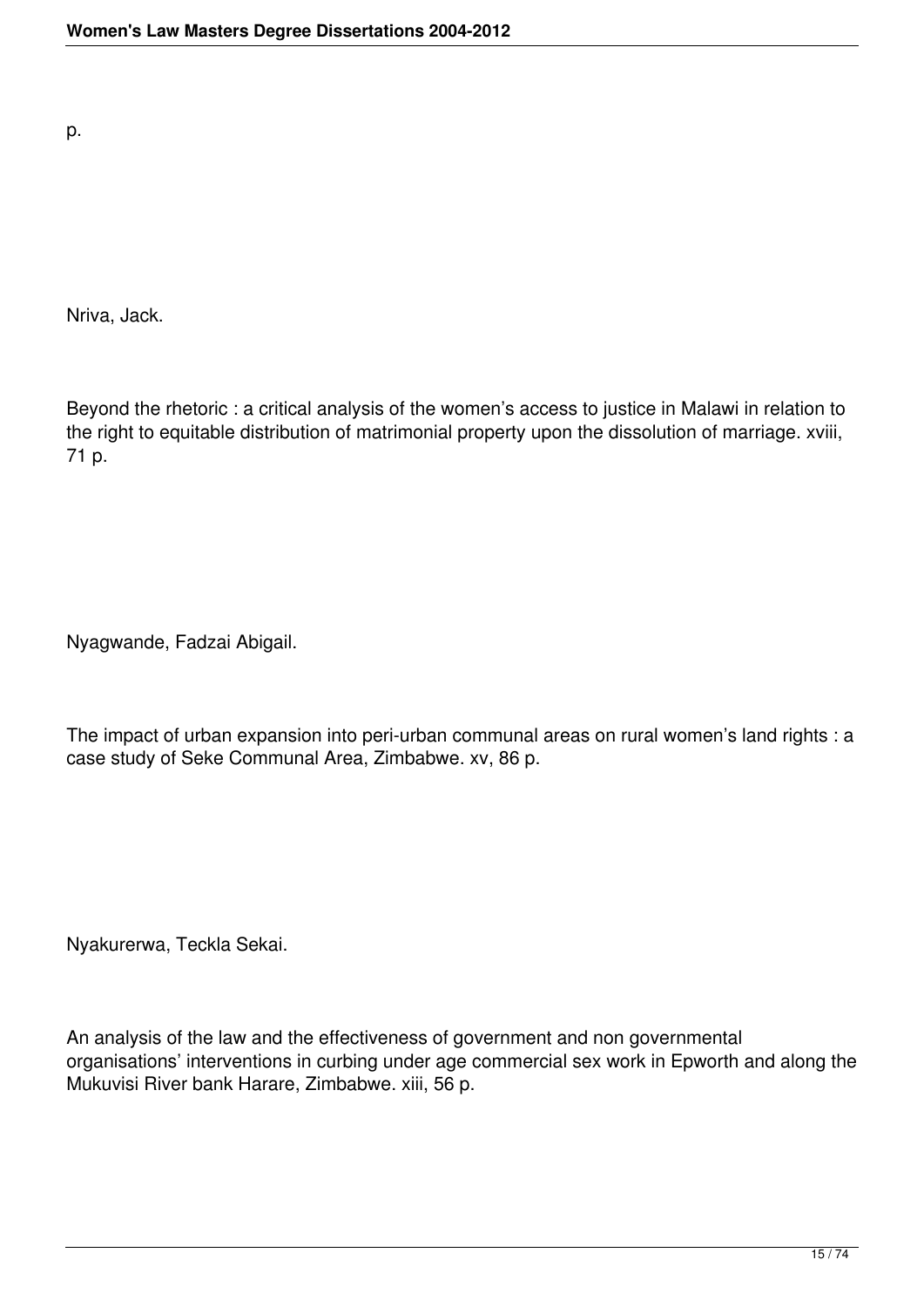Odhiambo, Odundo Collins.

Locating women from 'suspect communities' within counter-terrorism discourse : towards a grounded feminist inquiry [Kenya]. xii, 71 p.

Owino, Hellen Amolo.

Rural women's land rights : a study on the impact of gold mining on women's livelihoods and family food security on Kongelo, Alego-Kenya. xvii, 68 p.

Rakaibe, Lineo.

"Right to communication" : an examination of Lesotho Universal Service Fund in according women opportunities to advance their businesses using information communication technologies (ICTs). xv, 80 p.

Ramaili, Lerato.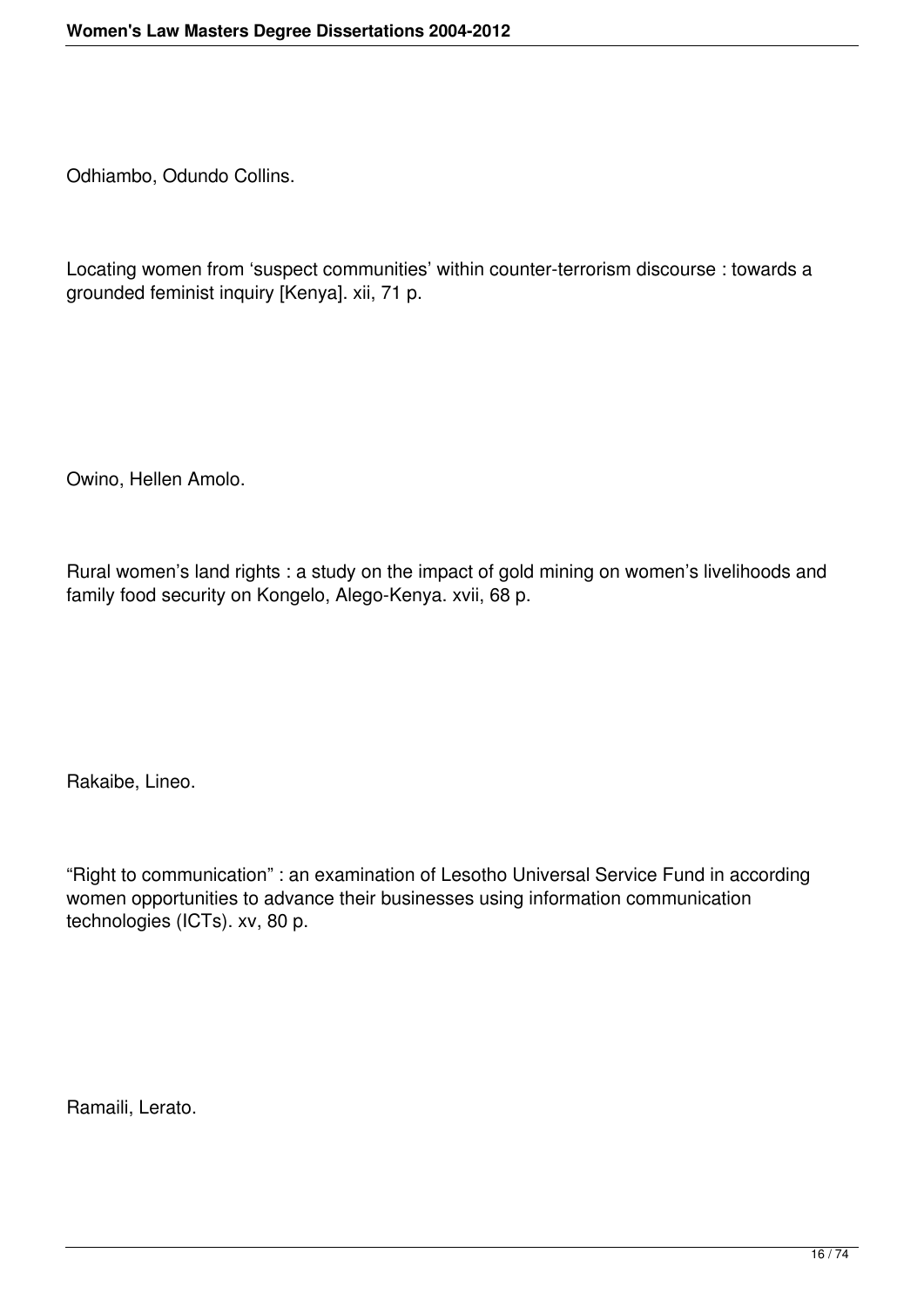Sexual and reproductive health rights education and services for adolescent girls in Lesotho : a feminist perspective. 96 p.

Rugarabamu, Lilian.

Sexual violence against women : a critical analysis of the knowledge of the law relating to a rape victim's right to compensation : the case of Lindi, Tanzania. xiii, 78 p.

Sebata, Teboho A.

Critical analysis of the impact of increase in water tariffs on women's access to water in Lesotho : a case study in Maseru [Lesotho]. 84 p.

Syulikwa, Alex.

Perceptions of and attitudes towards rehabilitation of victims of defilement in Zambia : Katete as a case study. xvii, 62 p.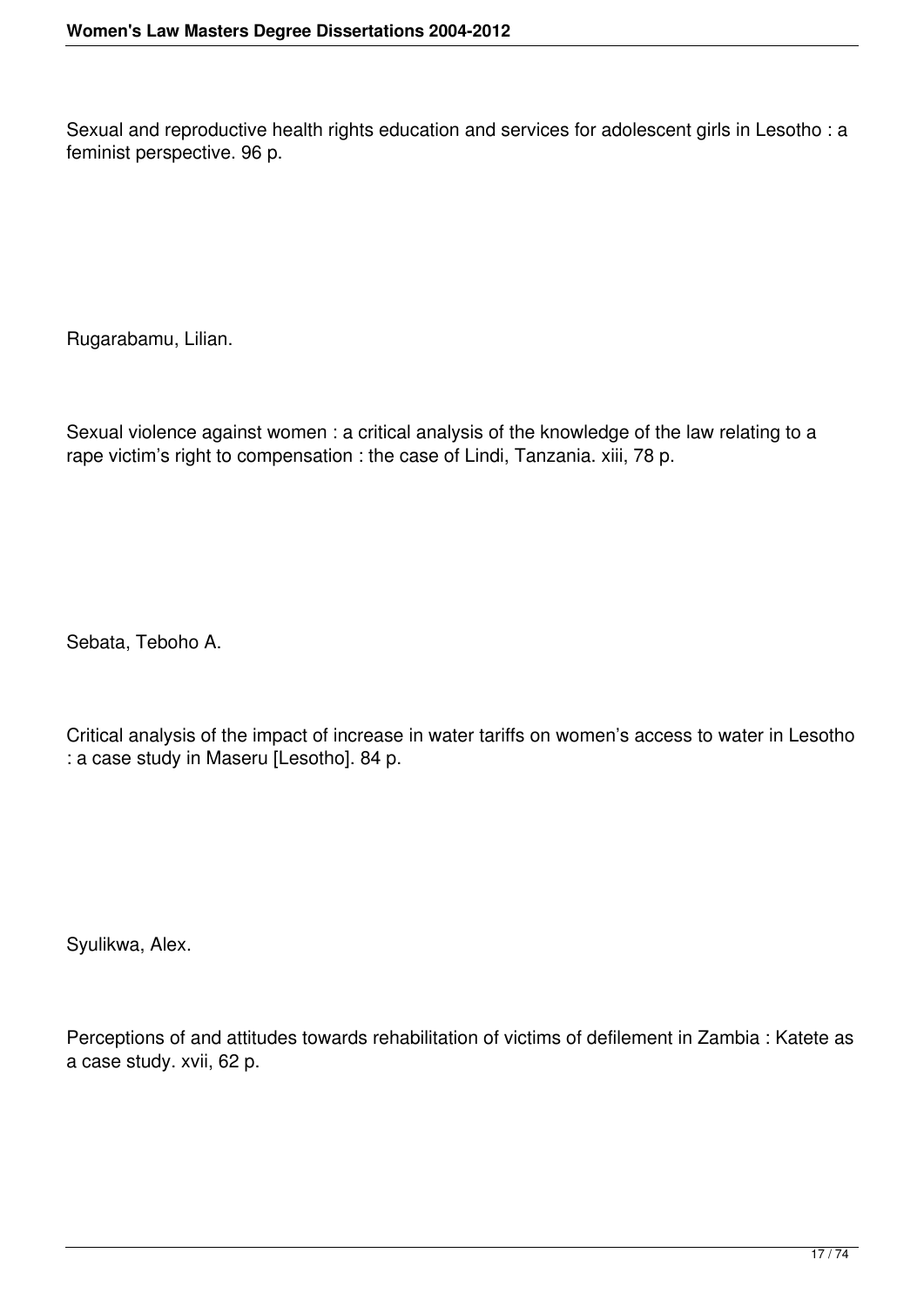Thomas, Grace.

A third sex identity : assessing cultural and structural violence against intersex people in Tanzania. xi, 68 p.

Wagana, Annie Margaret Ihoreere.

Mediation : friend or foe to women in maintenance disputes [Uganda]. xii, 86 p.

**2014**

Amooti, Jane Magdalene.

Examining the feasibility and desirability for open prison system in Uganda for select women convicts: Case study of incarcerated women in the prisons of Luzira, Nakasongola and Kauga in Mukono District. 61 p.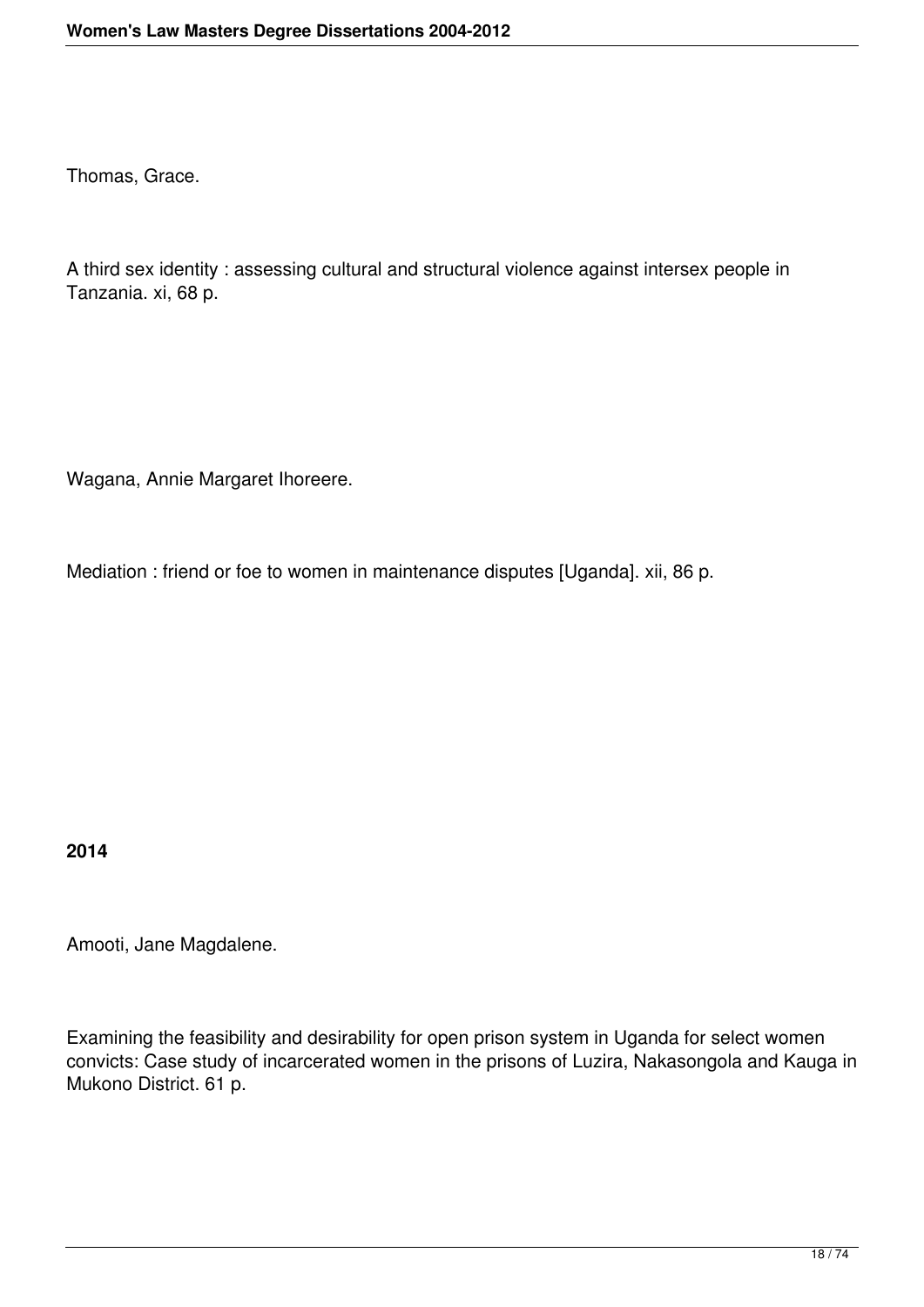Arnold ,Josephine.

Women and the right to property on divorce.: a critical analysis of the division of matrimonial property rights upon divorce :a case study of Ilala District Court in Dar es Salaam , Tanzania.

64 p.

Boma , Racheal Akullo .

An analysis of the efficacy of the draft Safe Motherhood Bill (2012) and lessons for law reform in Tanzania. 67 p.

Chagadama , Florence.

A critical examination of the use of mediation as a tool for realization of women's access to justice in property cases in the legal sector. [Zimbabwe] 50 p.

Chiba, Miriam.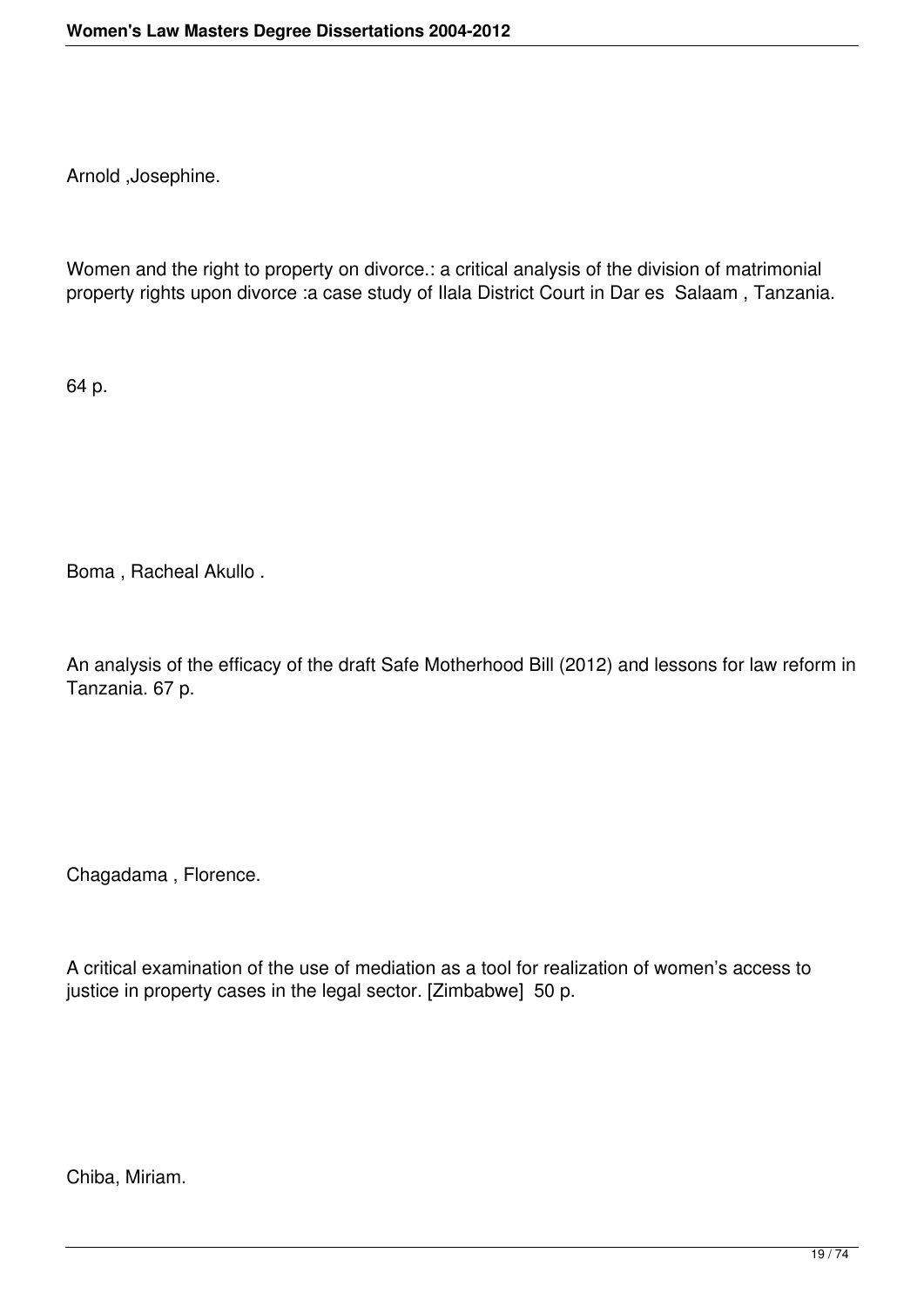An assessment of the compliance of the conditions for female suspects held in custody in police stations in Harare with the 2013 Zimbabwe constitution. 50 p.

Chikoma, Lumano Gabriel.

An investigation into the challenges faced by circumstantial children in Zambian prisons : a study carried out in Lusaka, Kabwe, Kitwe, and Ndola women prisons, Zambia. 72 p.

Chipao , Dennis.

"Any person who…" : interrogating the nature of police training and how it influences police response to victims of sexual violence. [Malawi] 99 p.

Chipao ,Violet .

"On the peripheral of the criminal justice system…" : reparation for victims of sexual offences : the case of Malawi. 73 p.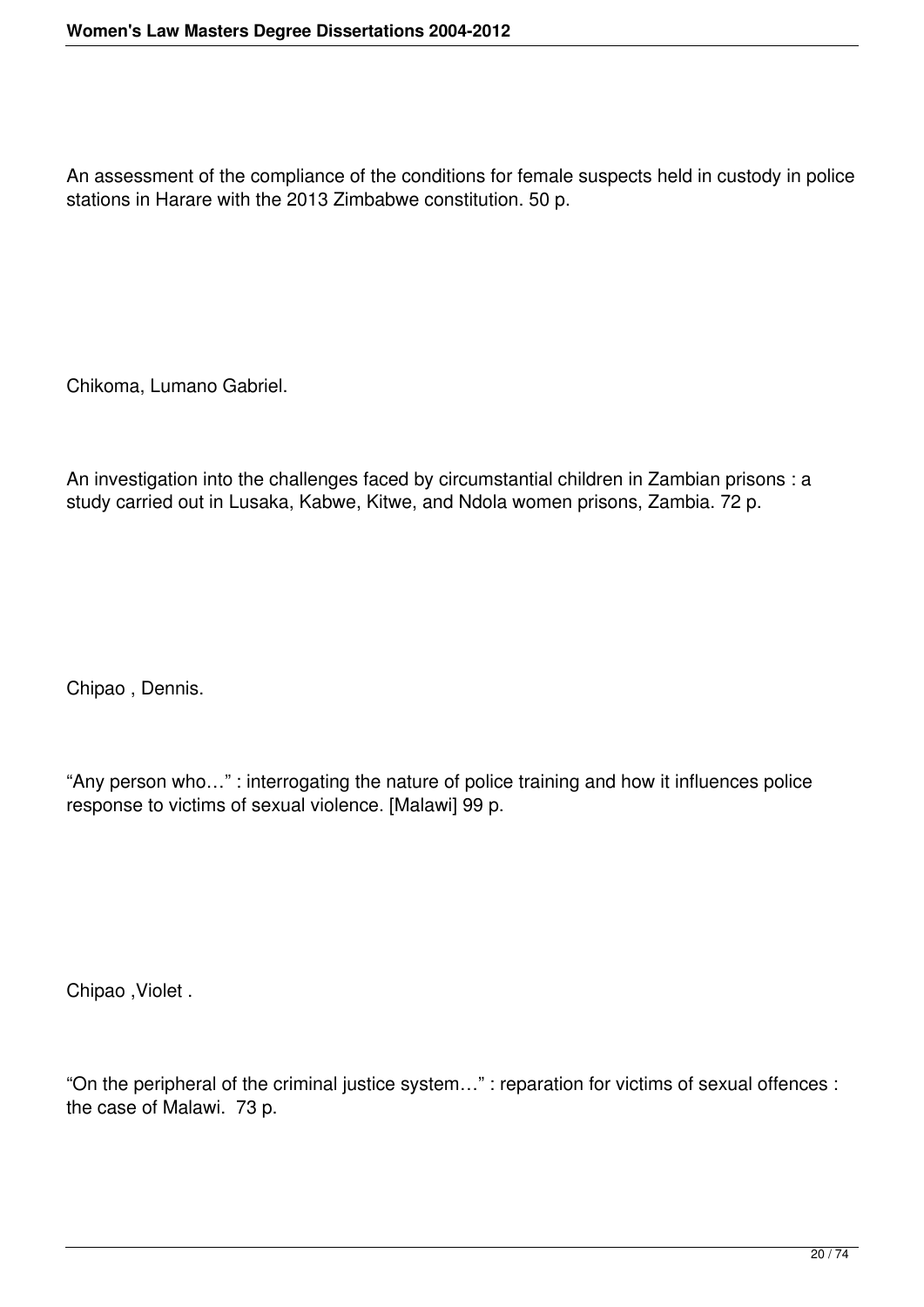Chiware, Fungai.

Towards a holistic approach to the legal aid system in Zimbabwe : challenges indigent women face in instituting proceedings and enforcing judgments in civil matters. 54 p.

Chome, Theresa Chimwemwe.

Realizing women's access to land : a critical analysis of the Malawi Customary Land Bill. 68p.

Chuma , Wilbert Martin.

Challenges women face in obtaining redress through the criminal justice system in rape cases : a case study of Handeni District, Tanga-Region, Tanzania. 72 p.

Chiyayika , Stewart.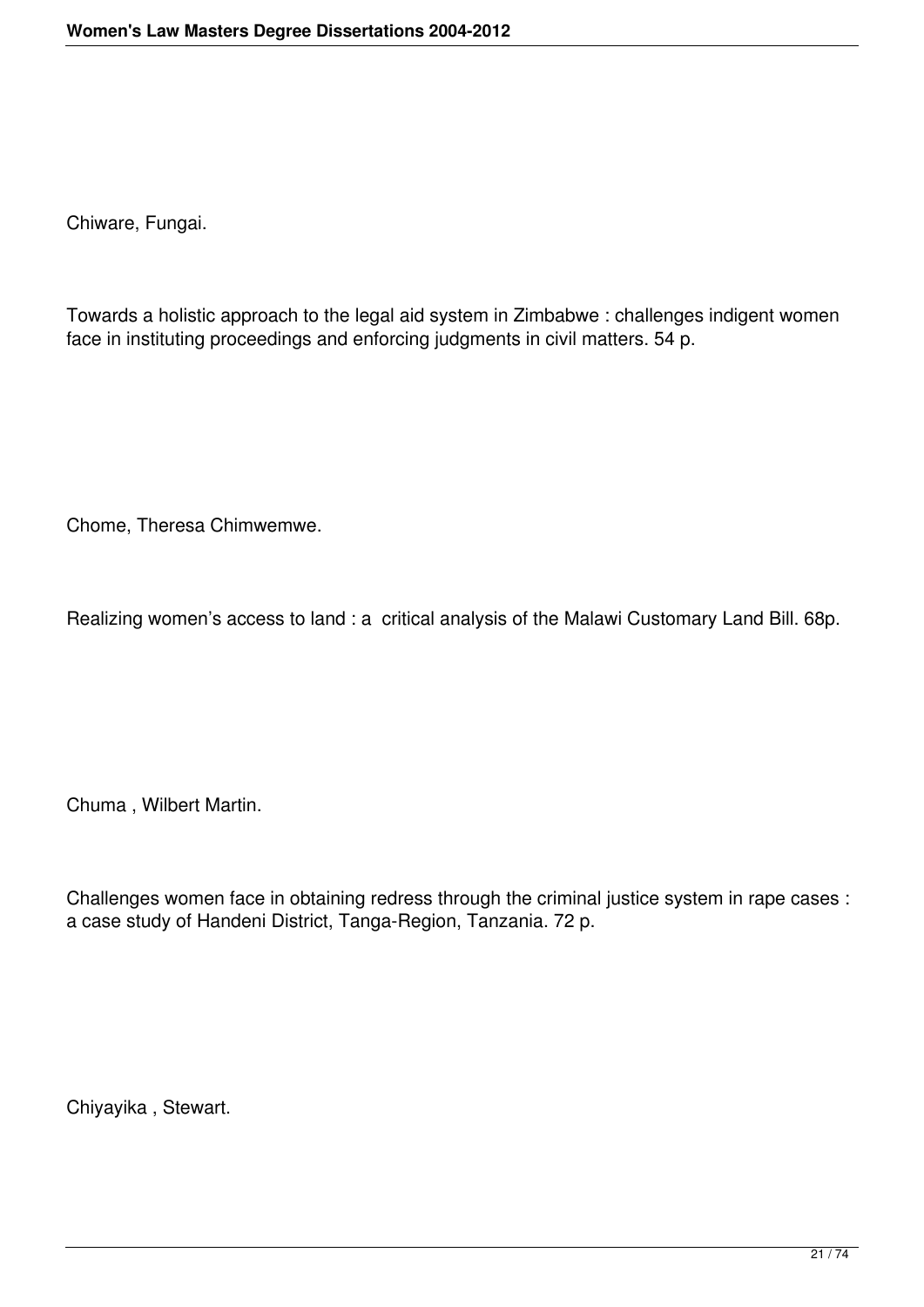A critical study of women vulnerability to human trafficking in Zambia. 67 p.

Gutsa , Shoorai.

The feasibility and practicalities of tapping into intellectual property rights as a tool to improve women's competitive participation in craft based businesses : an investigation of the Batsiranai Group of Women - Dzivarasekwa and the Domboshava women in basketry [Zimbabwe]. 64 p.

Haji Haji, Miza.

Challenges affecting women in the informal sector developing their businesses in Zanzibar : a study of women in the cosmetic industry. 75 p.

Hodzi, Rumbidzai Charity.

Pedophilia not "child marriage" : a critical analysis of "child marriages" in the apostolic sects in Zimbabwe. 66 p.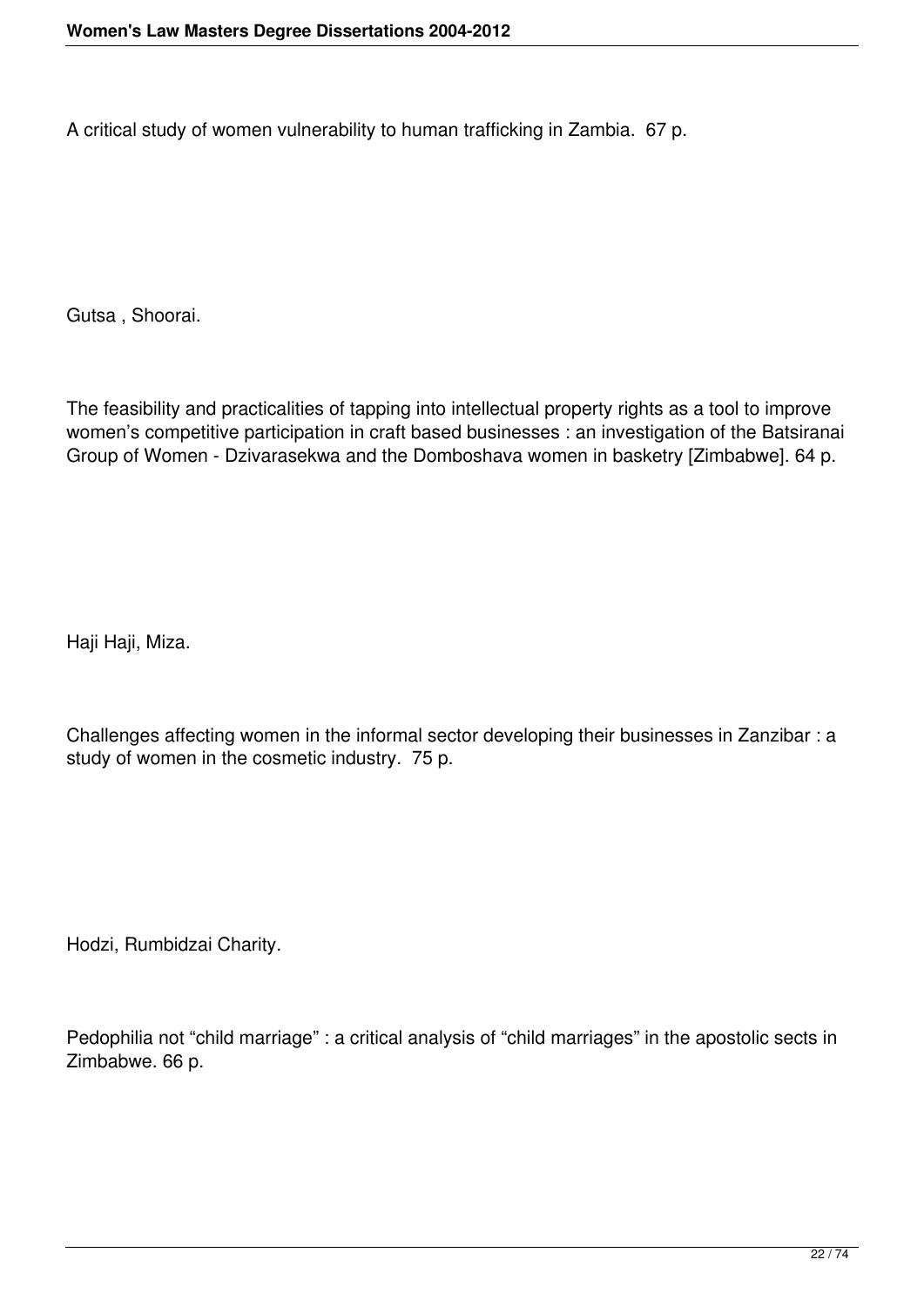John, Alicia.

An exploration of the benefits and challenges for women in inheritance matters if men write wills nominating their wives and daughters as heirs and beneficiaries : a study in Dar es Salaam, Tanzania. 62 p.

Kabwazi, Gertrude.

Women's access to sustainable energy : the Malawi case. 79 p.

Kadivirire, Svodai.

The regulation of vaginal drying agents in Zimbabwe : a case study of Harare markets and outlets. 77 p.

Kisang, Sarah Jepkosgei.

Access to potable water for the Marakwet Community in Kenya and its implications for women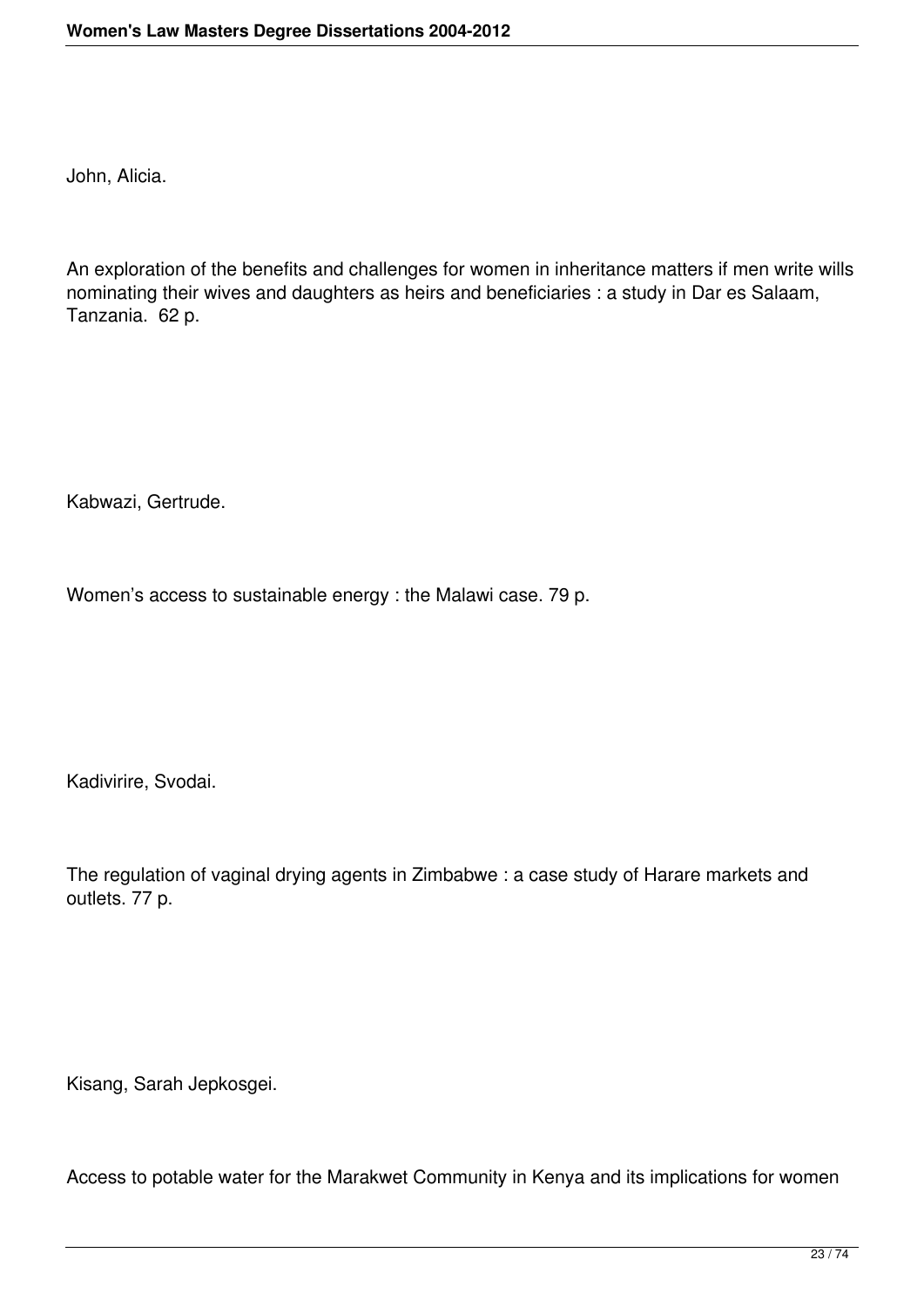and children. 85 p.

Manjengwa, Catherine Yewedzo.

An analysis of the impact of perennial water problems on time and economic affordability for women working outside the home in Chitungwiza , Zimbabwe. 53 p.

Masamvi, Tambudzai Mercy.

Analysis of women farm workers employment conditions : a case study of commercial farms in Mashonaland Central Province of Zimbabwe 2013-2014.

58 p.

Matheka, Teresia Mumbua.

Speaking the unspeakable! : interrogating the rights and legal recognition of intersex persons in Kenya. 80 p.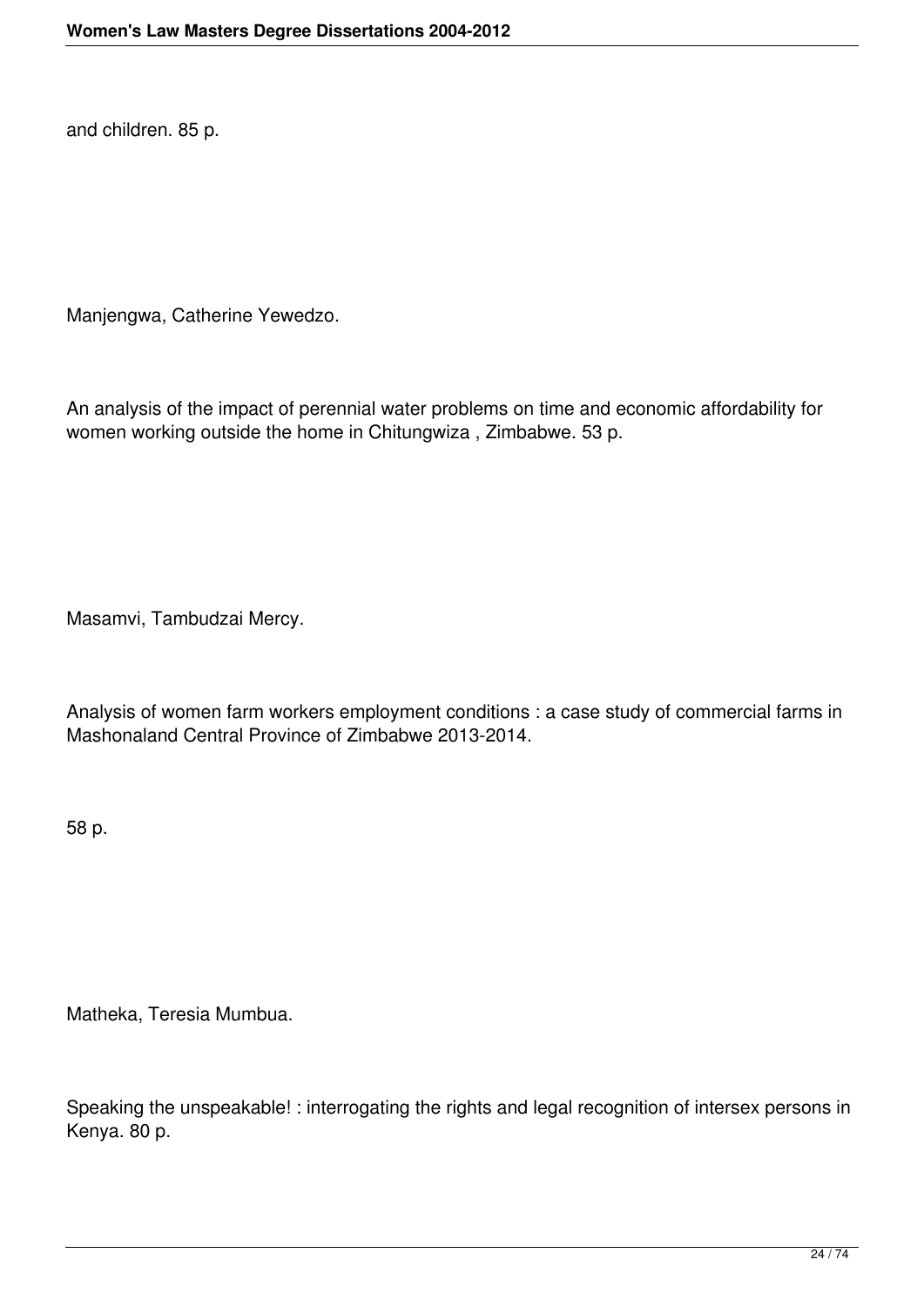Mpapa ,Palesa.

'Widows and daughters without hope': interrogating the concept of 'customary heirship' in Lesotho. 65 p.

Msirikale, Rehema.

Assessing the implementation and application of safety standards for women working in the informal sector making batiks in Dar es Salaam, Tanzania. 68 p.

Mukumbiri, Paidamoyo.

A socio-legal analysis of the harassment of women by rank marshals on the basis of their dressing in Harare, Zimbabwe. 59 p.

Mulife, Kenneth.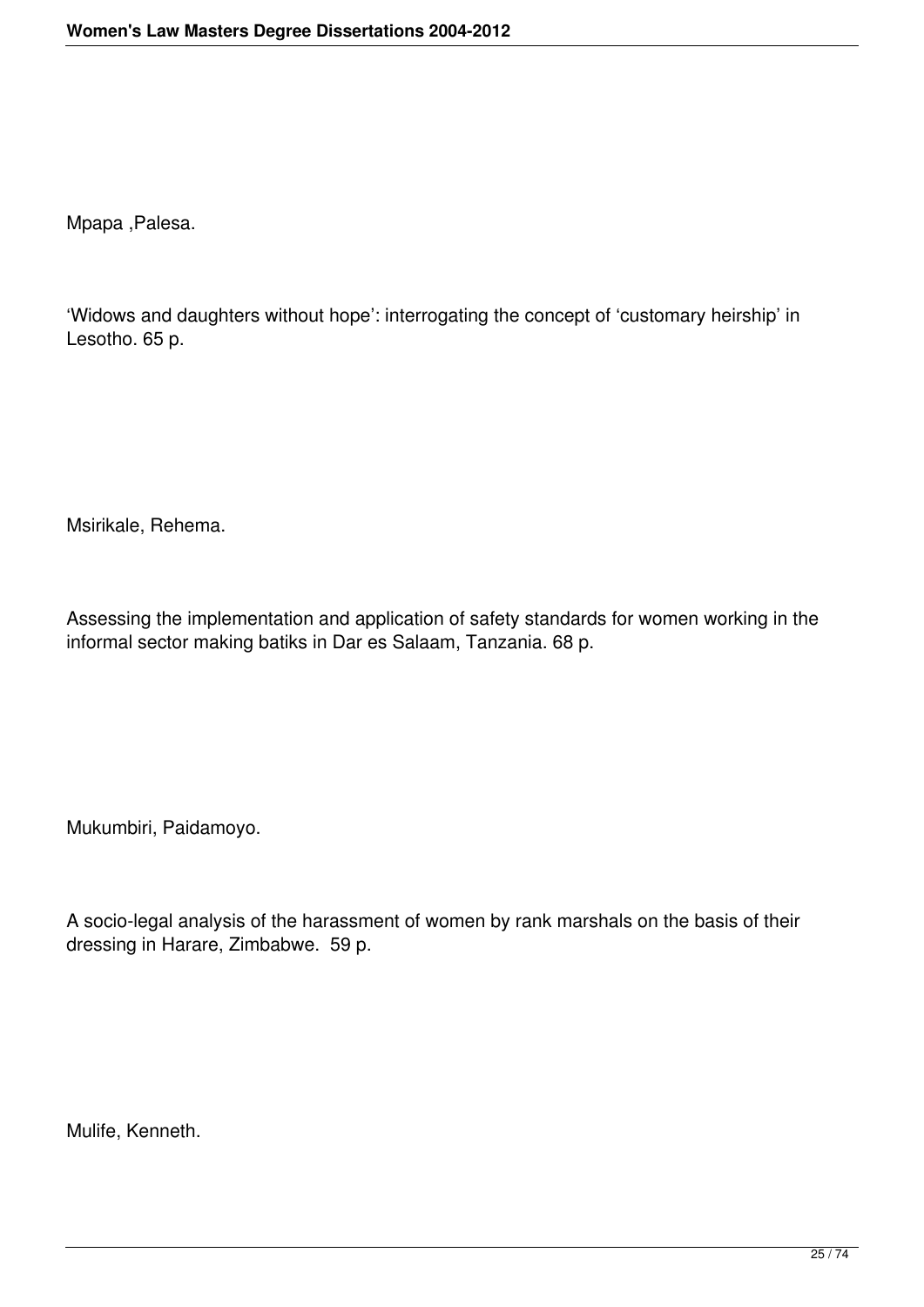An assessment of the implementation of the Anti-Gender-Based Violence Act No. 1 of 2011 of Zambia in curbing domestic violence against women : a case study of the city of Lusaka. 63 p.

Munharira, Nyevero Desire.

Work or exploitation : an analysis of the plight of the girl child who is employed as a domestic worker in the Budiriro suburb of Harare. 67 p.

Mutavayi, Fadzai Doreen.

Interrogating the realities of valuing the unpaid work of married women.[Zimbabwe] 53 p.

Mwakwambirwa , Mwanamkuu Sudi.

Chetu si changu! A focus on law, Islam and women's matrimonial property rights in Mombasa-Kenya. 74 p.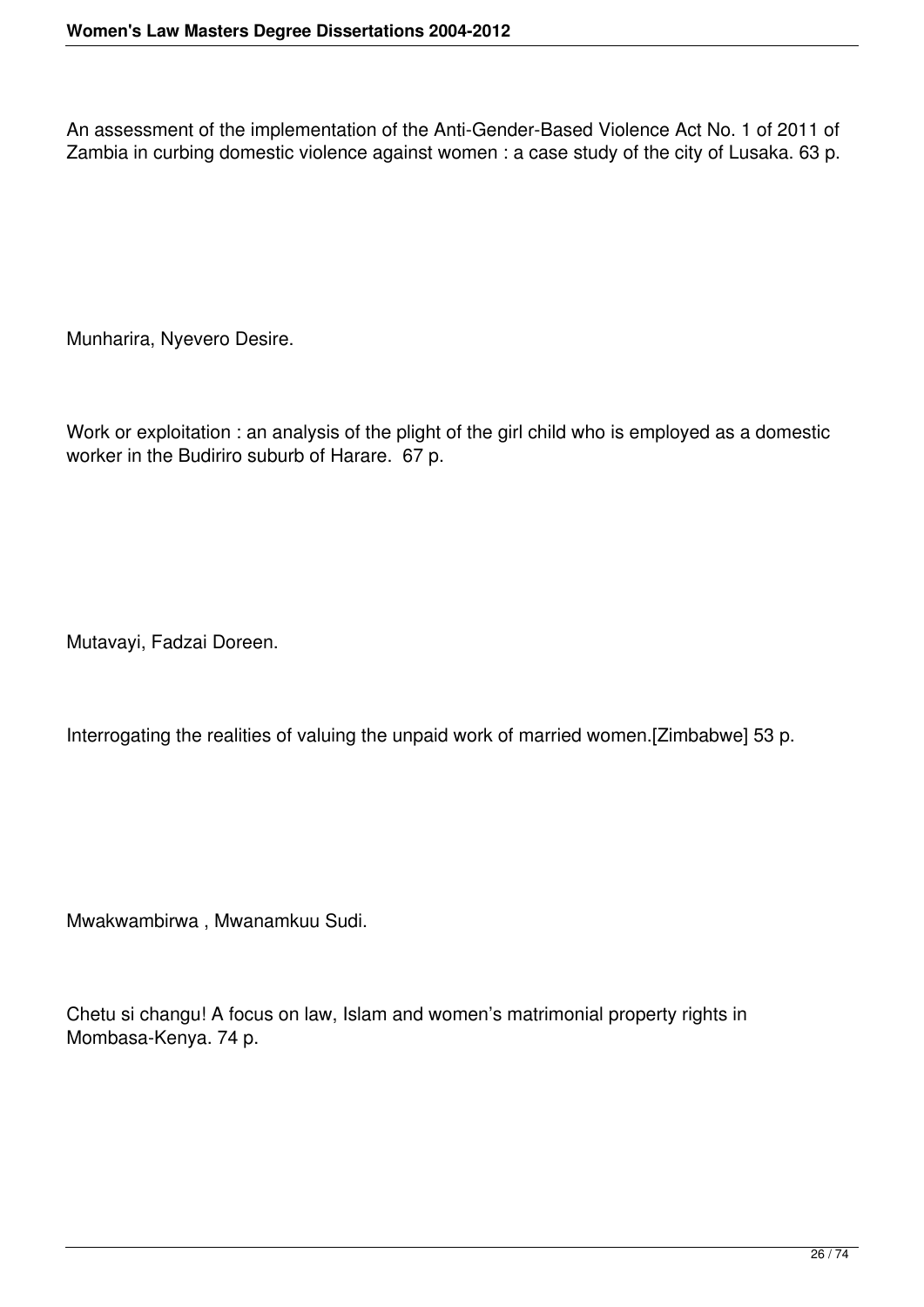Mwenda, Sheila.

Maternity rights in Tanzania and the lived realities of female domestic workers' enjoyment of maternity benefits : a case study of domestic workers working in Ilala and Temeke District in Dar es Salaam region. 79 p.

Njovana, Vimbainashe S.

'A journey through maternity' : an analysis of interventions for reducing maternal mortality in rural Zimbabwe : a case study of Murambinda Mission Hospital and surrounding clinics. 67 p.

Nthani, Eunice Mwisa..

An investigation into adultery as a ground for divorce under customary law in patrilineal marriages in Zambia. 70 p.

Nyirenda, Thokozani Agnes.

Examining the effectiveness of protection orders as provided for in the Prevention of Domestic Violence Act (No.5 of 2006) in Malawi : a case study of Blantyre District. 67 p.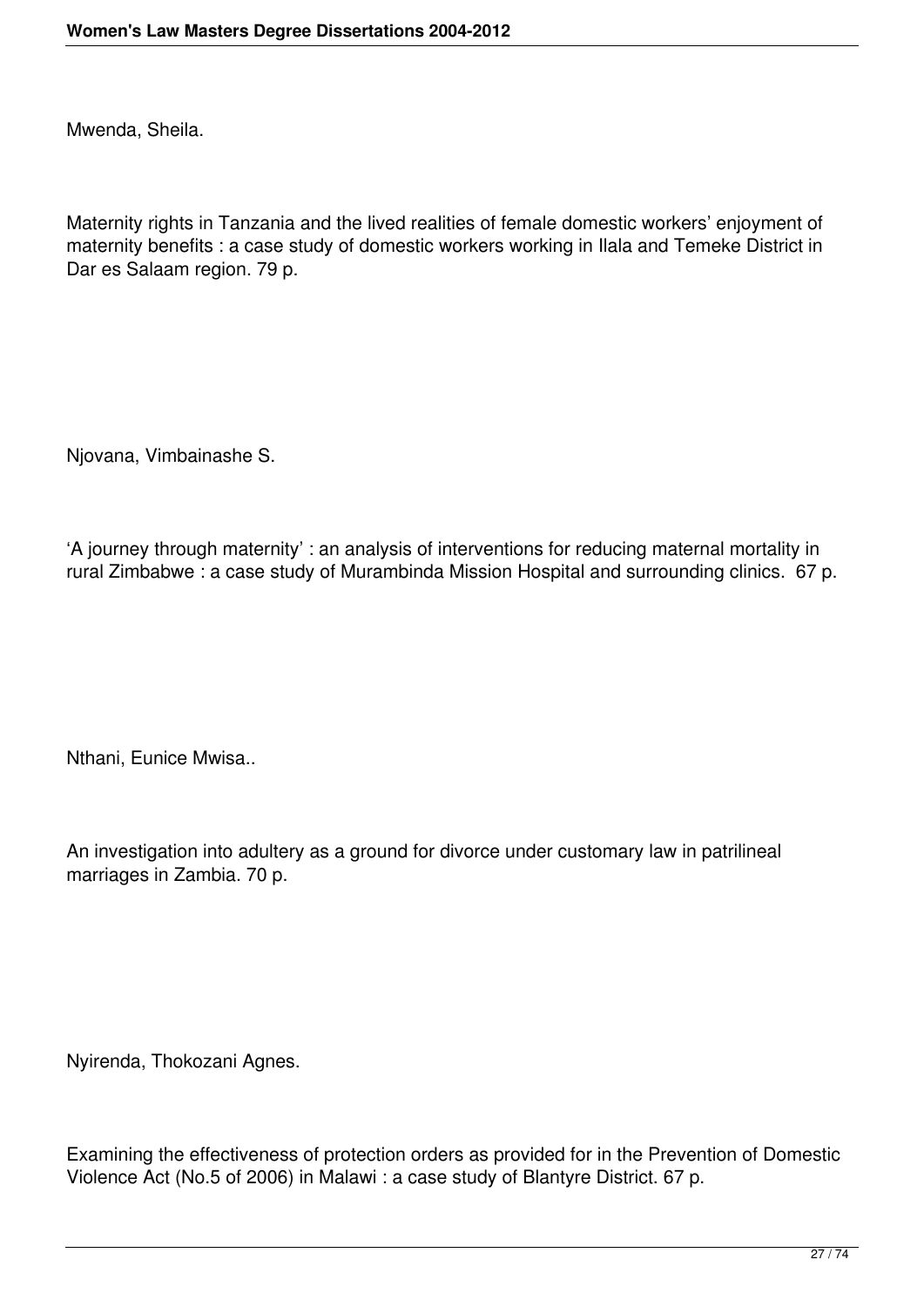Omari, Joel Amenya.

Women entrepreneurs' legal position in relation to effecting communications and payments using mobile phones : a need for reform? [Kenya] 56 p.

Phiri , Bernard.

A critical investigation into how the corroborative evidence 'rule' in rape and defilement cases traumatises and violates the rights of women and girls who are victims of rape and defilement in Zambia. 81 p.

Revai , Fourie.

Towards curbing domestic violence : a critical analysis of the sentencing patterns of domestic violence offenders in Harare, Mbare and Chitungwiza Magistrates Courts [Zimbabwe]. 58 p.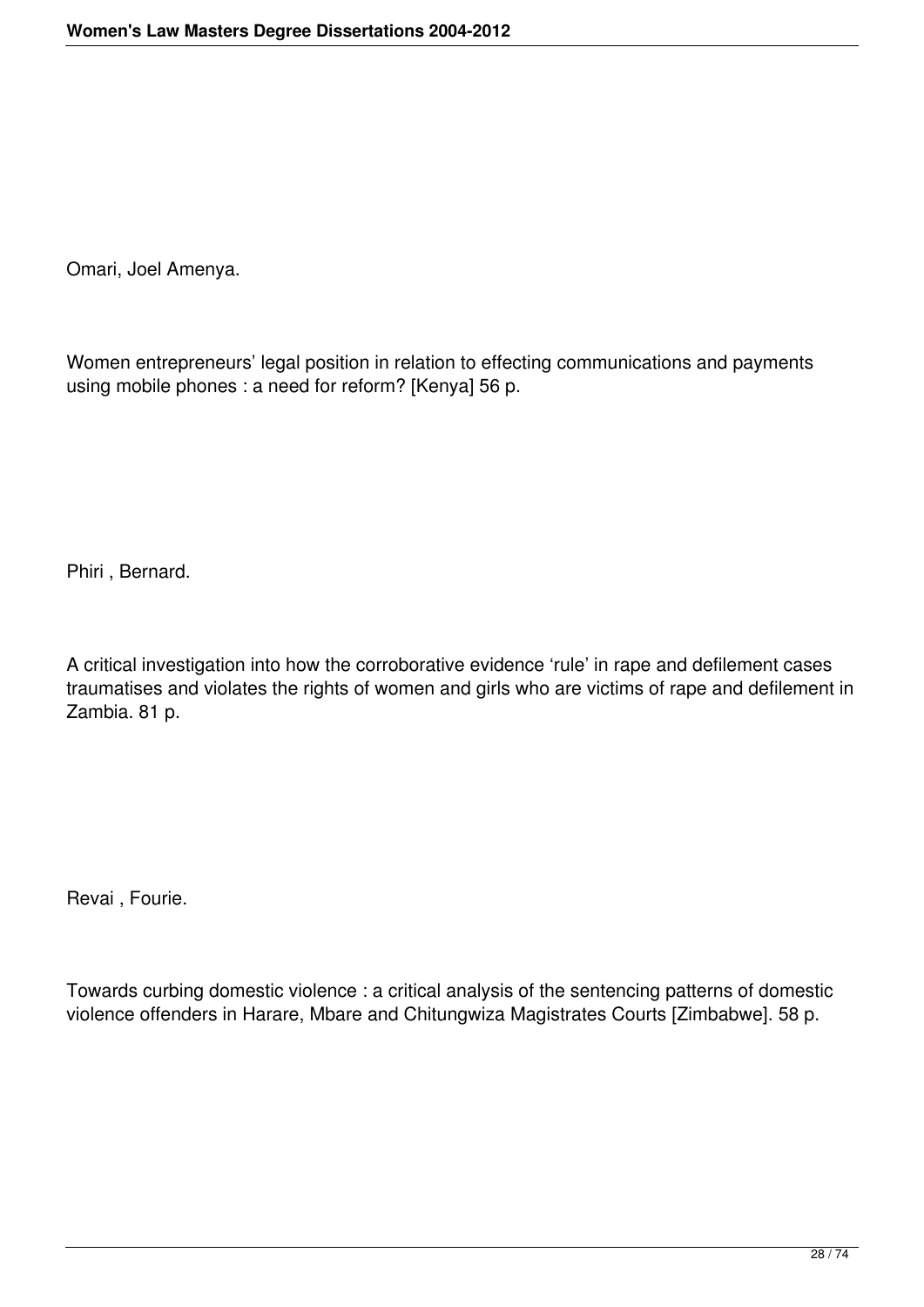Samasumo, Bruce Lutangu.

Challenges facing women in accessing credit from the Citizens Economic Empowerment Commission of Zambia : the case of cross border traders. 63 p.

Wanjala , Esther N.

(Re) viewing the government's role in supporting the growth of marginalised women's businesses : a case study of Minyore Business women at the Nakuru rubbish dump in Kenya. 70 p.

2012

Assey, Salome.

A critic [sic!] analysis of the expulsion of pregnant girls from school : a case study of Temeke District, Dar es Salaam, Tanzania. 68 p.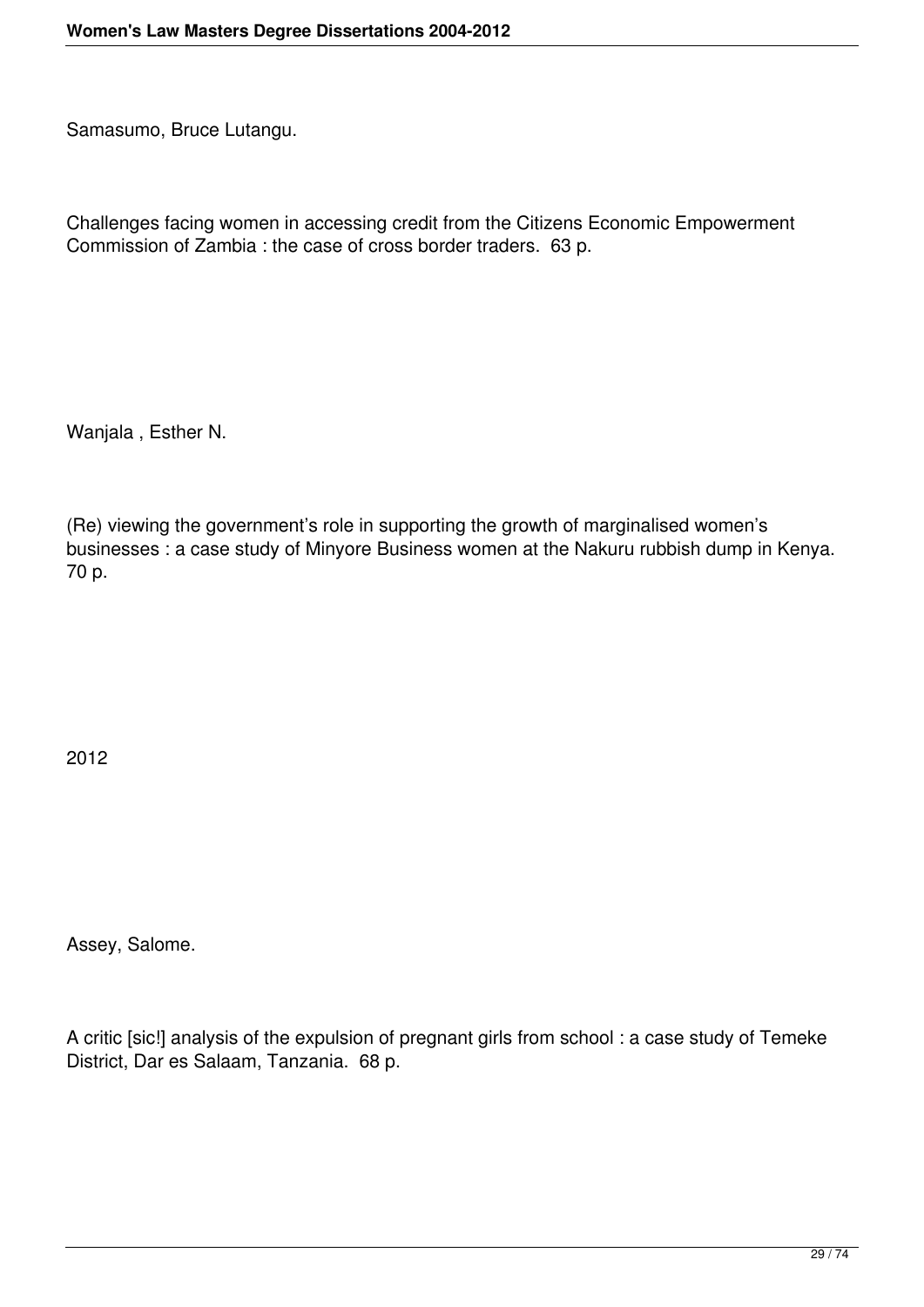Banda, Miriam.

Sex education at Chipadze and Hermain (sic!) Gmeiner secondary school(s) in Bindura : contextualizing gender, legal, human rights frameworks and social realities. [Zimbabwe].

84 p.

Buyogera, Farida Awadhi.

Self employed rural women and social security schemes : analysing the efficacy of the community health fund in providing health care services : a case study of Arusha District Council, Tanzania. v, 74 p.

Chayala, Elita Thokozani.

Pregnancy prevention and the right to control fertility by young women aged 15 to 24 years : a case of Lilongwe periurban areas, Malawi. 88 p.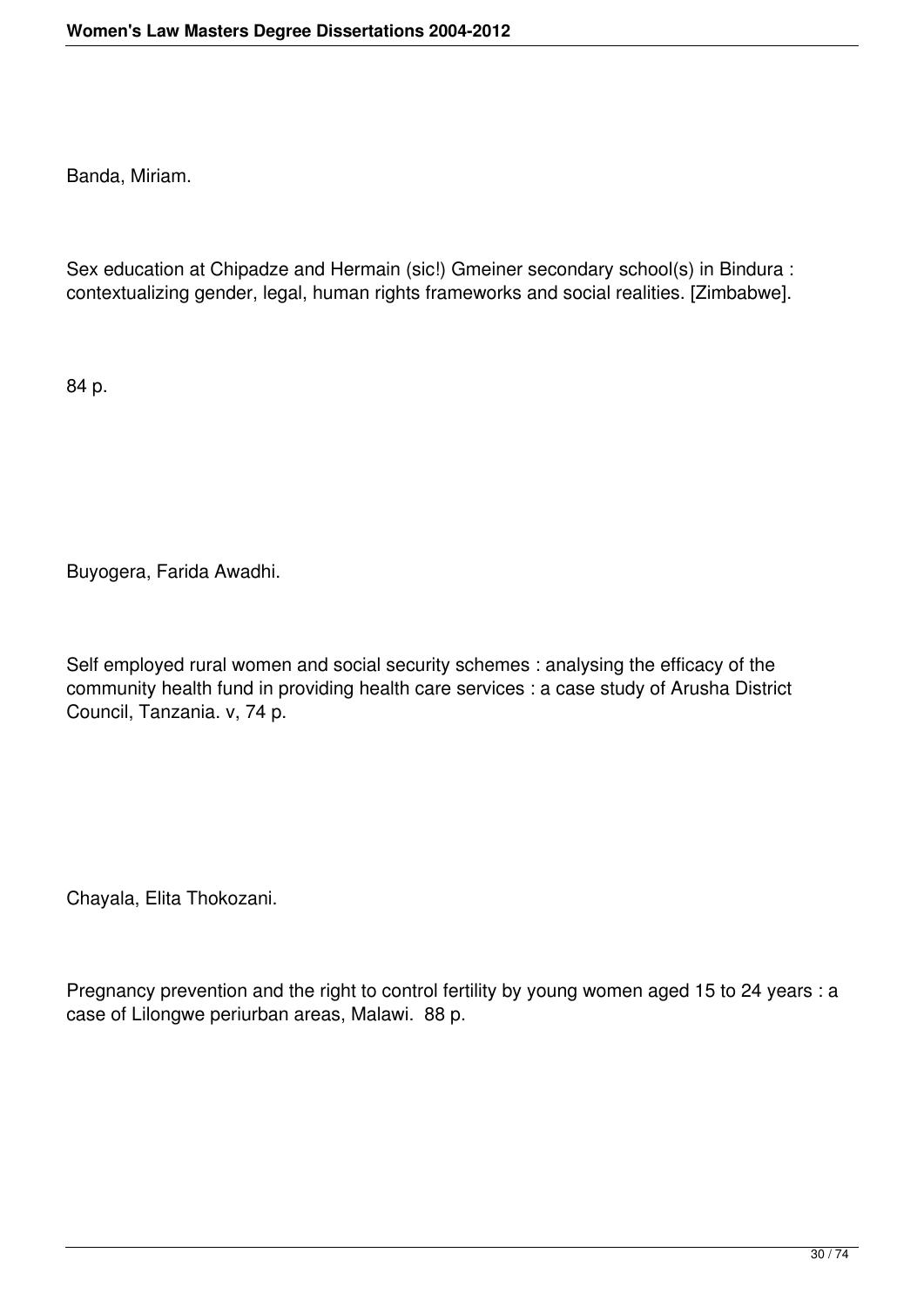Chimombe, Mike.

Should sexual harassment be criminalised? : a study of selected deparrtments in the public sector of Harare [Zimbabwe]. 63 p.

Habashi, Christopher M.

Women's participation in water governance structures of different water providers : a case study of community water projects and water kiosks in Nakuru, Kenya. xii, 62 p.

Kahamba, Faisal.

An analysis of the efficacy of the Tanzania legal framework in protecting women's social security rights in part time and casual work within Mtwara District : a case study of the Olam Processing Factory. 84 p.

Kali, Litsabako H.

Competing rights between commercial users and ordinary users in accessing natural spring water : a case study of Matukeng, Maseru, Lesotho. 84 p.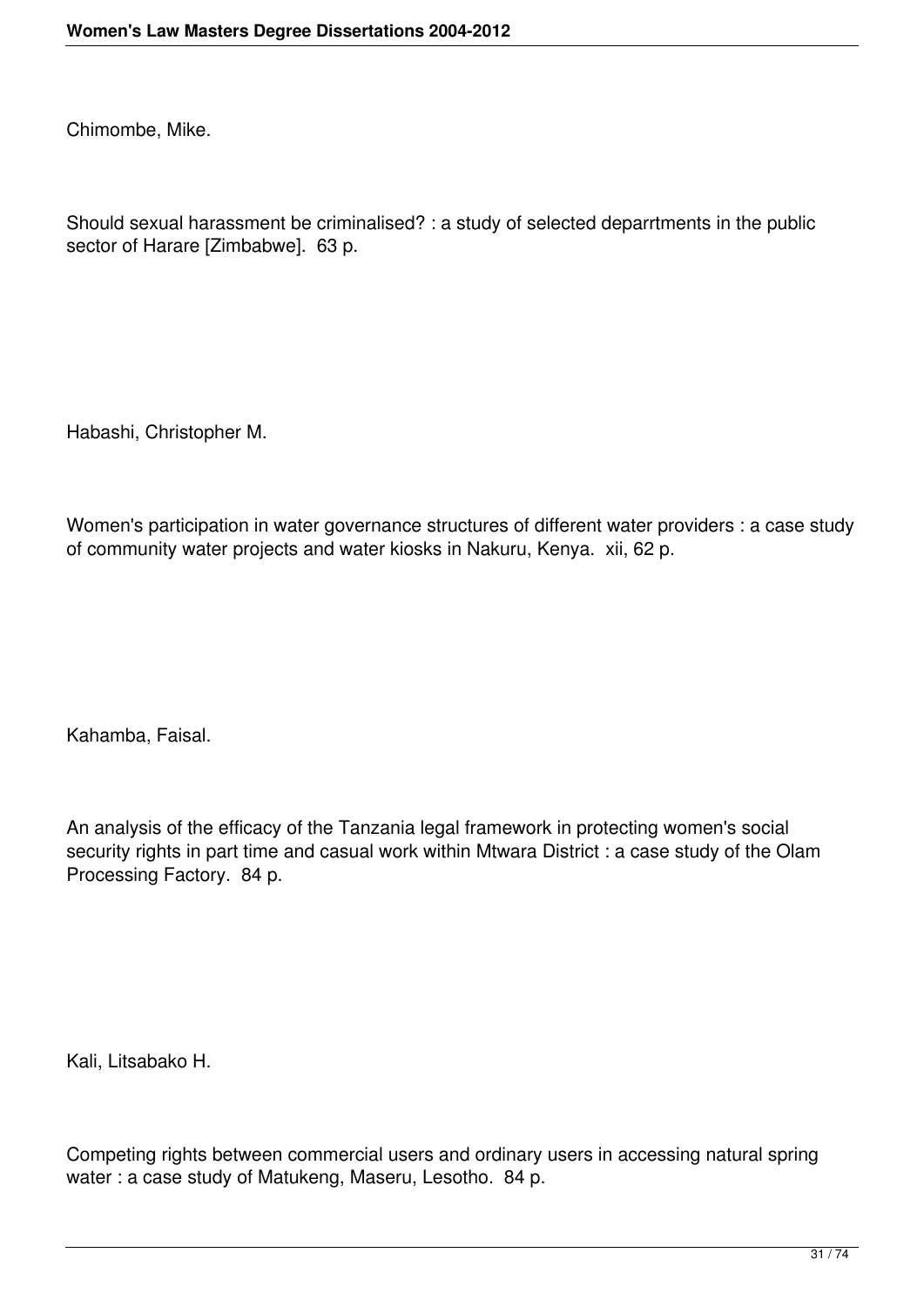Kanyerere, Winnet.

Water in theory, not in practice : interrogating (sic!) the provision of water to women managing visual disability in Epworth and Mabvuku [Zimbabwe]. 79 p.

Kishindo, Justus Asante.

An investigation of the imposition and operation of community service for women offenders in Zomba district, Malawi. 65 p.

Kupalelwa, Henry.

The role of community telecentres in promoting rural women farmers' access to agricultural information and markets : a critical eveluation [sic!] of Chinyunyu community multipurpose telecentre in Chongwe District, Zambia. x, 75 p.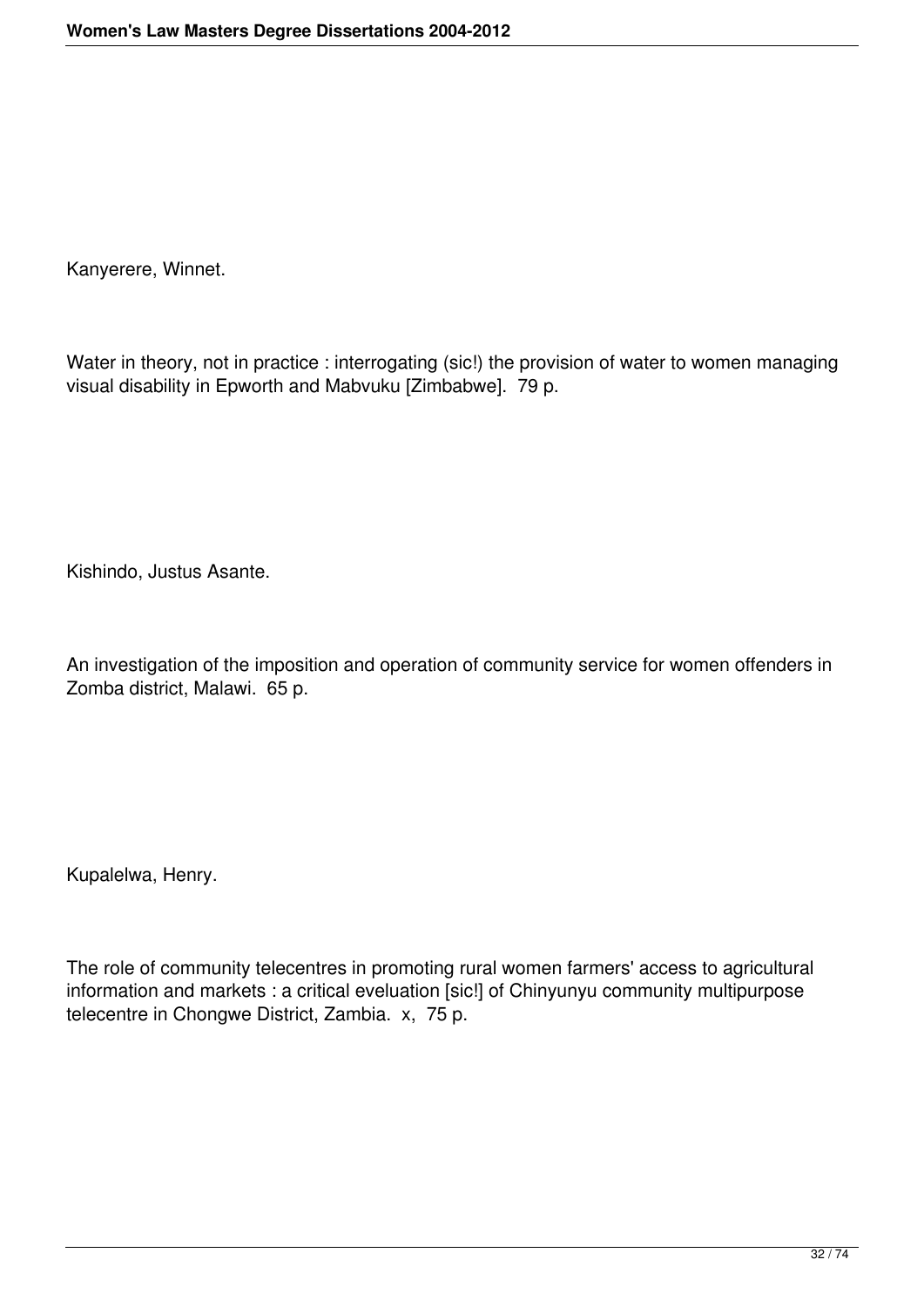Lobe, Elmina Nfang.

Is the criminalisation of commercial sex workers a deterrent to commercial sex work? : a case of Cameroon. xi, 67 p.

Mabasa, Portia.

Immunity or impunity : implications of the Zimbabwean privileges, immunities and powers of Parliament Act (Chapter 2:08) on women's effective participation in Parliament. 81 p.

Makunike, Rudo.

Quality of women's employment : an analysis of the vertical representation of women in emplyment in Zimbabwean parastatals. 67 p.

Makweche, Sandra.

Women and girls living with HIV/AIDS and their access to medical care and treatment for opportunistic infections in Harare [Zimbabwe]. xii, 64 p.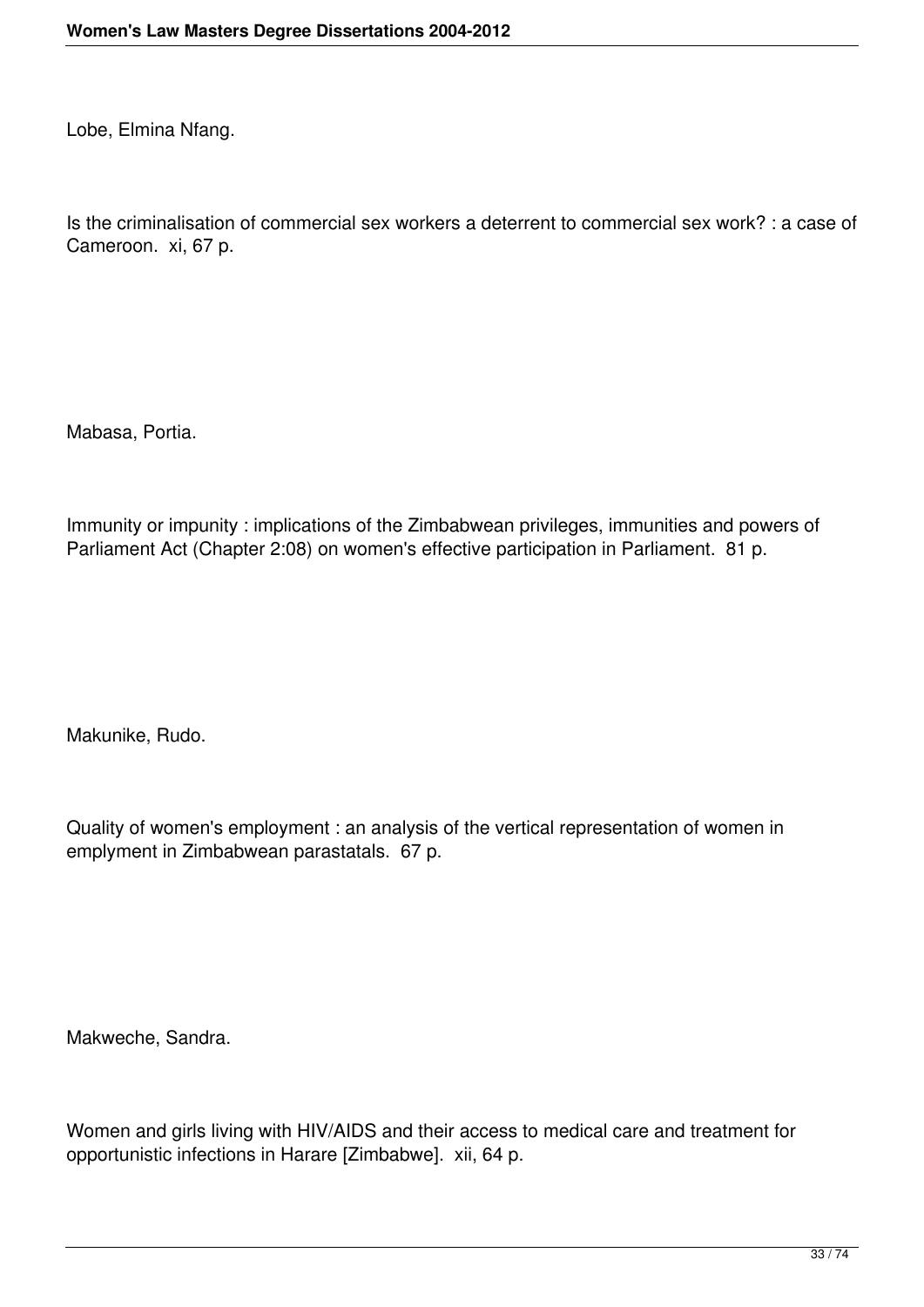Matsvayi, Abigail.

The role of chiefs in women's access to justice : a case study of Chief Makoni, Chief Seke and Chief Chimoyo in Zimbabwe. 82 p.

Mazhandu, Ntombizodwa.

Access to maternal healthcare in the old (planned 1980s) and new (fast track 2000s) resettlement areas : a comparative study of Gwanza, Chitora, and Aberfoyler [Zimbabwe]. 82 p.

Mbita, Charles M.

Women's violent crime against abusive partners in Zambia : a critique of the defence of 'provocation '. x, 57 p.

Moffat, Sharon.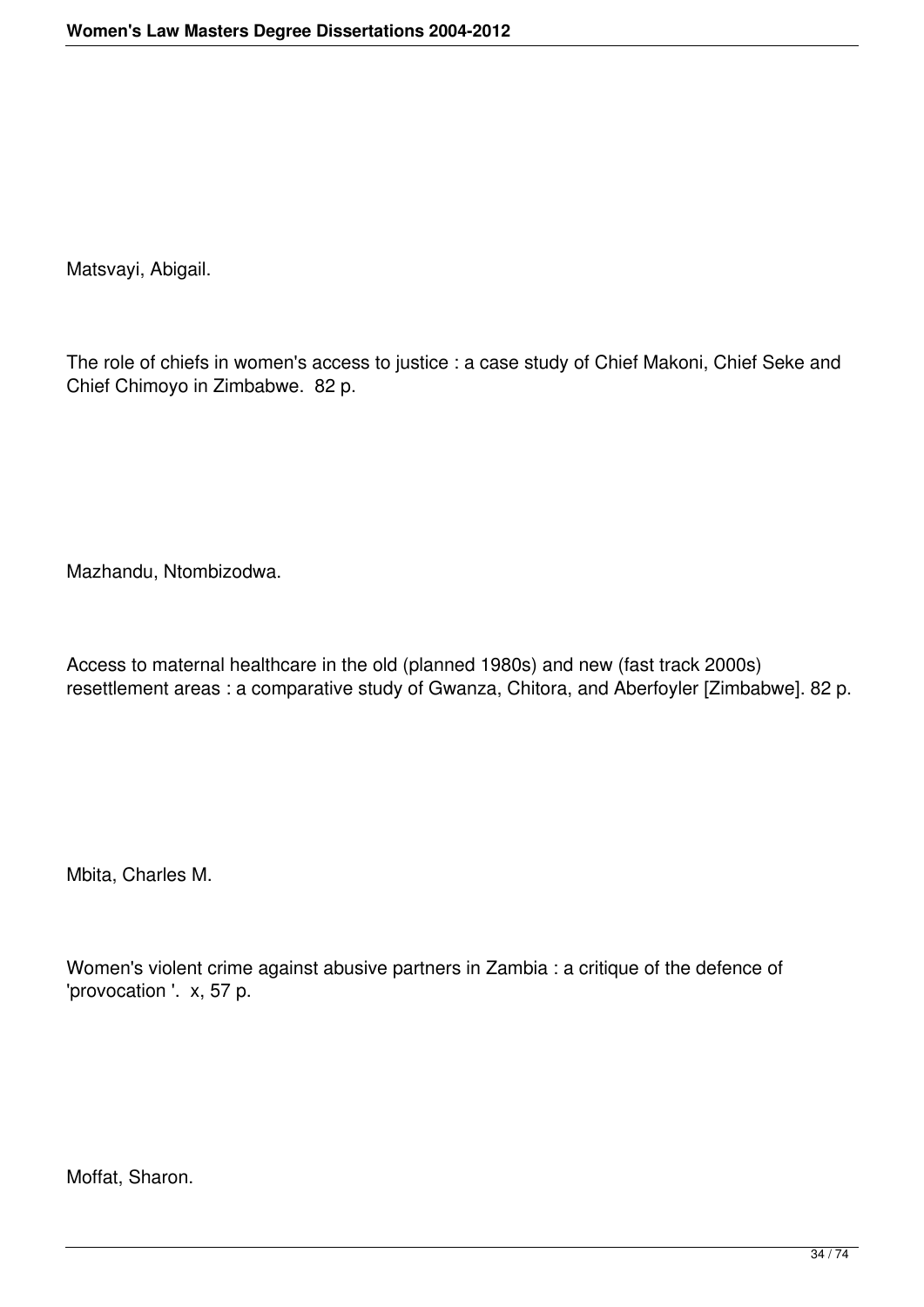A critical analysis of women's right of access to water and sanitation and women's work in the informal sector : a case study of Makoni shopping centre and Jambanja markets in Chitungwiza, Zimbabwe. 80 p.

Mubita, Gloria.

Interrogating the efficacy of the law on neglecting to provide necessities for children in Zambia : an analysis of Section 169 of the Penal Code (Amendment Act no. 15 of 2005) : a study carried out in Chipata, Zambia. xii, 71 p.

Mureithi, Rahab Wakuraya.

The right to peacful existence and participation in peace building initiatives : a gendered critique of the impact and sustainability of peace initiatives in Njoro distric, Kenya. ix, 72 p.

Muzondo, Pracious.

Rural women's right to maternal health care before, during and after delivery : a focus on women in Romsley resettlement area of Rusape District, Manicaland, Zimbabwe. xiv, 51 p.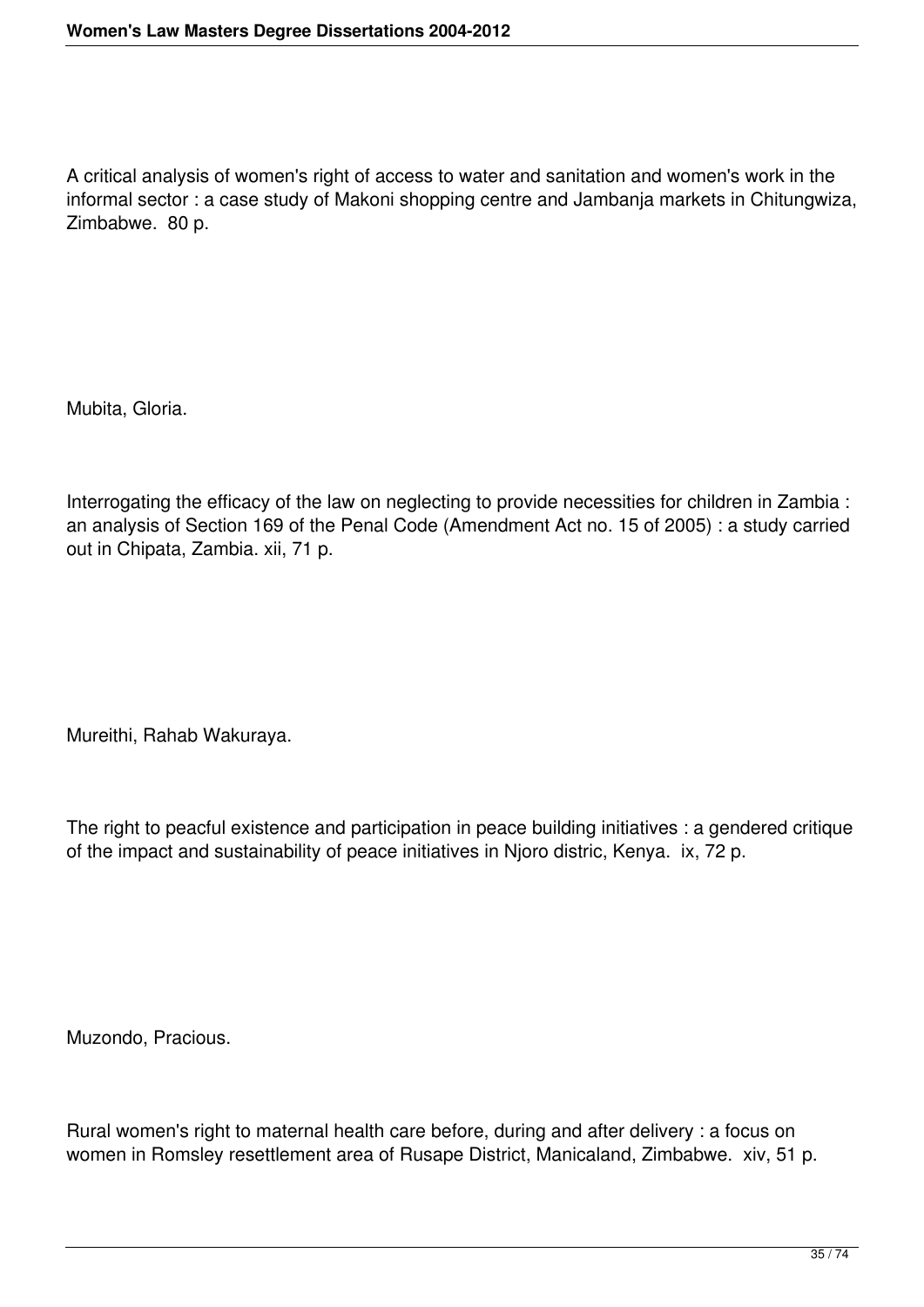Mwapela, Sam.

The quest for gender equality in Zambia's nursing schools & colleges of education : institutional response to pregnancies in selected colleges in Zambia. viii, 70 p.

Nawaigo, Connie.

Appropriation of land for agro-fuel production and its effects on women's rural livelihoods and access to land : case study of the ethanol project in Chisumbanje [Zimbabwe]. 76 p. + appendices 7 p.

Nyagol, Judith A.

Realising the right to reproductive health : an analysis of maternal health care challenges in Internally Displaced Persons Camps in Nakuru county, Kenya. 83 p.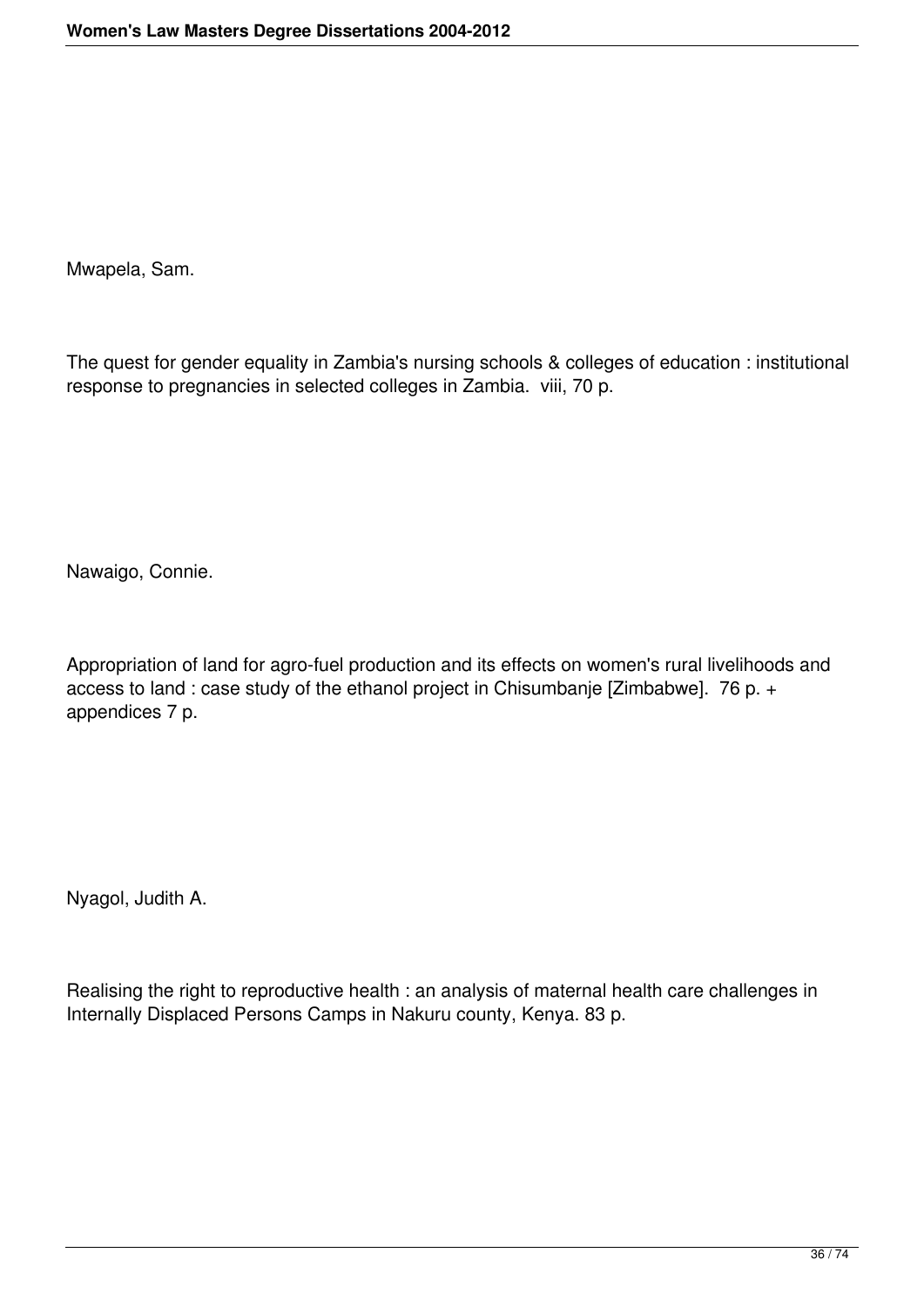Nyamapfene, Petronella.

Rethinking the general law of guardianship and adoption in line with the socio-economic realities of double orphans in Zimbabwe. 63 p.

Oundo, Mary Clausina.

A critical analysis of the judicial response to the crime of infanticide : a study carried out in Nairobi, Kenya. viii, 70 p.

Owenga, Monicah Akoth.

Problematizing domestic violence within Soweto slum in Nairobi country in Kenya. 77 p.

Owino, Anthony.

Interrogating community and family perseptions towards ex-women prisoners after reintegration : a case study of Jinja and selected women prisons in East and Central Uganda. 57 p.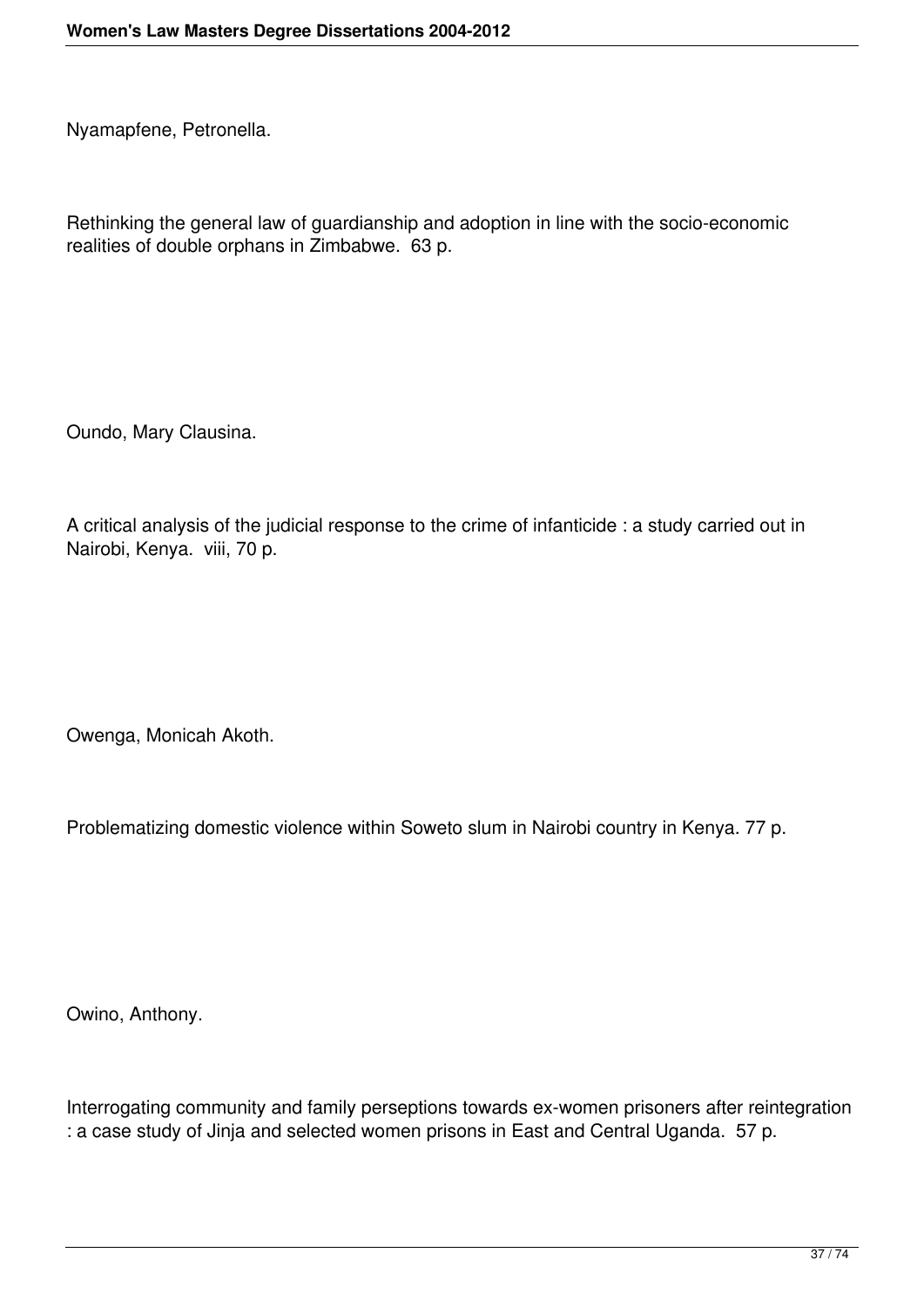Pali, Puleng.

Addressing challenges of lack of access to clean water for rural women in Lesotho : a case study of Lihlabeng community. 74 p.

Shelly, Cecilia.

Deterrence and awareness value of sensitive reporting of rape cases in the newspapers in Tanzania. ix, 57 p.

Sibanda, Maureen.

An analysis of false imprisonment on women's right to maternal health : a case study of Harare and Chitungwiza hospitals [Zimbabwe]. 82 p.

Simasiku, Phyllis.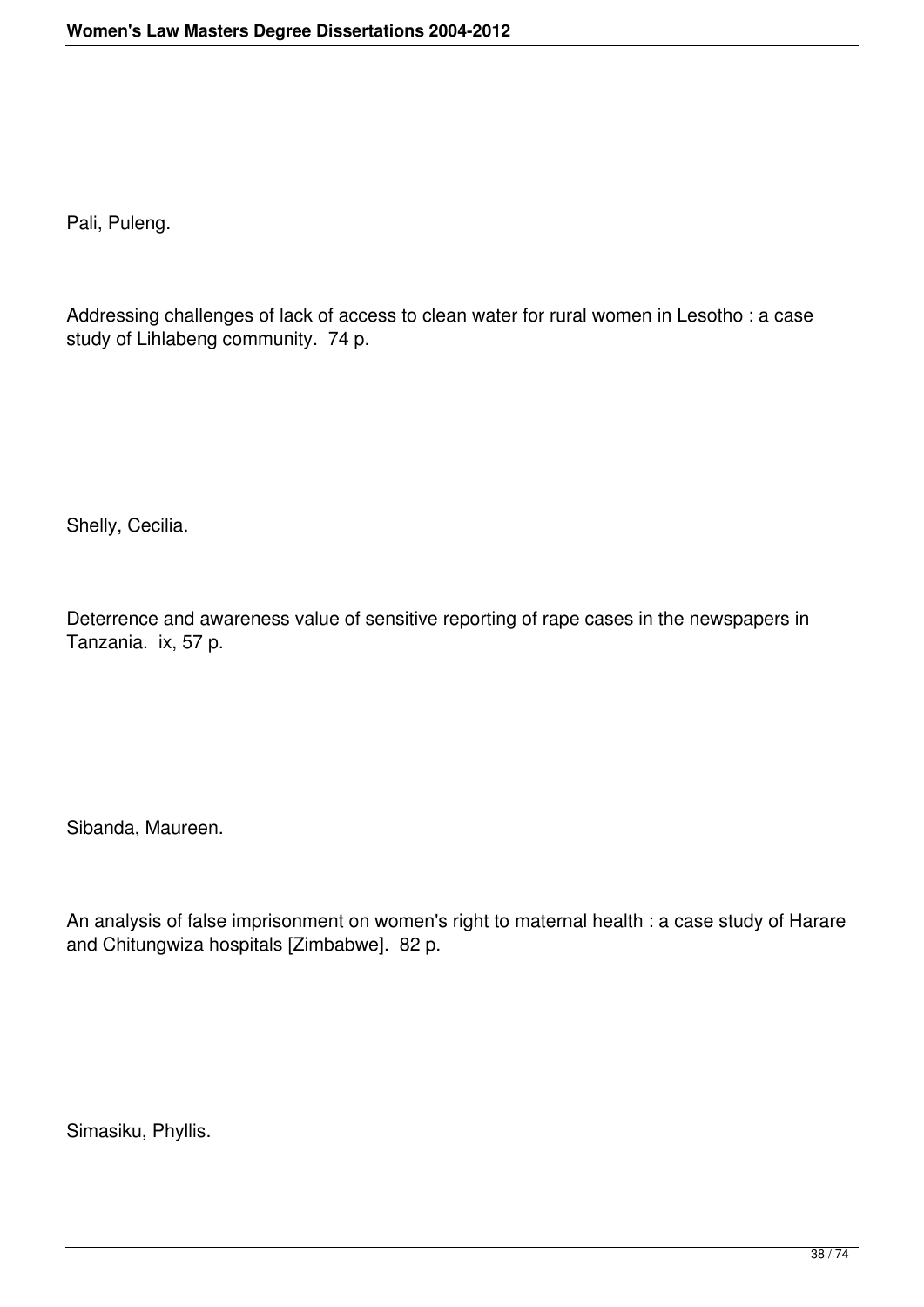"Abstinence iliche!" : a critical analysis of sex health education in selected high schools in Zambia. xiii, 62 p.

Tandi, Tariro.

A case for the decriminalisation of prostitution? : a critical analysis of the women in prostitution in Harare, Zimbabwe. 77 p.

Thuo, Elizabeth Wangari.

Delivery of services to pregnant women in selected hospitals in Nairobi, Kenya : a critical analysis of the legal and human rights implications. 69 p. + appendices 11 p.

2010

Badibanga, Mpwekela Lyna.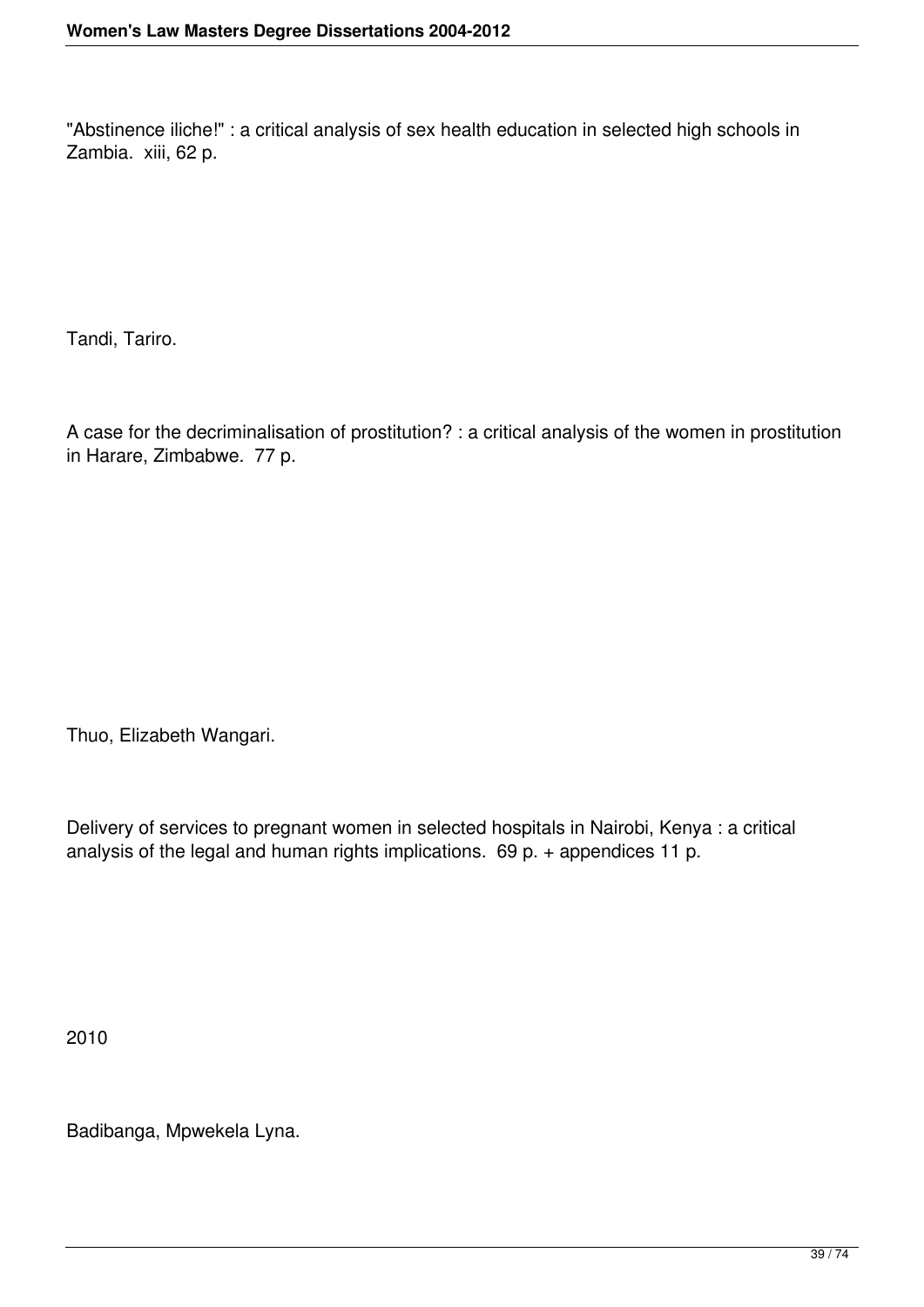Educational opportunities for refugee women and girls in Zimbabwe : case study of refugee women and girls of Democratic Republic of Congo. 65 p.

Banda, Shadreck.

Challenges and opportunities for women entrepreneurs in small scale gemstone mining : a case study of Itezhi-Tezhi District in Zambia. 87 p.

Bazinzi, Noume Kamateneti.

Accessing the land rights of women : experiences of women living with HIV/AIDS in Ntungamo District, Uganda. viii, [67] p.

Chatiza, Fadzai P.

A bride's right to retain her maiden name upon marriage : law vs reality [Zimbabwe]. 67 p.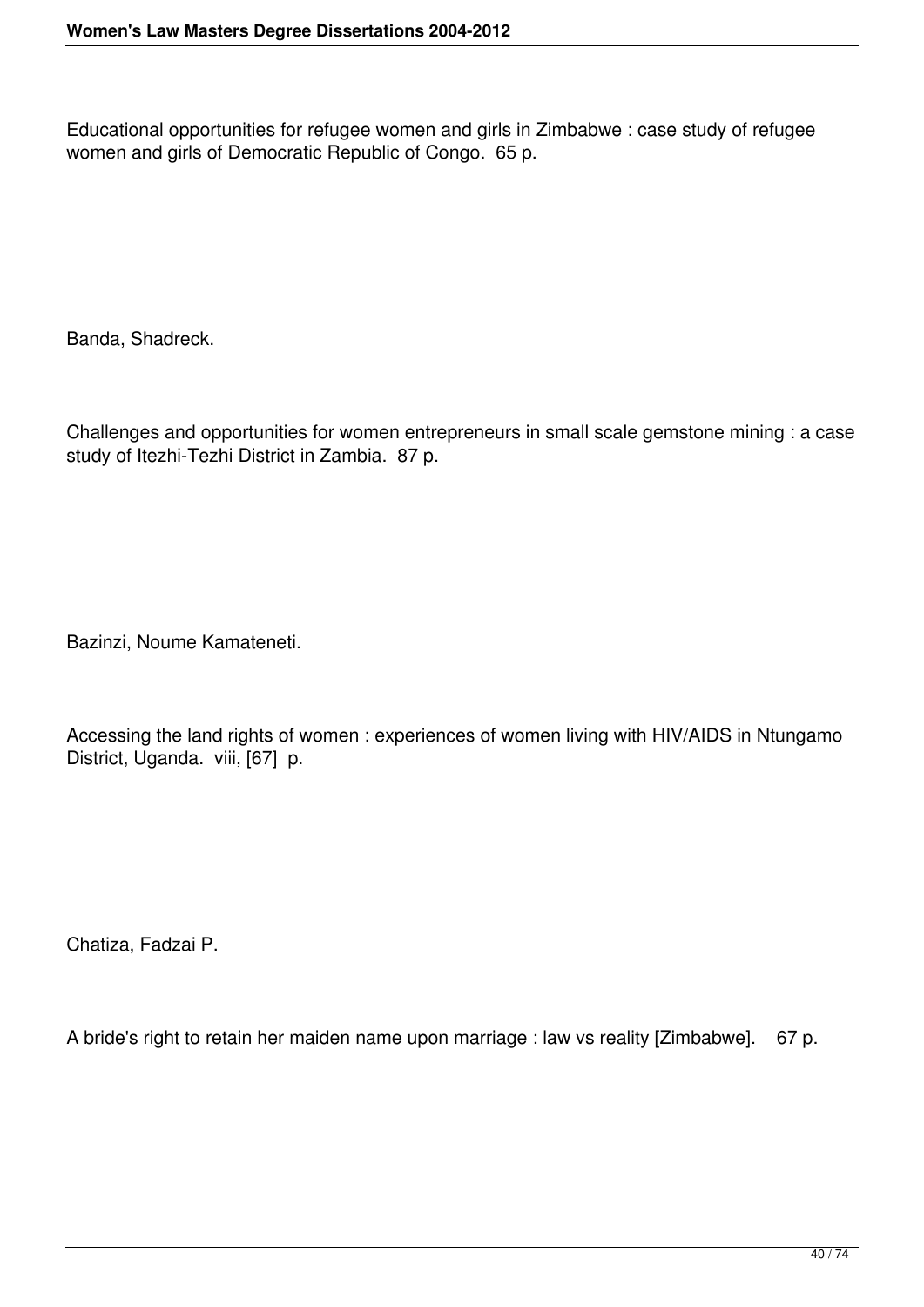Chawafambira, Chenai Jaquelyne.

Gender sterotypes in infant primary textbooks and the potential effect it has on the socialisation and ecuational advancement of the girl child : an analysis of selected primary schools in Harare [Zimbabwe]. 81 p.

Chuunga, Winstone.

Gender sensivity in training : an evaluation of the Zambia Police Training College curriculum in Lilayi, Zambia. x, 70 p.

Deme, Samuel.

Access by a girl with profound visual challenges to primary education in Zimbabwe. 86 p.

Dube, Chifarai M.

Women entrepreneurs and information [and] communication technology : an analysis of the efficacy of the use of modern technology in conducting business transactions. [Zimbabwe] 80 p.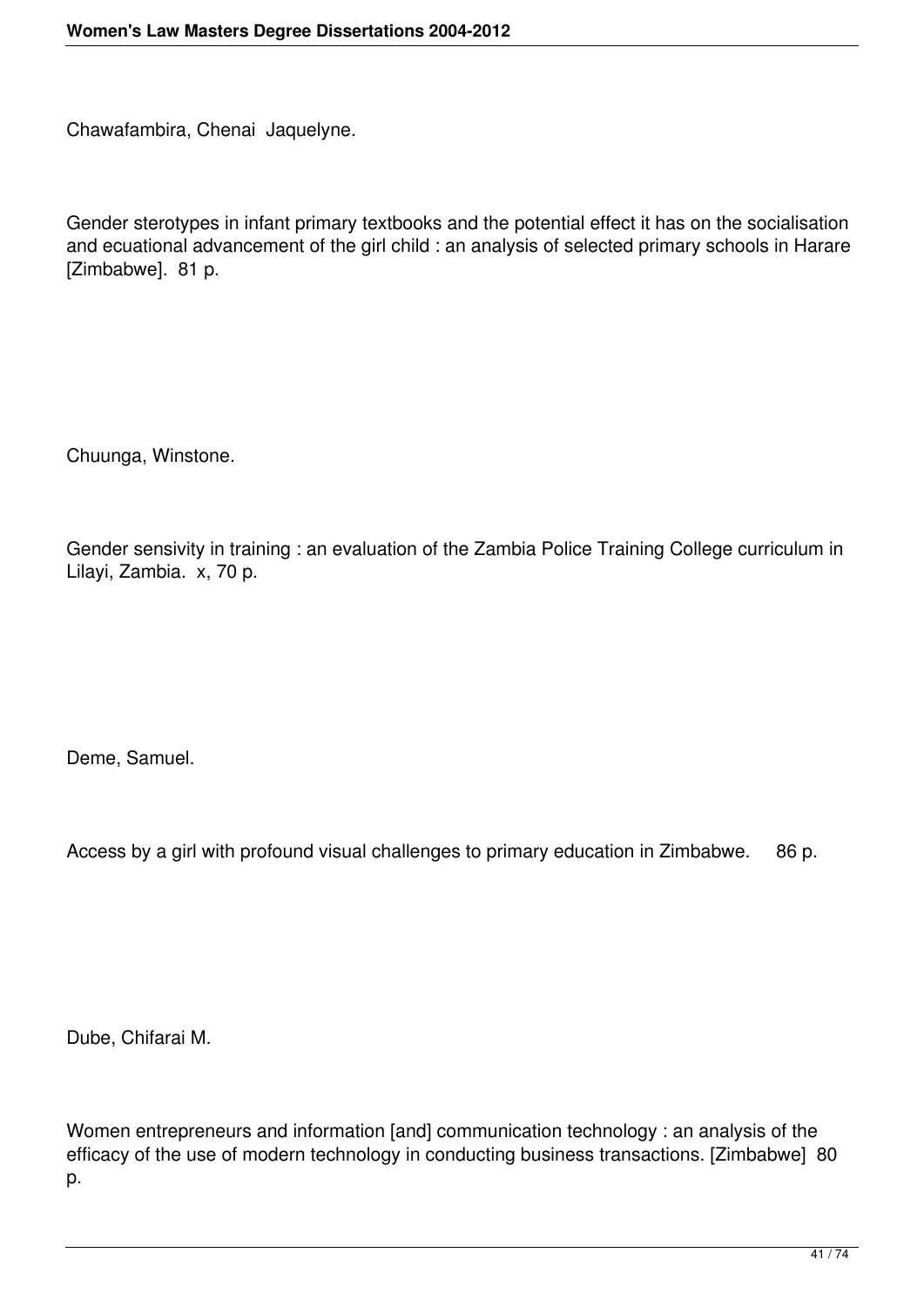Kanthambi, Anneline M.

"More than advice" : an analysis of the implementation of counselling as an effective remedy for women complainants of domestic violence as provided for by the Prevention of Domestic Violence Act 2006 in Malawi. 92 p.

Kombakono, Hamisi.

Reconceptualizing Swahili traditional social security system under *utu* and *ubinadamu* values for the benefit of women : a case study of Swahili community in Dar-es-Salaam city, Tanzania. 77 p.

Lyempe, Greenwell.

Dual citizenship as a solution to citizenship challenges faced by women in Zambia : case study of Zambian women married to non-nationals in Lusaka and Copperbelt provinces of Zambia. xi, 58 p.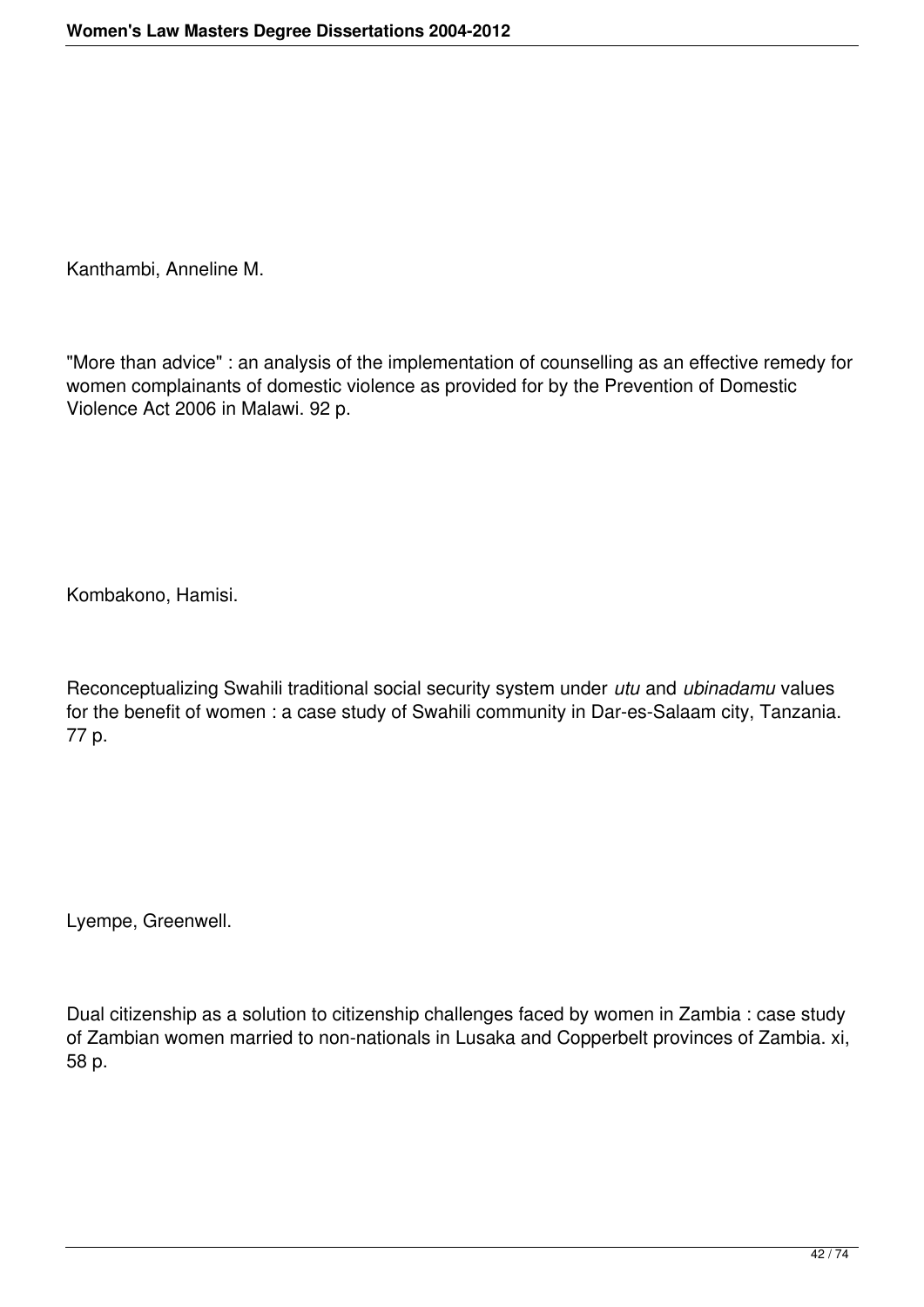Magorokosho, Rebecca.

"Two years after enactment" : assessing the efficacy of Protection Orders in terms of Domestic Violence Act (Chapter 5:16) No. 14/2006 : a study conducted in Harare, Norton and Chitungwiza [Zimbabwe]. 99 p.

Magutu, Annah.

Women and access to employment in mining industry : a case study [of] Barrick North Mara Gold Mine Ltd. [Tanzania] viii, 73 p.

Makamure, Euna.

The efficacy of the family support trust post-rape counselling for girl/children aged 3 to 12 years in Harare [Zimbabwe]. 69 p.

Makubasa, Spetosomusa.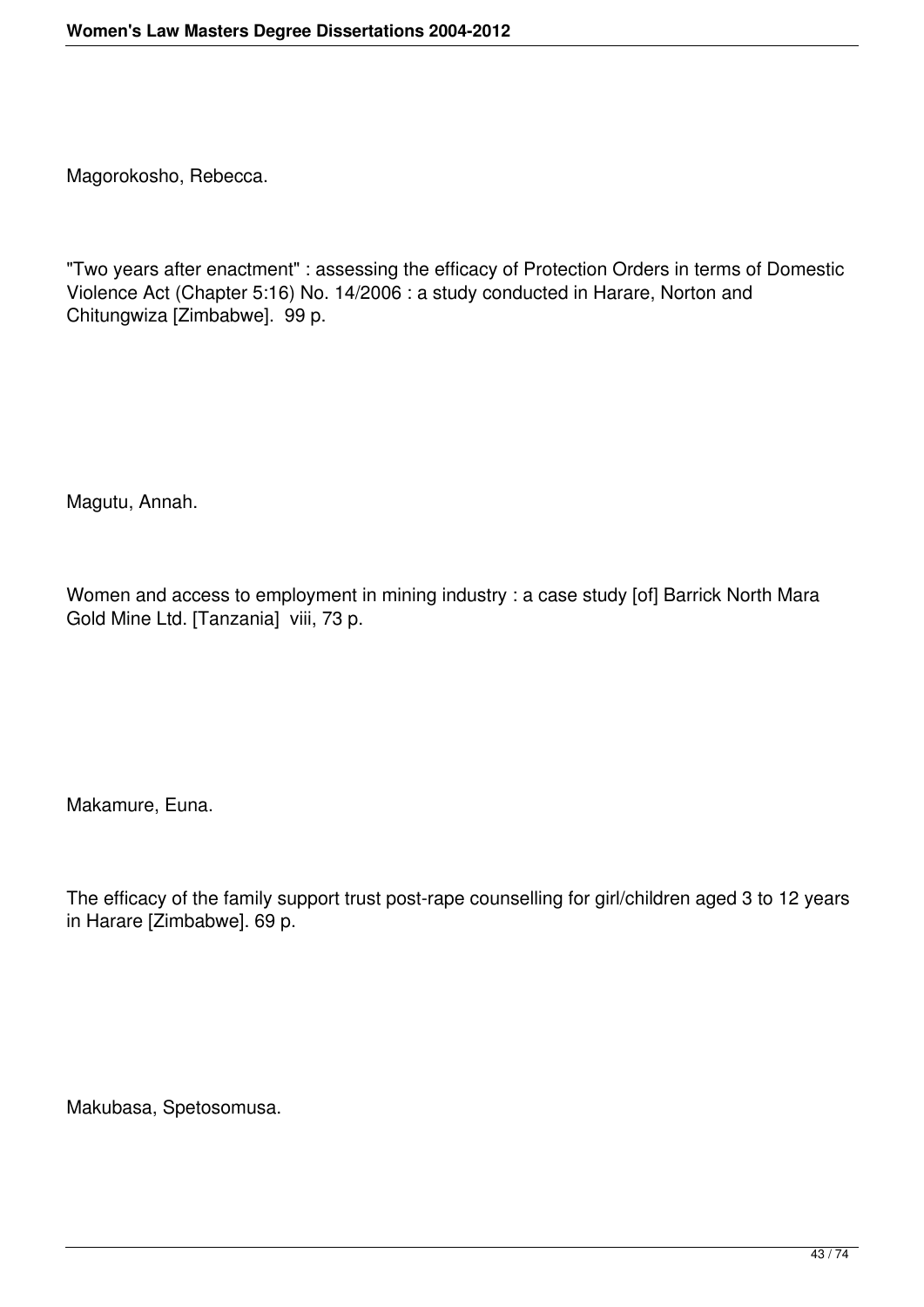You can't do it alone, woman! An analysis of the laws and procedures governing the acquiring of travel documents for minor children by women. [Zimbabwe] 75 p.

Malunga, Anthony Jeckson.

Together in reproductive health rights : a policy and strategies analysis on men's involvement in promoting women's sexual and reproductive health rights in Malawi. 90 p.

Malunga, Bernadette Wangisa.

"Remember Portipher's wife" : the rule on corroboration in rape and defilement offences : a systematic violation of the rights of women and girls in Malawi. vi, 72 p.

Matiea, Veronica M.

Widows and the right to remarriage in Lesotho : a right at the crossroads. 79 p.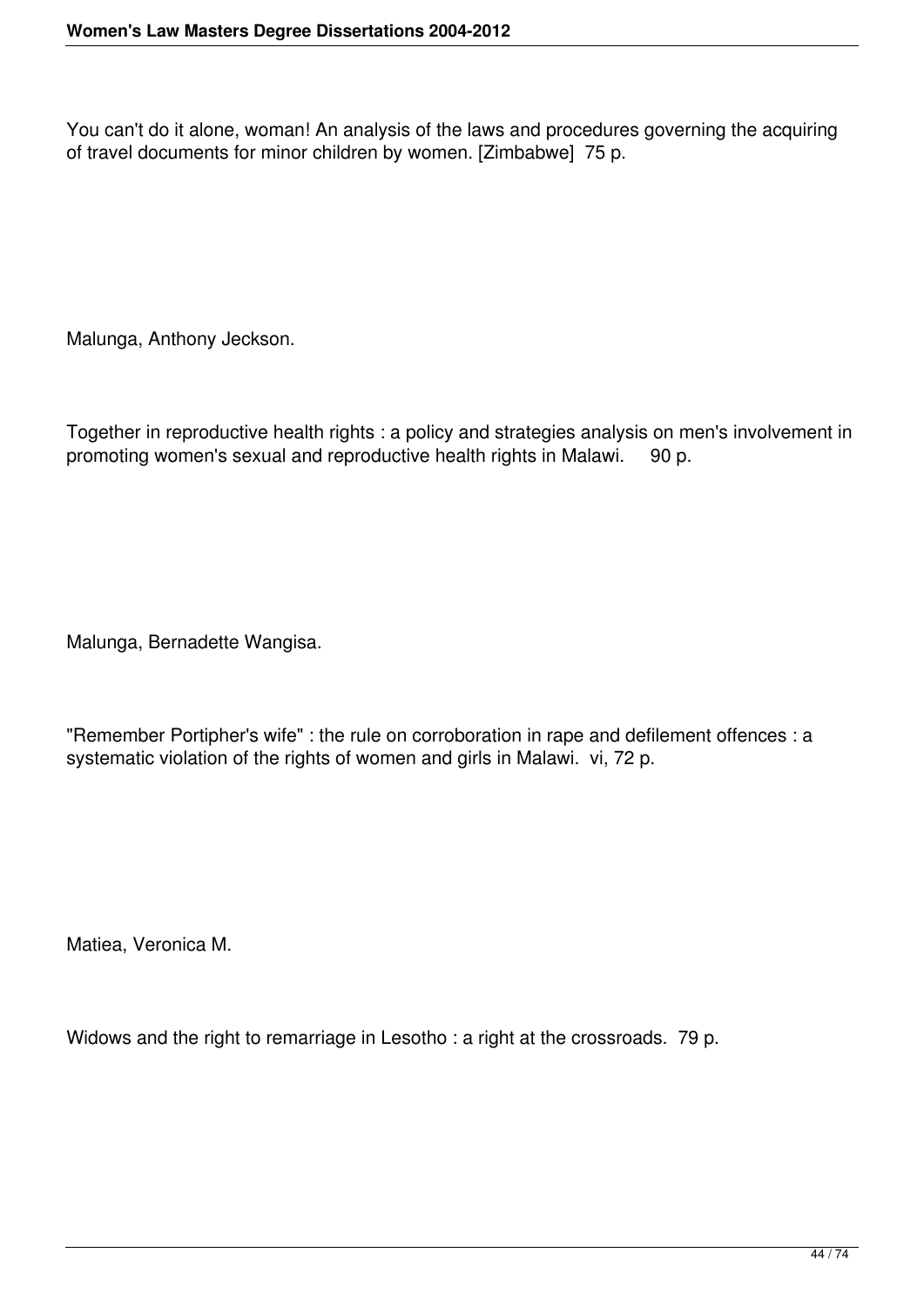Mbahwe, Alita.

An evaluation of the effectiveness and efficiency of the Victim Support Unit in the provision of services to victims of domestic violence in Zambia. 88 p.

Mgonela, Victoria Aidan.

Obstacles and challenges faced by disabled women in employment opportunities in the public civil service in Tanzania : a case study of Dar es Salaam. 74 p.

Mnyukwa, Mwanabaraka.

Claiming maintenance for out-of-wedlock children in Tanzania. vii, 72 p.

Mulama-Wanjala, Judith.

The efficacy of the jurisprudence of equality training in equiping judicial officers to promote gender equality [Kenya]. 80 p.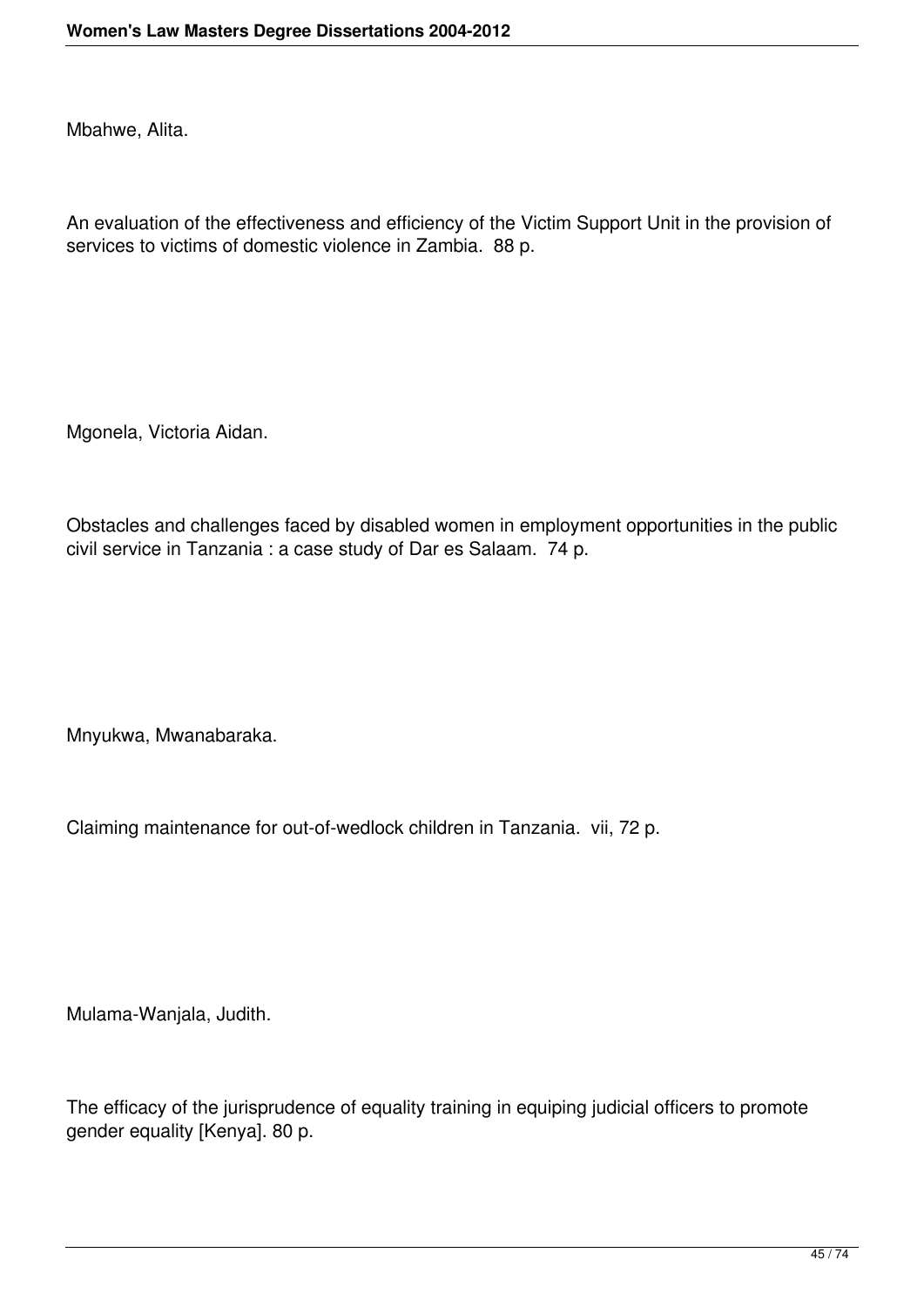Mwambwa, Lombe Annie.

Right to the back page : media coverage of women in sport by national newspapers in Zambia : an assessment of state compl;i8ance to women's right to sport. 77 p.

Nkanyemka, Malula Hassan.

Women's entrepreneurship development : a case study of models' assessment in facilitating women to generate social-financial capital in Mwanza City, Tanzania. 97 p.

Obiero, Beldine Atieno.

Sex, consent and power : a case study of sex related cultural practices among the Luo community of Kenya. xi, 72 p.

Rutsate, Elizabeth Lwanda.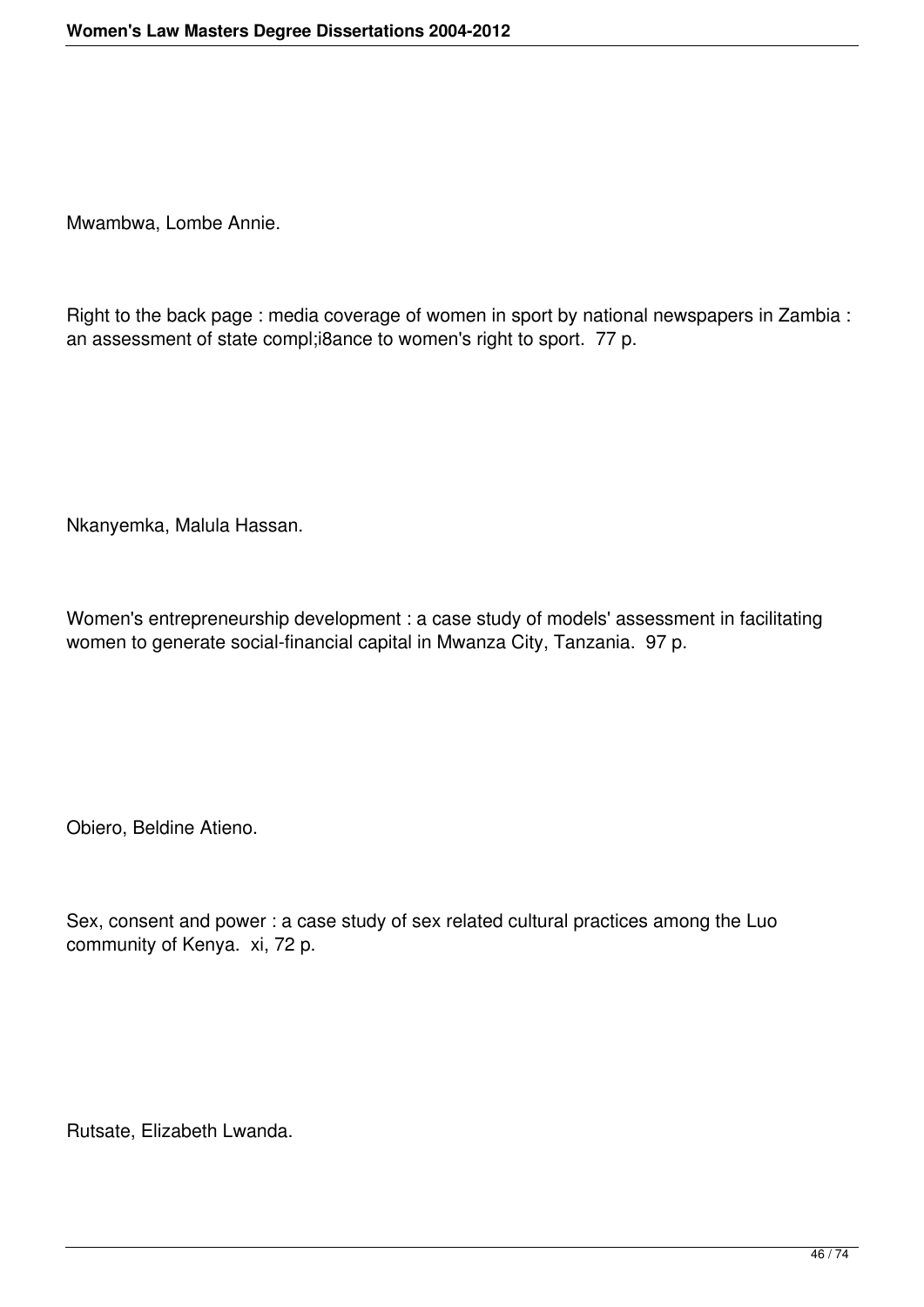"All that glitters is not gold" : a critical analysis of the impact of illegal gold mining on women's right to a healthy and sustainable environment: a focus on women in Ngorima Communal Lands of Chimanimani District, Manicaland Province, Zimbabwe. 94 p.

Shilaho, Caroline V.

Women's bodies as tools of war and terror during the post election violence in Kenya (December 2007-2008) and the implications for justice : experiences of the internally displaced women at Nakuru/Naivasha area. 85 p.

Sinda, Sakina Hussein.

A comparative study on the right to maternal health care of the physically disabled women : a case study of physical [sic!] disabled women in three district [sic!] in Dar es Salaam region, Tanzania. v, 72 p.

Sinyani, Gilbert.

Assessing state's performance in the provision of vocational training to women in prison : a case study of Kabwe female prison, Zambia. x, 62 p.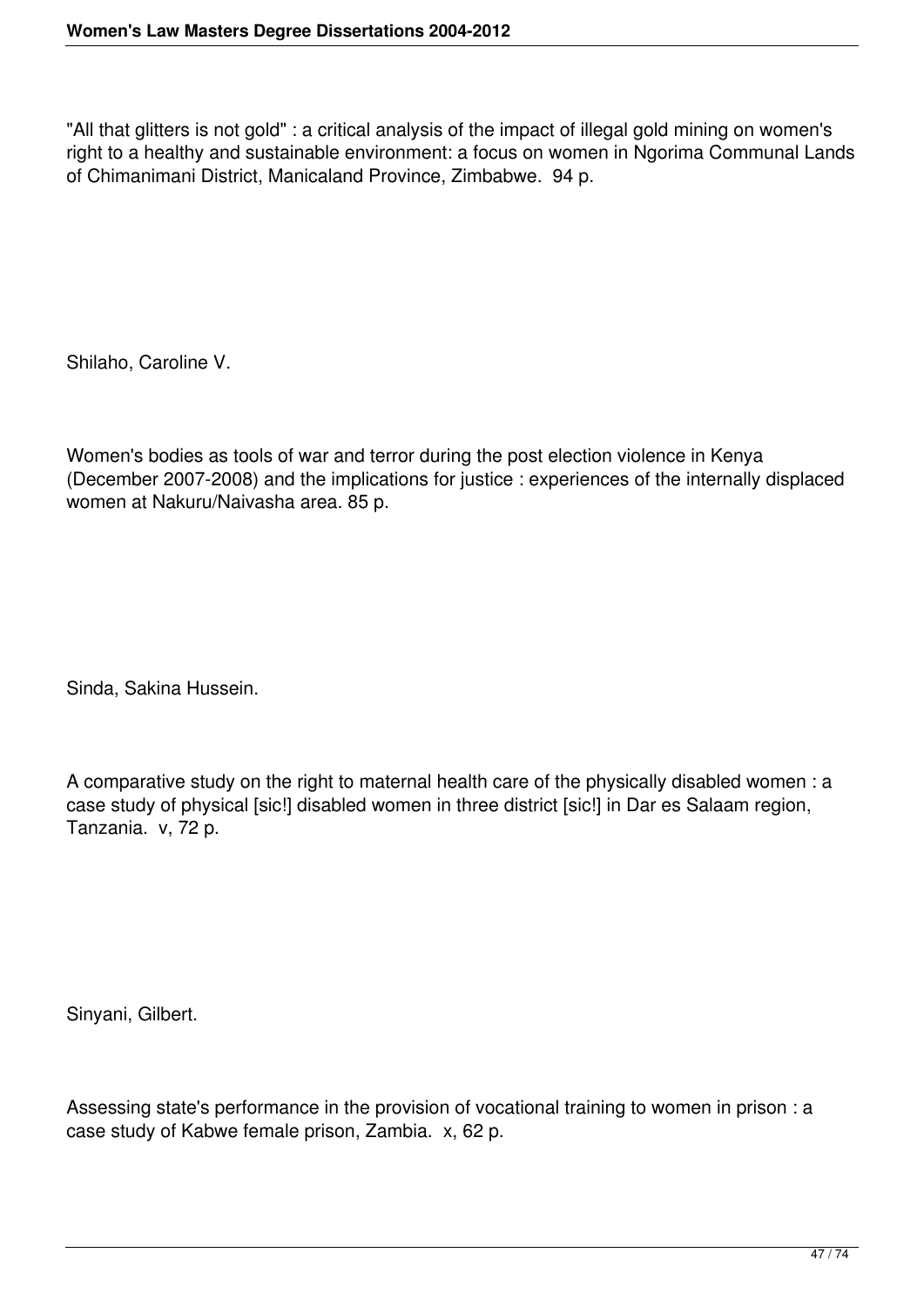Tima, Bernazitha.

The capacity of the law to address the consequences of domestic violence for women in Tanzania : case study of Bukoba District, Tanzania. 64 p.

Wasike, Rose M.N.

The efficacy of the new Kenyan labour laws of 2007 in addressing maternity leave : women's experiences in Nairobi and Naivasha districts of Kenya. 81 p.

2008

Angelo, Samwel

Blind women and HIV/AIDS information rights in Tanzania : a critial analysis of neglected issues, a case study of Dar es Salaam. - 69 p.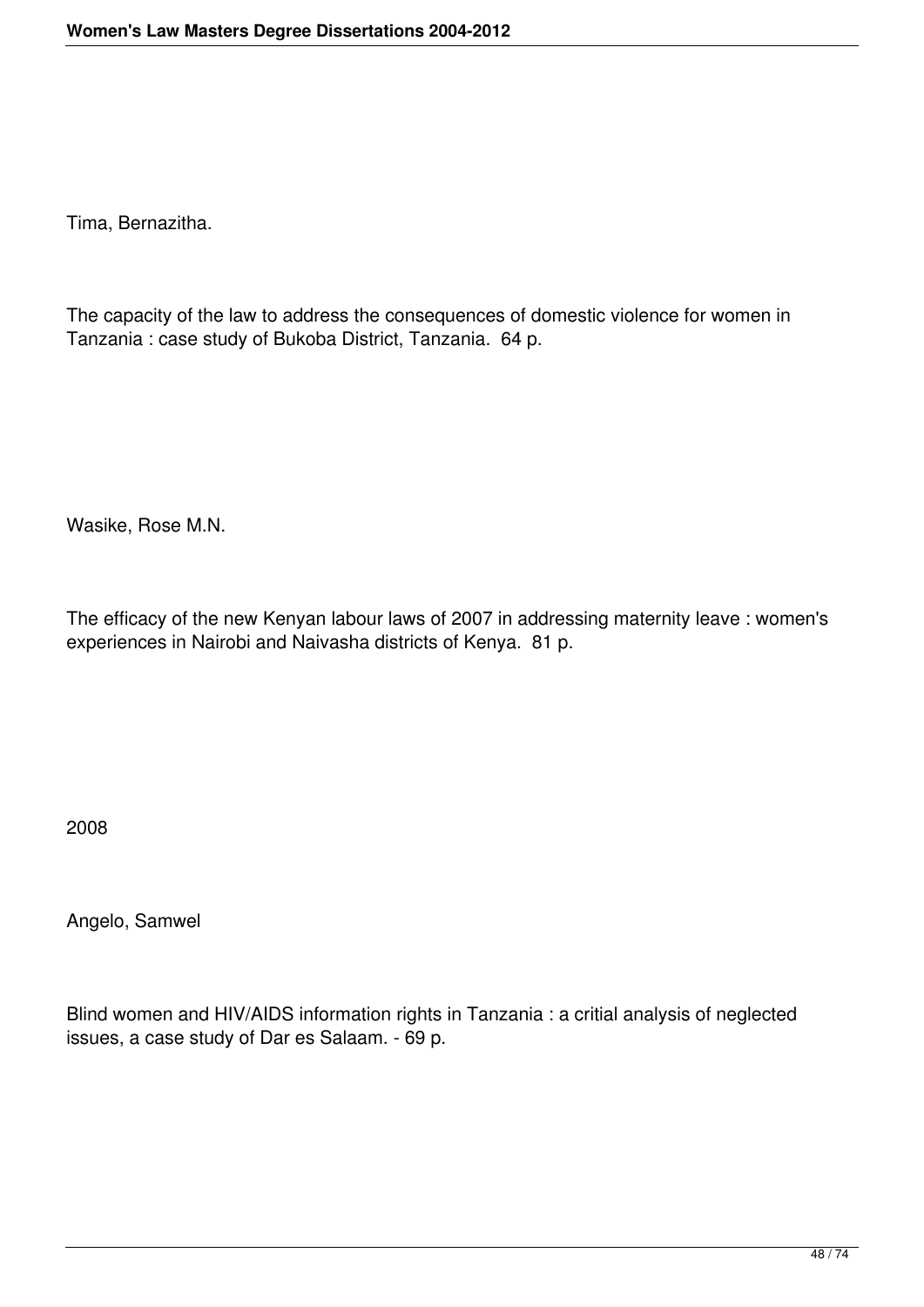Aryanyijuka, Annet Winfred

The reporting of rape cases to the police : an investigation on how rape victims are handled at the reporting stage at the police station and the bureaucratic procedure of getting the medical report and its impact on the victims of rape in Uganda: Kampala as a case study. - 88 p.

Banda, Timothy Mambi

Silent tears : "The continued violation of widows' inheritance rights in Zambia". A study of widows experiences in Kitwe District of the Copperbelt Province. -

 $63$  p + unpag. app.

Bote, Ellen

Counselling services for suvivors of domestic violence : evaluation of services provided by Musasa Project in Harare [Zimbabwe]. - 83 p.

Chimbaru, Fortune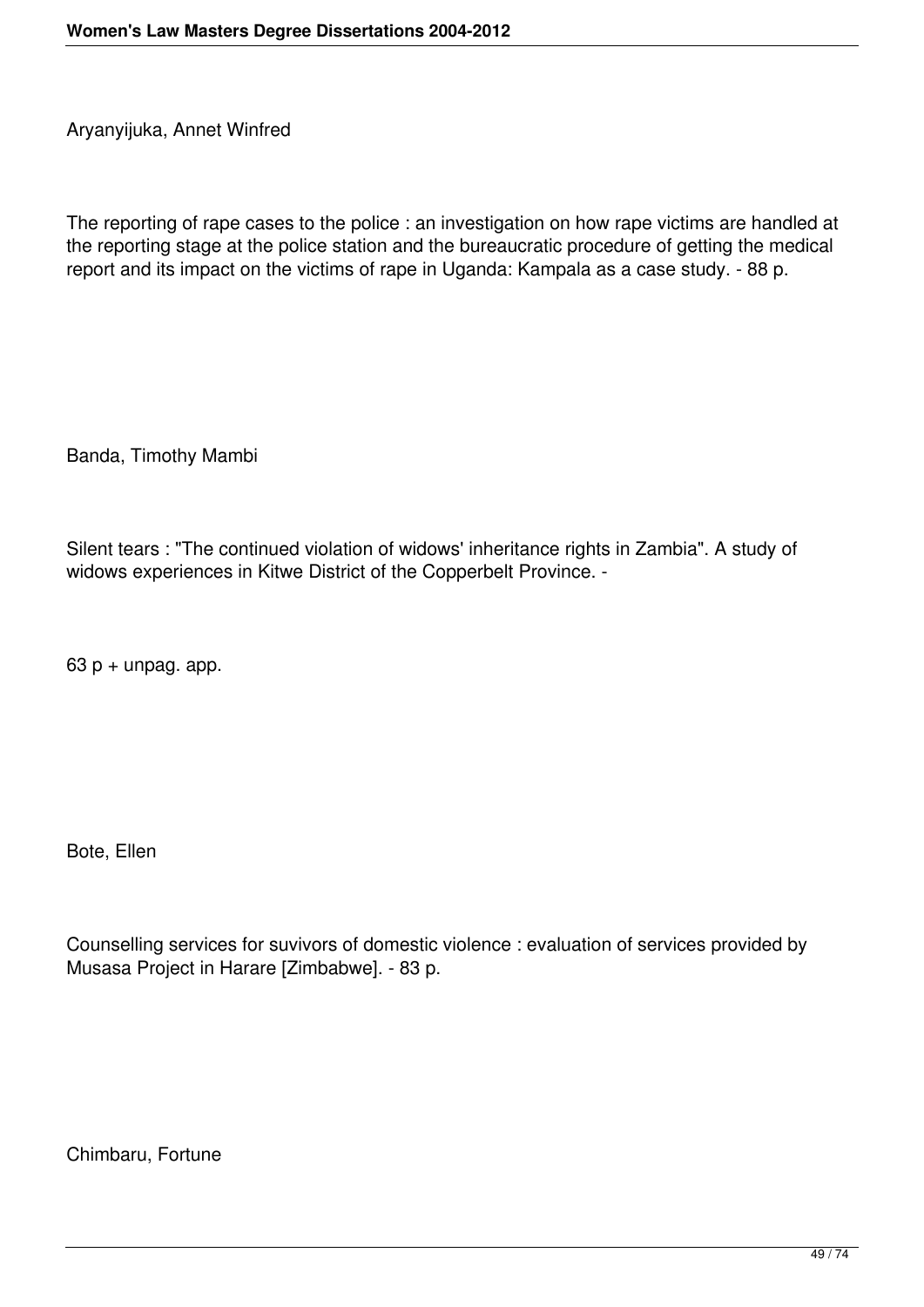The burdened witness : catering for the needs of mothers with small children required to give evidence in criminal trials in Zimbabwe. - 59 p.

Chombo, Esme Jynet

Who is fooling who? : women and the (non)management of menstruation in police and court cells in Malawi. - 83 p.

Gumbo, Nicea

Girl child trafficking from Zimbabwe to neighbouring countries : an analysis of the interventions by government and selected non/governmental organisations. - 80 p.

Justino, Vanda Tereza Domingos

Domestic violence in Mozambique : cultural and legal problems affecting women. A case study of Beleluane District of Matola Province of Mozambique. - 63 p. + unpag. app.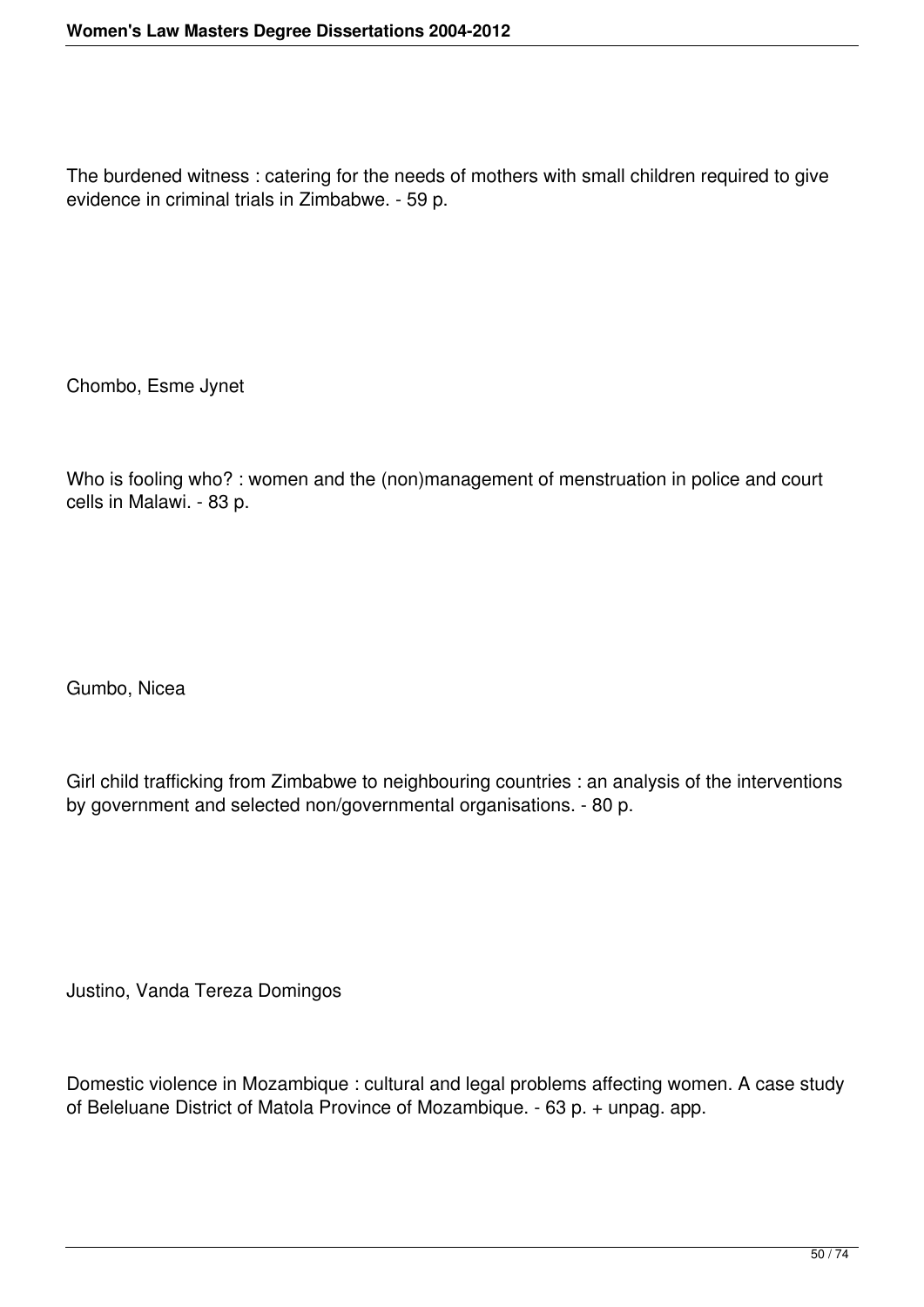Kamowa, Chimwemwe Patricia

Informed thumb sucking : the challenges, problems faced by the magistrate courts in distribution of matrimonial property on the dissolution of matrilineal customary marrriages in Blantyre, Malawi. - 60 p.

Kanunka, Peter P.

"Right or privilege" : an investigation into the provision of post exposure prophylaxis (PEP) to survivors of sexual assault, to reduce the chances of contracting HIV/AIDS. Case study of 7 clinics and 1 hospital in Lusaka [Zambia]. - 63 p.

Katsande, Jigu

Management of sexual harassment against female trainee teachers : a study in teacher training colleges in Harare, Zimbabwe. - 52 p. + unpag. app.

Kiwanuka, Lillianne Namubiru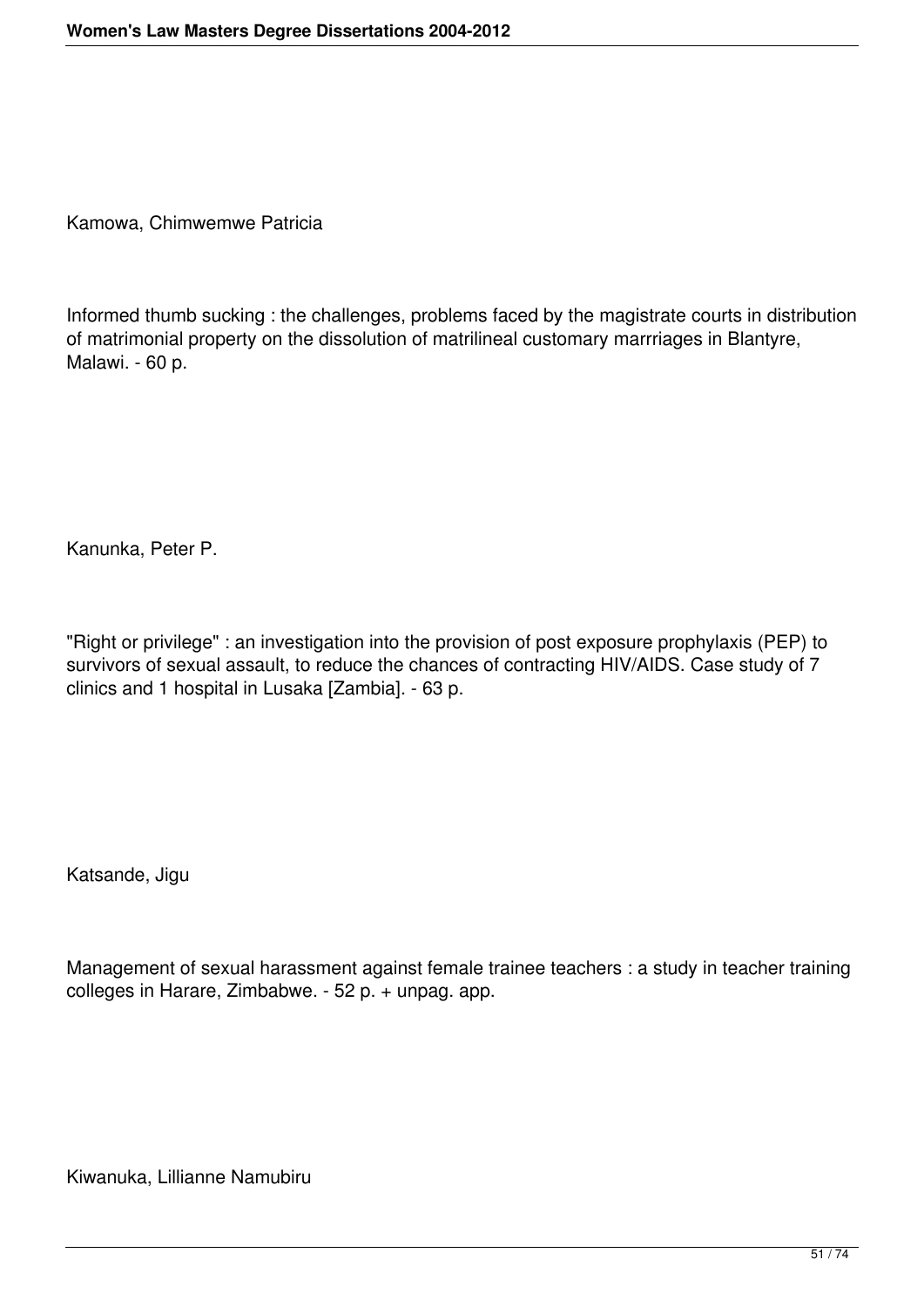Getting the Domestic Relations Bill back on the legislative track : challenges, potential interventions and strategies. [Uganda]. - 109 p.

Konosi, Wilfred Nyaundi

The thorns behind blooming roses : the impact of the law on the working conditions of women on flower farms in Naivasha. [Kenya]. - 91 p.

Liwewe, Olivia Margaret Mchaju

A history of diminishing returns : the paradox of women's customary land rights in small scale irrigation scheme reforms in matrilineal societies in southern Malawi. - 82 p.

Mahori, Norman

'Out but not missing out' : a study of the implications and coping strategies resulting from the exclusion of the female dominated informal sector from the national social security schemes in Zimbabwe. - 70 p.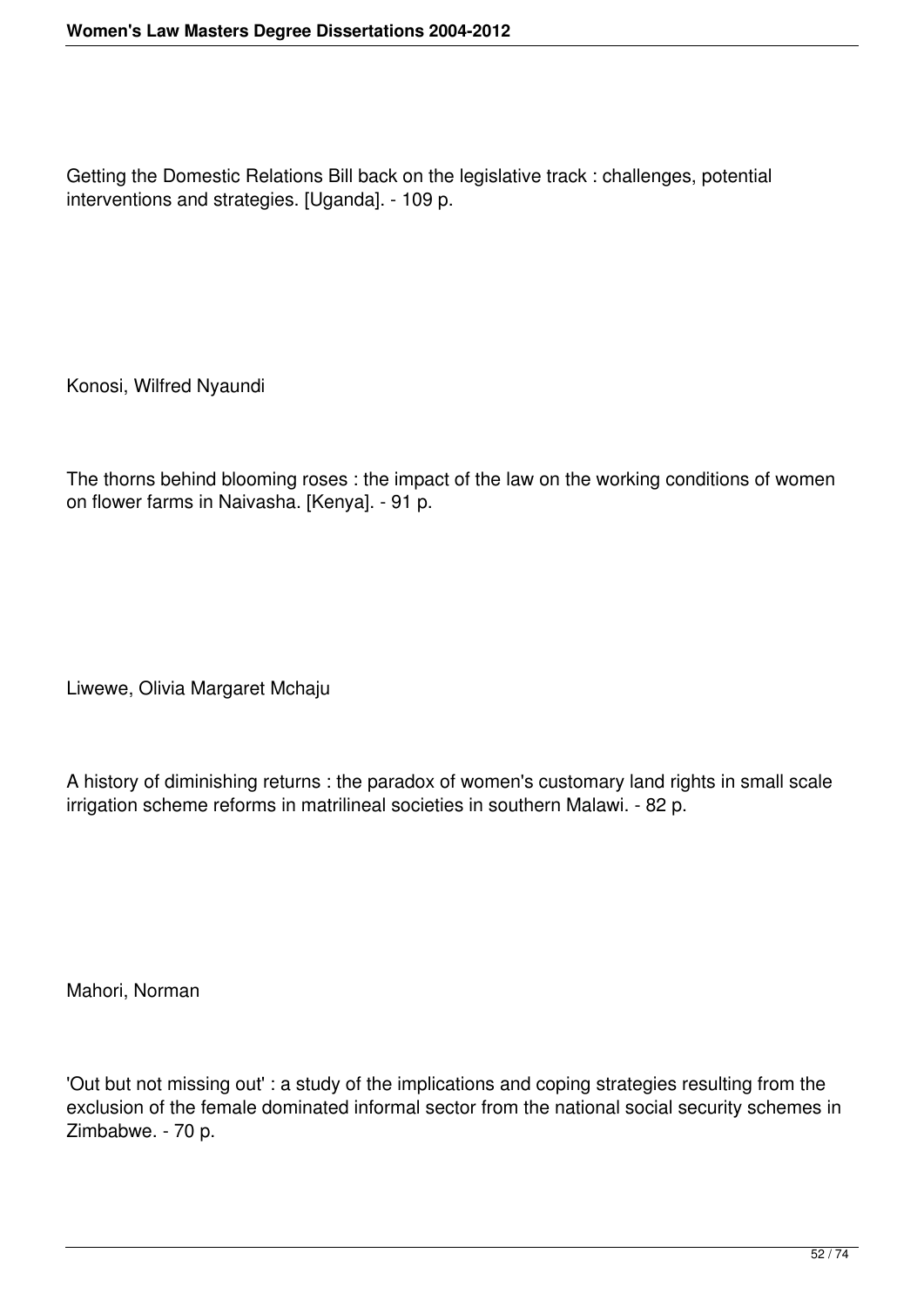Makonese, Makanatsa

Zimbabwe's forest laws, policies and practices and implications for access, control and ownership of forest resources by rural women. - 72 p. + unpag. app.

Mapepa, Pauline

The implications of the current economic crisis on pregnant women's right to maternal health in Zimbabwe : a case study of Harare Hospital. - 83 p.

Mariwo, Tsitsi

What are we doing to rural women's entrepreneurship? : a case study of the non-recognition and diverted attention of women engaged in vegetable farming in Mutoko. [Zimbabwe] - 103 p.

Mbogoh, Annette Mudola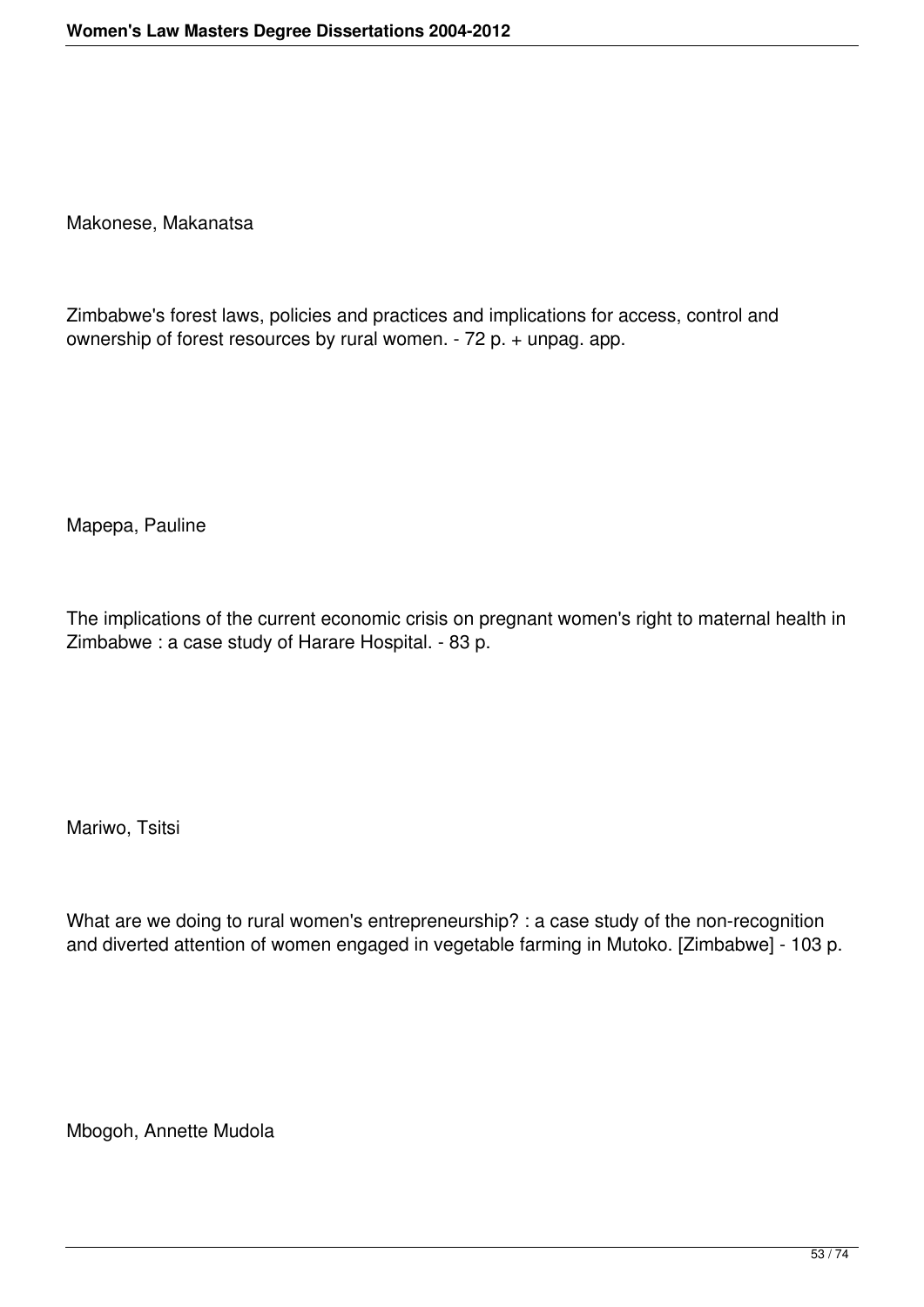*"Bangaiza na Mzungu"* : a critical analysis of laws and policies and their effectiveness in the prevention, suppression and punishment of sex tourism involving the youth in Mombasa, Kenya.  $-96$  p.  $+$  unpag. app.

Mgomba, Fatuma Adam

Islamic marriages : early marriages and HIV/AIDS in Tabora, Tanzania. - 95 p.

Muhanji, Alexandriah

The gendered effects of gazzetement (sic!) of indigenous land as a game reserve : a case study of the Endorois tribe in relation to Lake Bogoria Game Reserve, Rift Valley. [Kenya]. - 79 p.

Mupfeka, Loveness

Participation of rural women in local governance in Murewa District : women walking political paths! [Zimbabwe] - 69 p.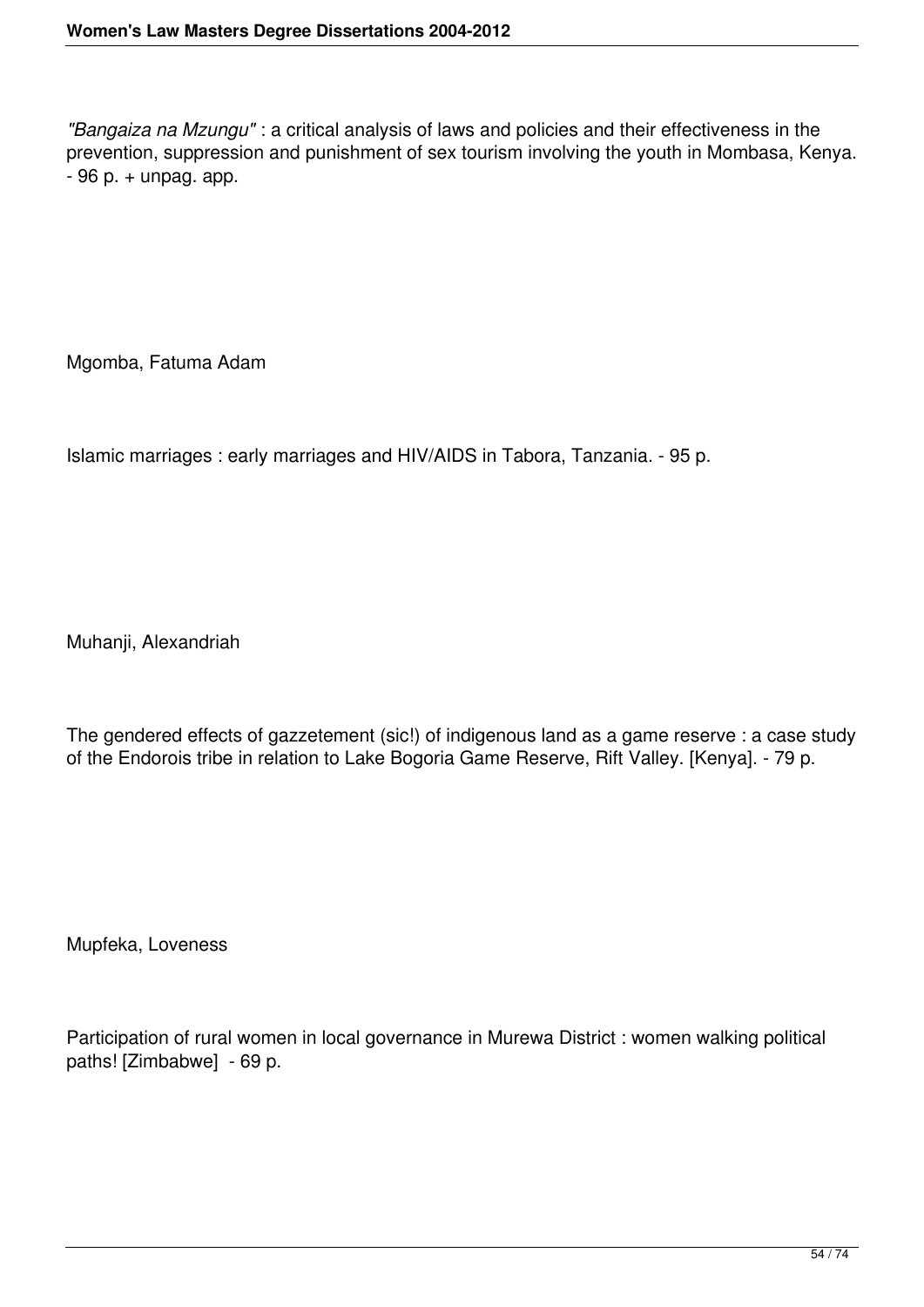Murinda, Priscillah

Access to legal aid for indigent women : an analysis of the services offered by the Legal Aid Directorate in Harare. [Zimbabwe] - 73 p.

Musonda, Lloyd

The role of the police in dealing with victims of sexual assault with specific focus on rape cases in Lusaka town in Zambia : a critical analysis of strengths, constraints and challenges. - 68 p.

Mwenegoha, Hamisa Omari

Women's reproductive rights and autonomy under Islam as they intersect with human rights entitlements and customary norms and practices in Tanzania : Lushoto as case study. - 73 p.

Natukunda, Pheonah

Women and domestic violence in Uganda : a case study of refugee women in Kyaka II Refugee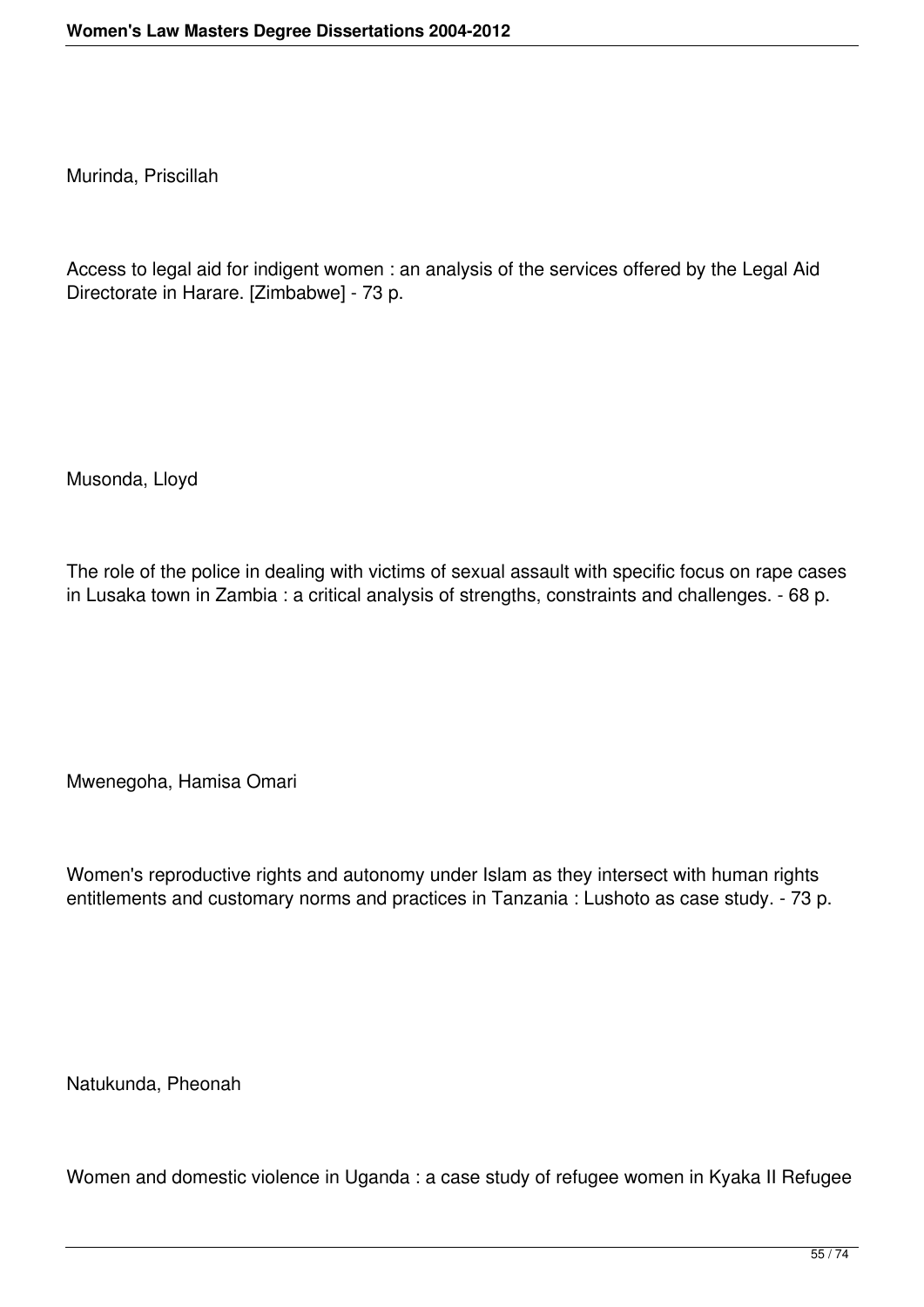Settlement in south western Uganda. - 61 p.

Ntagara, Celestine E.

A lesson in practicalities : provision and delivery of health to women in the informal sector via National Social Security Fund. [Tanzania] - 54 p.

Nyongesa, Grace C.

Right to land, clean water, food and shelter : a case study of the gendered effects on squatters of the Constitution's failure to address these rights in Mogoto, Kenya. - 78 p.

Ondieki, Alice Osebe

Critical analysis of the efficacy of the Sexual Offences Act no.3 of 2006 in protecting the rights of rape victims in Kenya : a case study of the conduct of rape trials in Nairobi, Kibera and Makadara Law Courts. - 82 p. + unpag.app.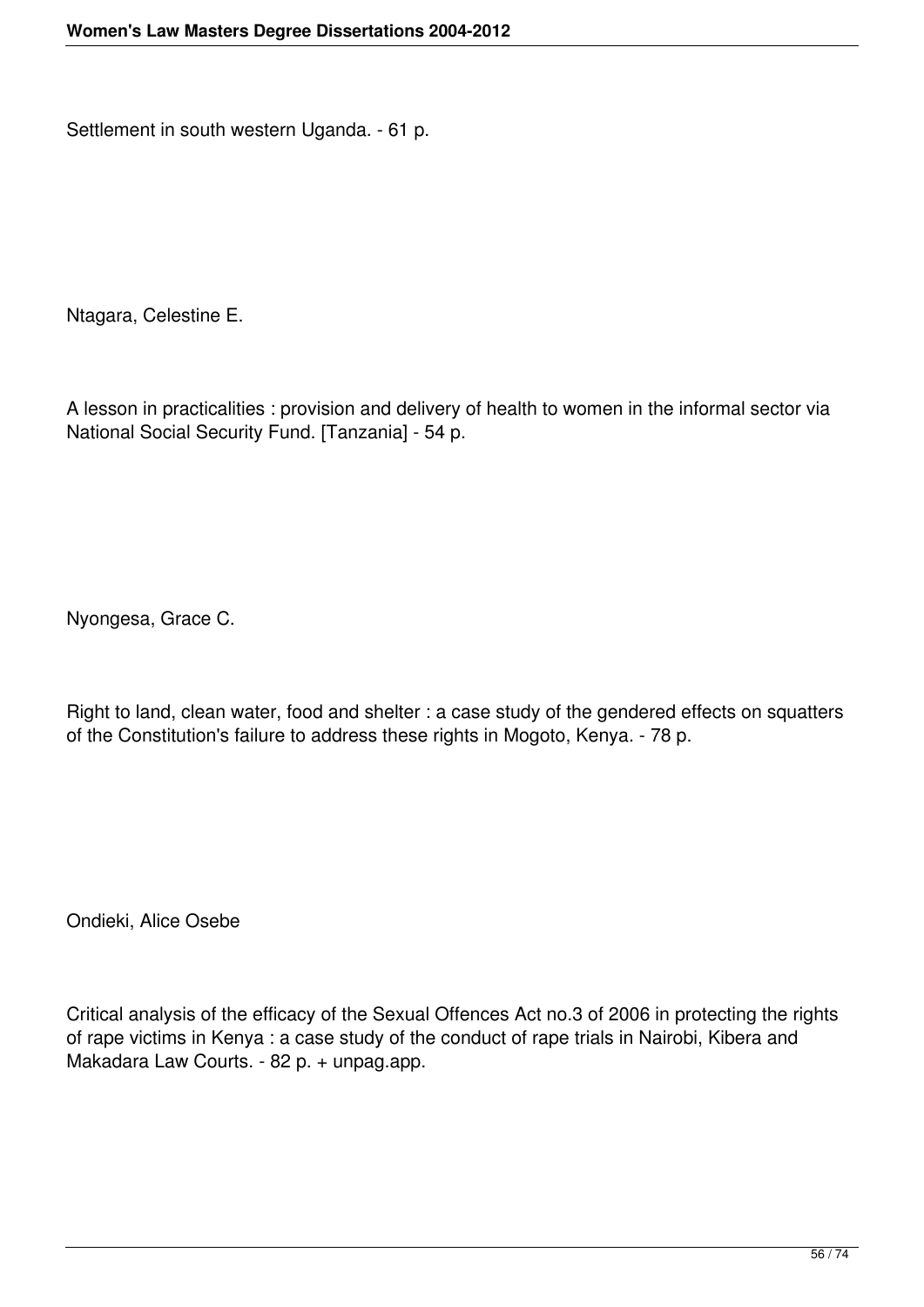Rutachokozibwa, Grace Vedasto

Can we make it happen? : initiating and driving the process of drafting and passing domestic violence legislation in Tanzania. - 82 p.

Rutakolezibwa, Augustine

The potential for the utilisation of defences or provocation and self defence for women in Tanzania who kill their violent intimate partners : barriers and opportunities. - 72 p. + unpag.app.

Thabethe, Sithokozile Nyaradzo

"A case of culture gone awry" : an investigation of female initiation ceremonies and Nyau dance vigils on the rights of teenage girls to education and sexual reproductive health amonst (sic!) migrant communities in Norton. [Zimbabwe] - 70 p.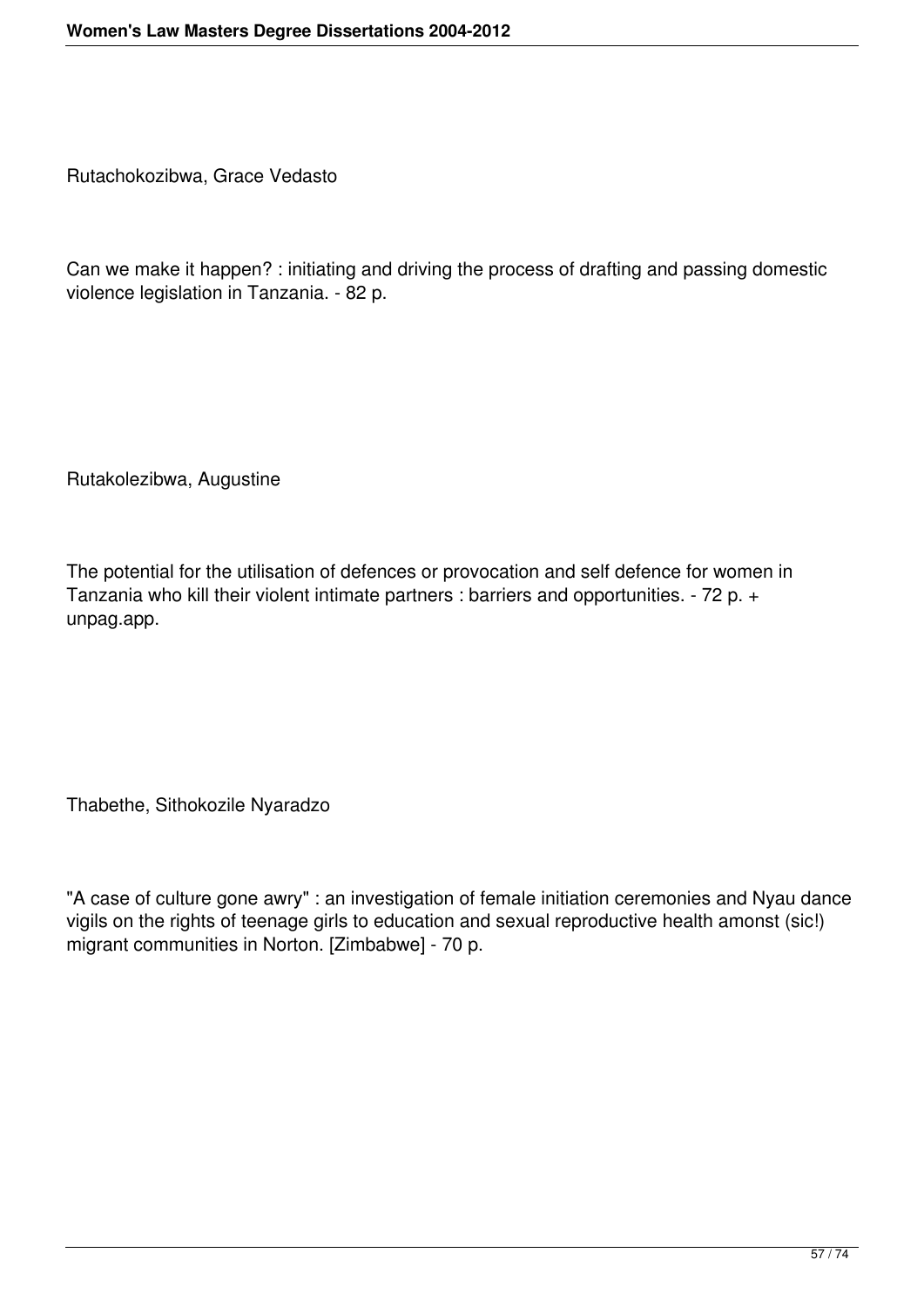**2006**

Achiume, Paul C.

Domestic violence in Zambia : in bed with a killer : police responses to domestic violence. - 86 p.

Bankika, Margaret J.

The Woes of rural pregnant women in Tanzania : a case studies(!) of rural women in Morogoro community. - 87 p.

Chakwana, Christobel Deliwe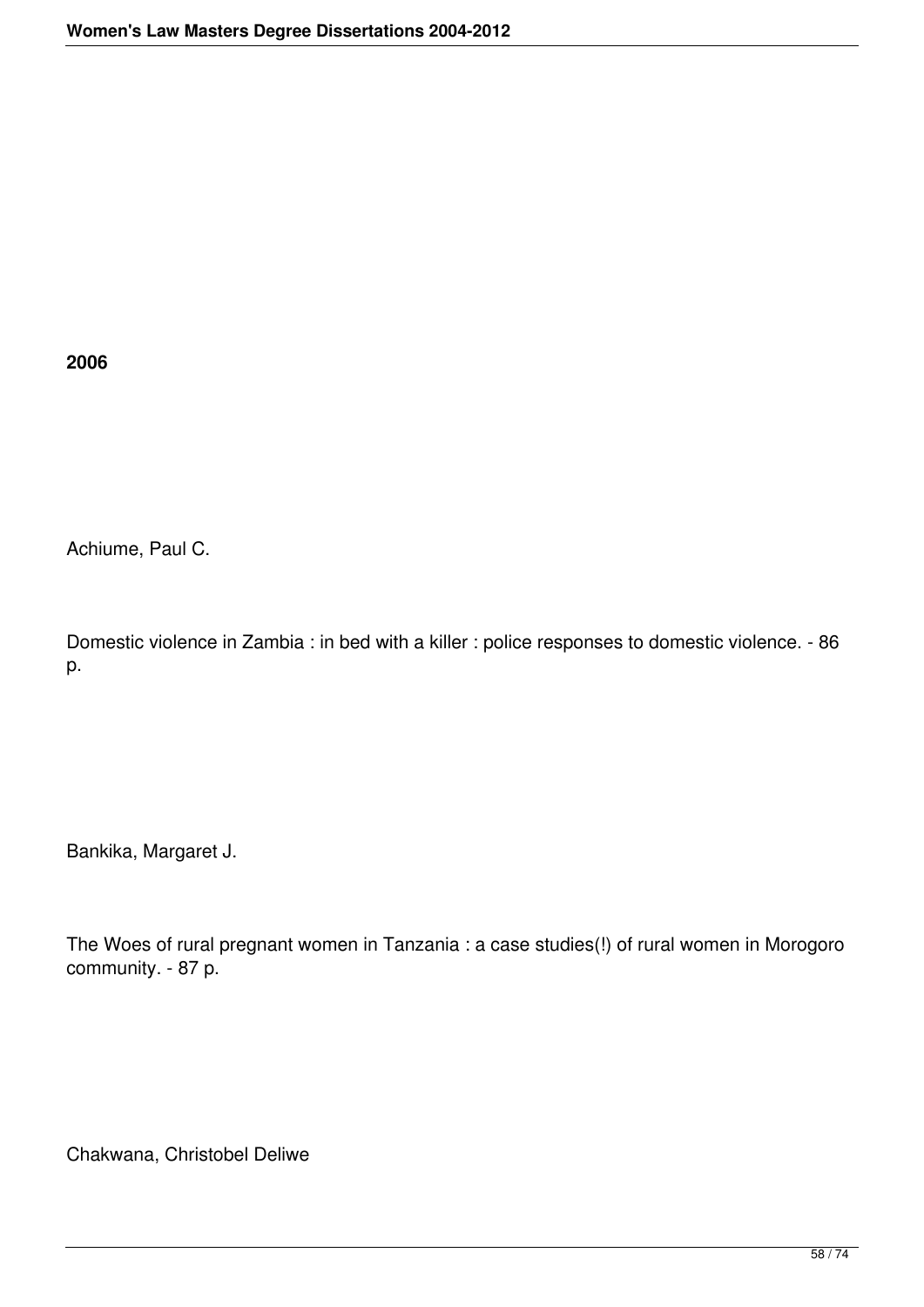Women in decision making positions within the public sector : a study of challenges and experiences for strategic intervention and law reform in Malawi. - vi, 79 p. + appendices.

Chamkakala, Masauko M.E.

Coping with unwanted pregnancies : the gruesome realities of illegal backdoor abortions in Malawi. - xv, 99 p.

Chisaka, Nsama Nkaka

An Analysis of the efficacy of the Zambian legal framework and other administrative measures to curb trafficking in young women from and through Zambia. - 77 p. + appendices.

Fletcher, Ruth M.

Addressing gender-based violence in Malawi : an analysis of the factors delaying the passing of the proposed Prevention of Domestic Violence Bill. - v, 52 p. + appendices.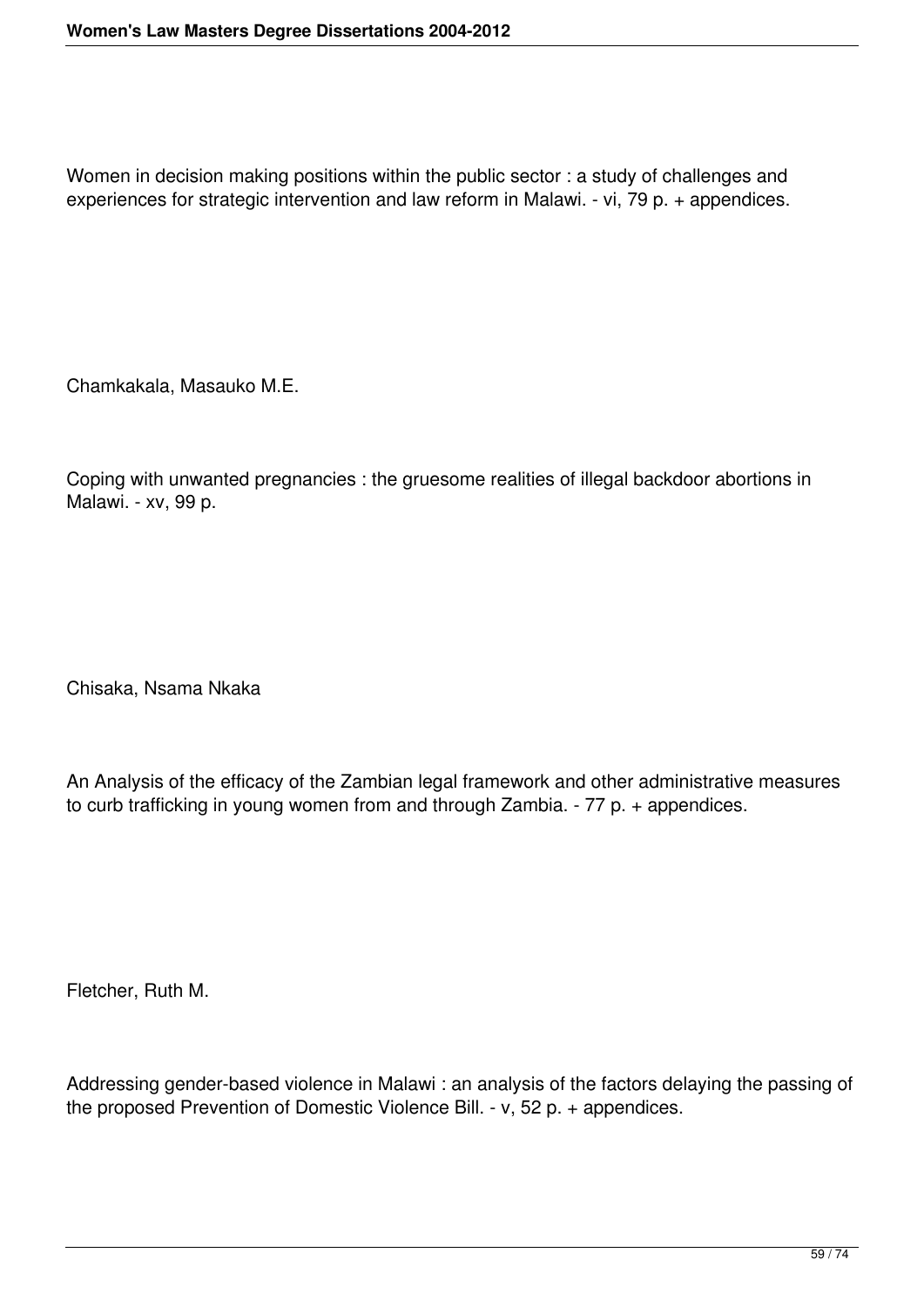Kabasa, Evangelista

In search of relief for the rape victim : making the criminal justice system work for her. [Zimbabwe.] - v, 68 p..

Kamya, Michael

Exploring programme issues in meeting the right to adult basic education services in fishing communities : the case of Kalangala district. [Uganda.] - 72, 19 p.

Katsande, Rosalie K.

Women's access to potable water and sanitation as a human right : a case study of Alaska and Shackleton settlements in Chinhoyi, Zimbabwe. - 76 p.

Kudya, Lilian Farisayi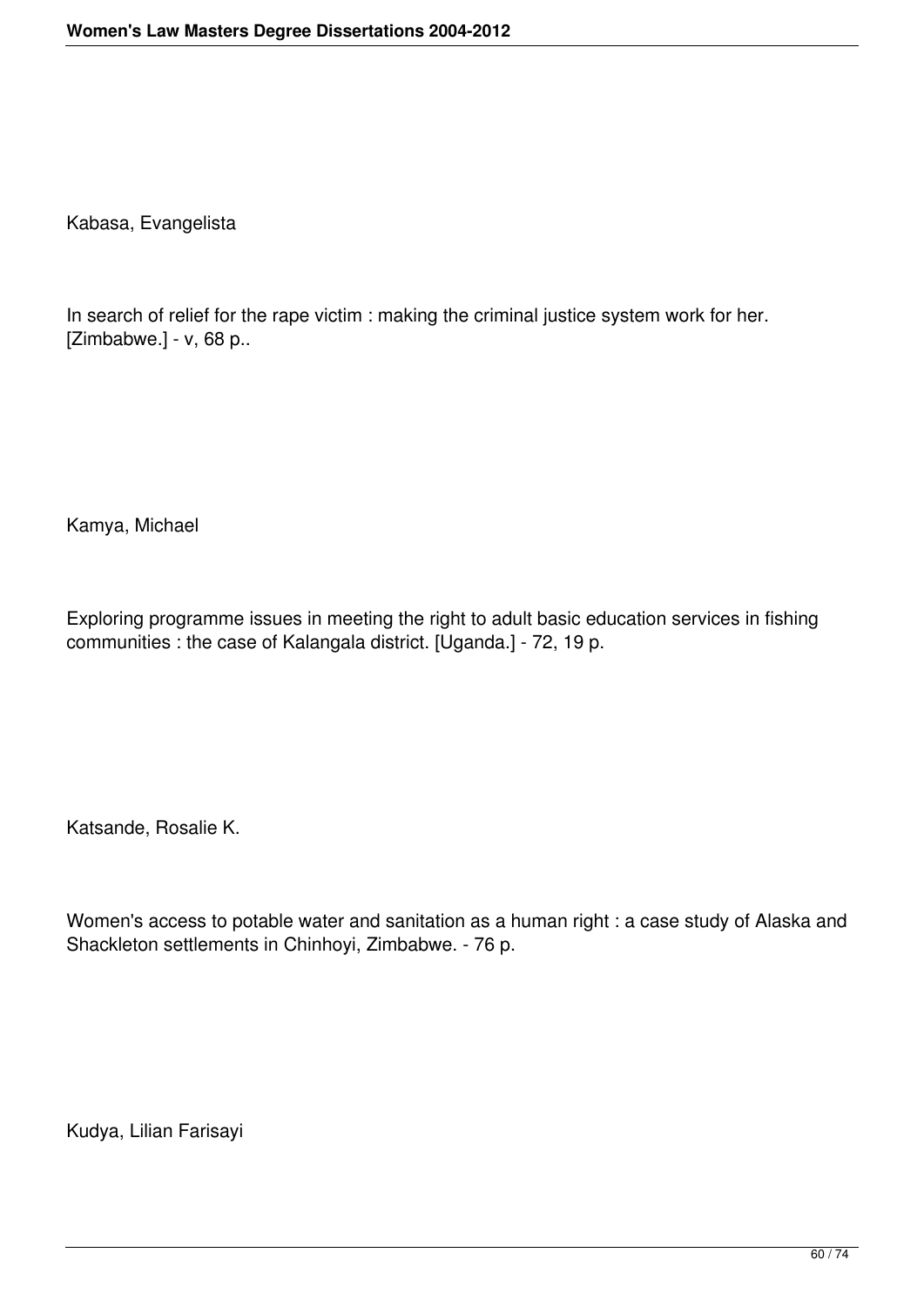A Critique of the operation of the law in respect of the prosecution and trials of rape cases involving girls aged eight years and below in Zimbabwe. - 66 p.

Kyokunzire, Betty

Is criminalization of commercial sex work in Uganda an answer? : a case study of commercial sex workers in Kampala. - xii, 92 p.

Makomva, Benhilda

Gender sensitivity in drafting : beyond he and she. [Zimbabwe.] - 66, 3 p.

Matakala, Musialela

Rural women's access to health service delivery in light of human rights and international conventions on health. [Zambia.] - 76 p.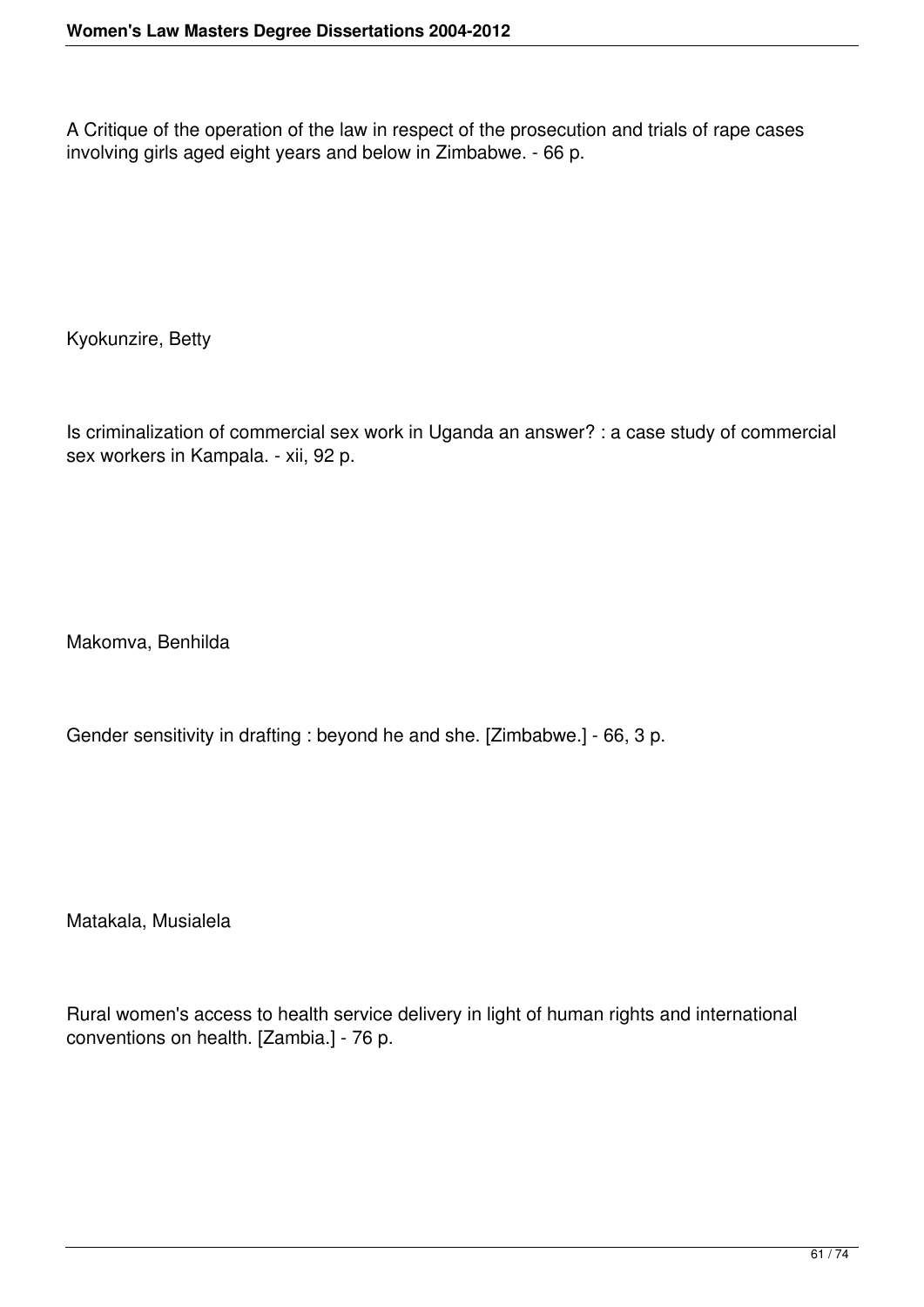Matizha, Caroline

A Stumbling block or foundation builder : as assessment of the Ministry of Women Affairs in promoting women's rights in Zimbabwe. - 62 p.

Maunga, Mary A.

An Analysis of the efficacy of the law of marital rape in Zimbabwe. - vii, 58 p.

Mazambani, Delis

Rendered homeless by order : an analysis of gender implications of Operation Restore Order. [Zimbabwe.] - 71 p.

Mesikano, Charlotte Wezi

The Quest for a gender sensitive budget : an analysis of the role of women parliamentarians during budget sessions in Malawi. - 85 p.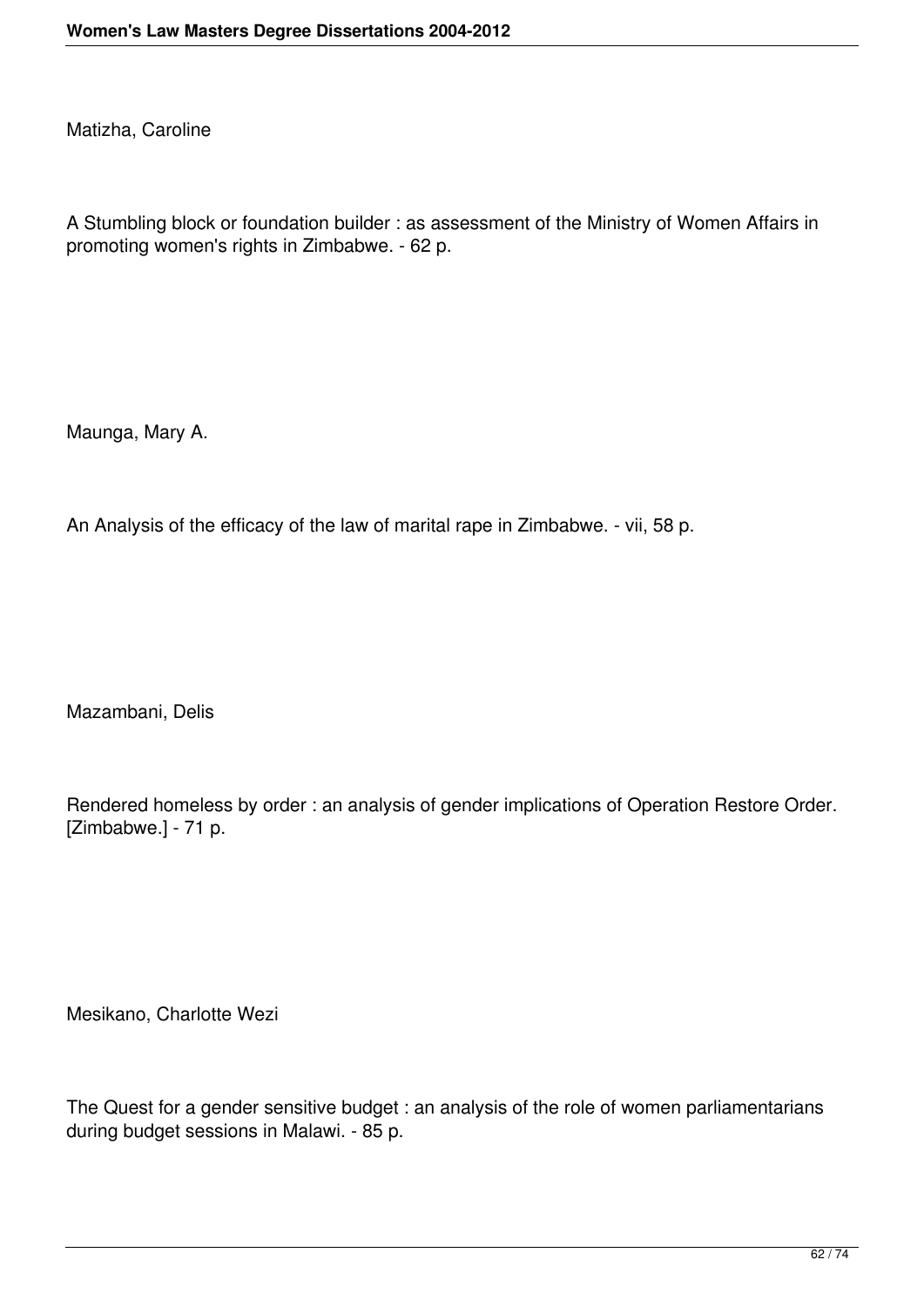Mutama, Esther R.

An Analysis of masculine perspectives in HIV and AIDS laws, policies and programming for the realisation of women's health rights. [Zimbabwe.] - 67 p.

Mwakyambiki, Sarah E.

Children with disabilities and the right to education : experience from selected primary schools at Dar es Salaam, Tanzania. - 100 p.

Nyanjom, Jennifer

*Chi liel* : problematizing the social status of the 'Wife of the grave' in Luo customary tradition. [Kenya.] - 100 p.

Nyasulu, Dorothy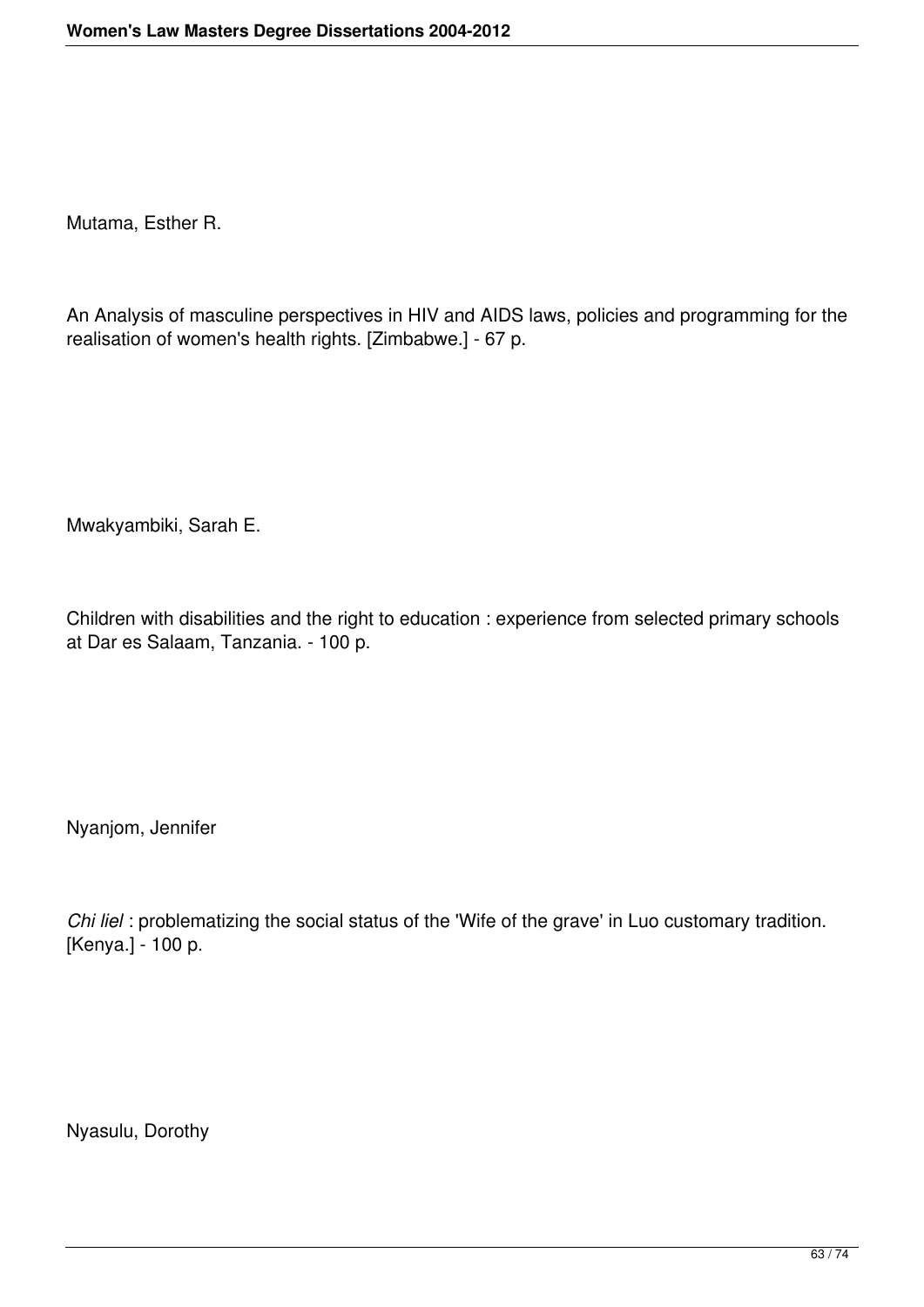Investigating the gendered dynamics of women's access to voluntary testing and counselling in Malawi : a case study of Macro and Napham in Lilongwe. - 92 p.

Nyirenda, Abson

Domestic violence in Zambia : the prosecution of cases involving women suffering domestic violence in Ndola and Kitwe districts of Zambia. - 76 p.

Odeny, Millicent A.

Privatization, commercialization of water services and its implication for women's access to and control of water : a case study of Njoro Community water project. [Kenya.] - 75 p.

Ondieki, Evans

Culture and traditions among the Abagusii community influence the practice of genital mutilation : grounded notions and perspectives about male and female attitudes on how to maintain cultural identity without a cut. [Kenya.] - xxiii,

104 p.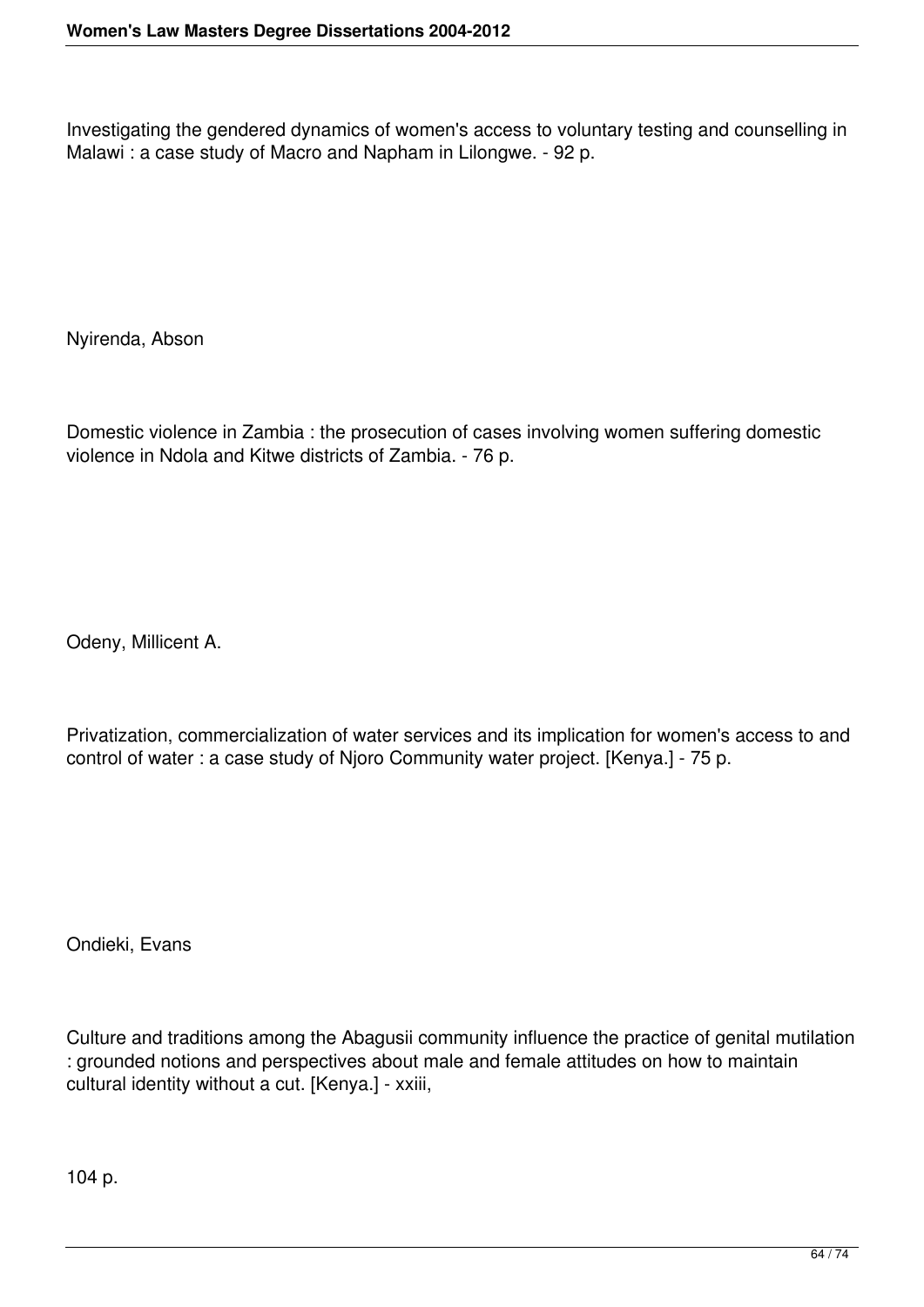Otieno, Anastasia

Gender and sexuality in Kenyan education system : is history repeating itself? : an exploratory study of information on sexuality within Nakuru town. - 82 p.

Pendame, Lucius

The Socio-economic and legal position of domestic workers in Malawi : a case study of Zomba municipality. - vi, [3], 74, xii p.

Rusere, Netty

Justice delayed is justice denied : the experiences of applicants for termination of pregnancy in rape situations under Termination of Pregnancy Act in Zimbabwe. - 69 p.

Rweyemamu, Leticia V.K.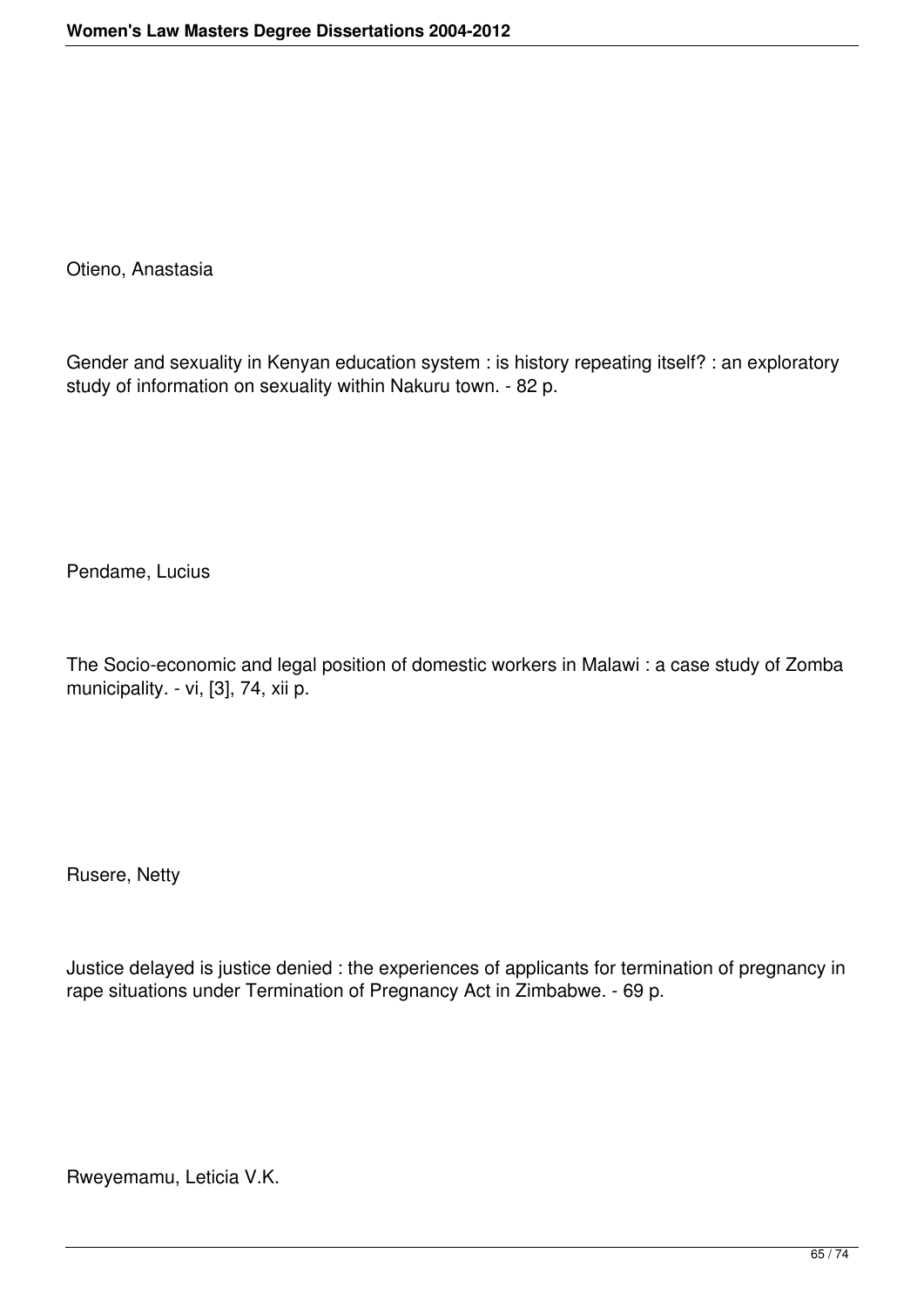Child custody in Tanzania : judicial implementation of the principle of the best insterest of the child in matters relating to custody : a case study of court decisions from Ilala District, Dar es Salaam, Tanzania. - xiii, 66 p.

Siveregi, Joyce

A Critical analysis of the pursuit of the feminist agenda through the experiences of women's legal rights organisations in Zimbabwe. - 74 p.

Wabwire, Anselm

An Investigation into the law and legal response to acid attacks on individuals in the Kampala region of Uganda : what are the gendered social effects on the victims? - 69 p.

**2004**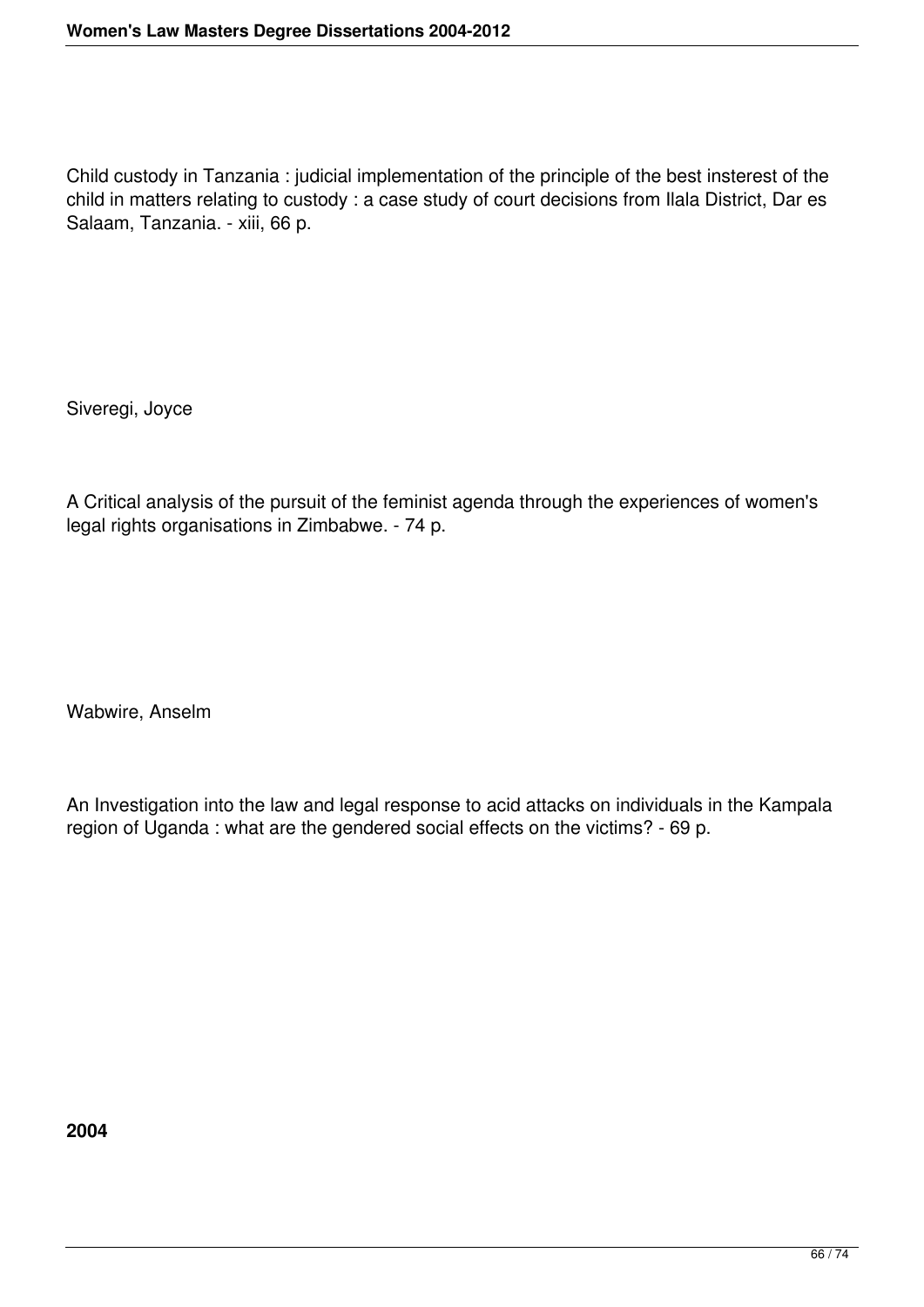Acar, Gregory

Urban refugee settlements : a case of Kampala self-settled women refugees [Uganda]. - 79 p.

Afonso, Irene da Oração

Access to clean water in the Southern Region of Mozambique and its implication to girls' right to education. - 59 p.

Amara, George Odongo

Role of women in peace-building in Kenya : focusing on the 1992 Rift Valley land clashes. - 90 p.

Ashu Egbe, Hannah

An Assessment of the role of financial credit for rural women in extending their palm nut farms: The case study of South West Cameroon. - 70 p.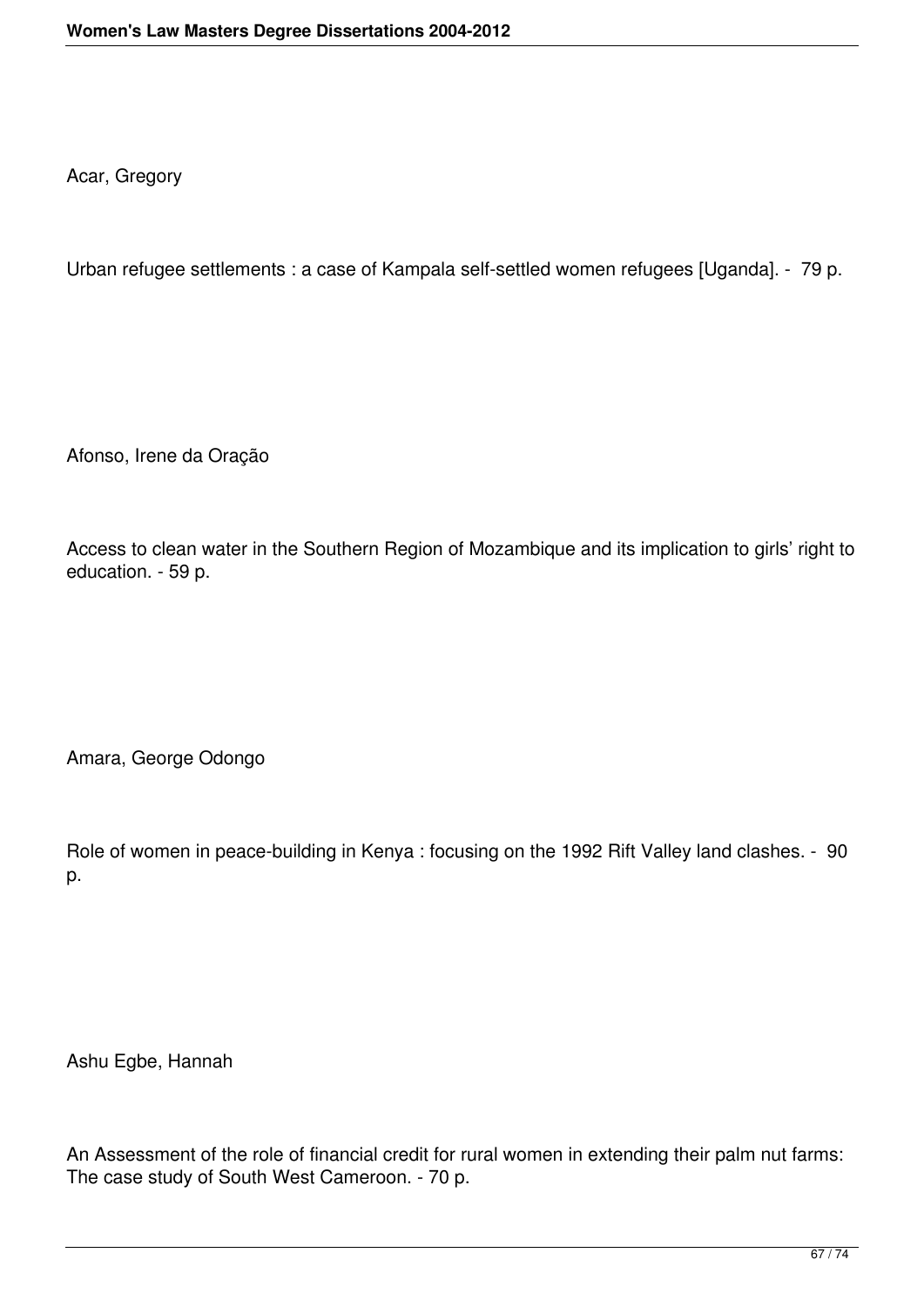Chabala, Charles

Forest management in Zambia : a focus on women's access to forest resources management in chief Chiwala's area Masaiti District-Zambia. - 65 p.

Kaluwa, Collen N.

An Analysis of legal and socio-economic realities confronting distillers and vendors of illicit liquor (Kachasu) in Zomba, Malawi. - 74 p.

Kang'ethe, Njeri

Papa I want to go to school : universal free and compulsory primary education under The Children Act 2001 : some of the barriers to achieving substantive equal access for the girl child in Kenya : a case study at Aic Kajiado School. - 87 p.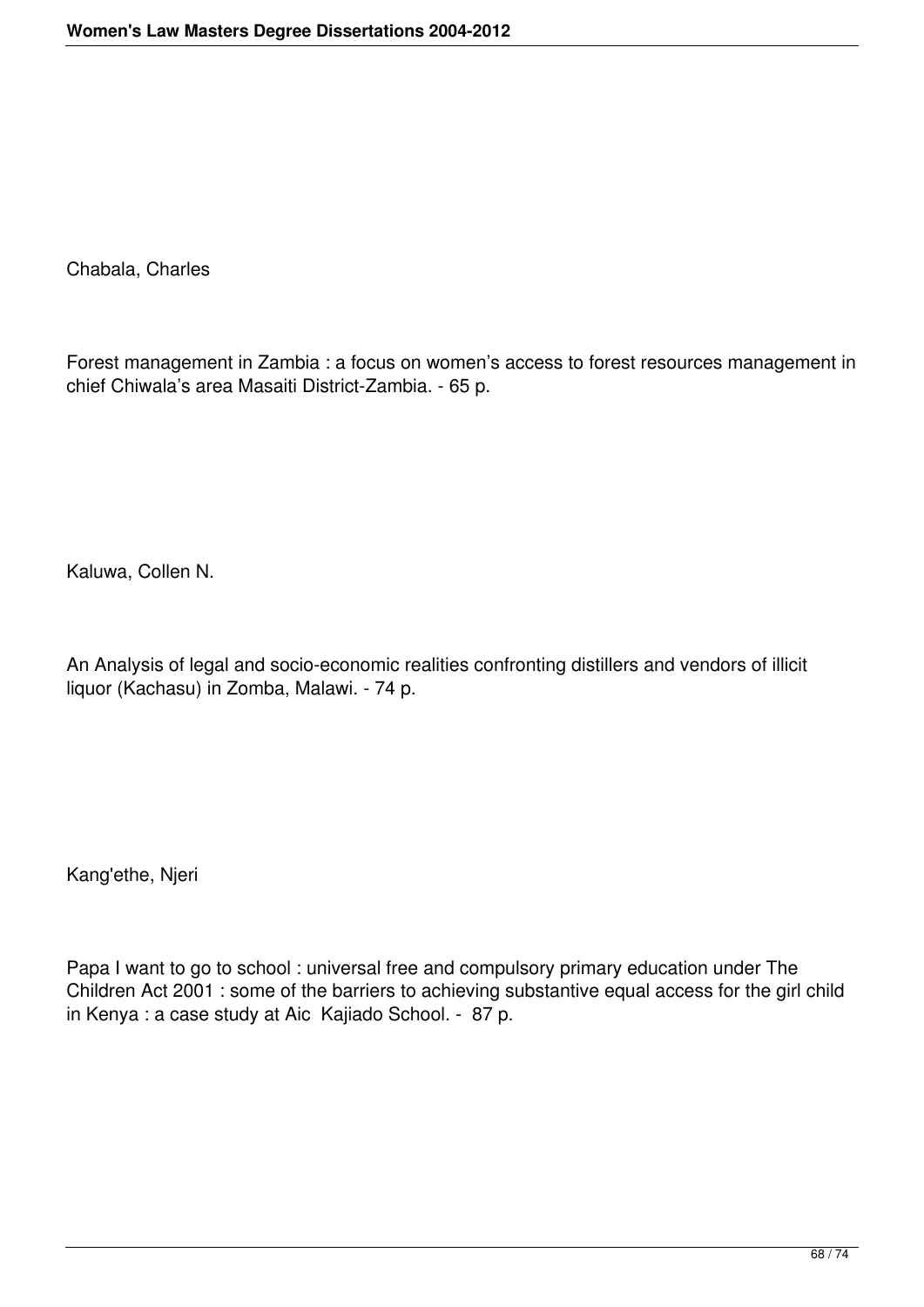Kanyengo, Kakulwa B.

A Study of lives of sexually active teenagers and their access to contraceptive services in Lusaka (Urban) and Sesheke ( Rural) Zambia. - 70 p.

Kwariko, Mwanaisha A.

The Problem of child labour in Tanzania : an explorative study of child labour in relation to fishing industry and related support activities in Iringa District of Tanzania, with specific reference to Mtera Dam. - 94 p.

Kyomukama, Samuel

Sexual harassment at the workplace : a case study of the Uganda Police. - 77 p.

Makoni, Catherine

Mandatory partner notification versus the right to confidentiality in HIV and AIDS : balancing competing rights. [Zimbabwe]. - 75 p.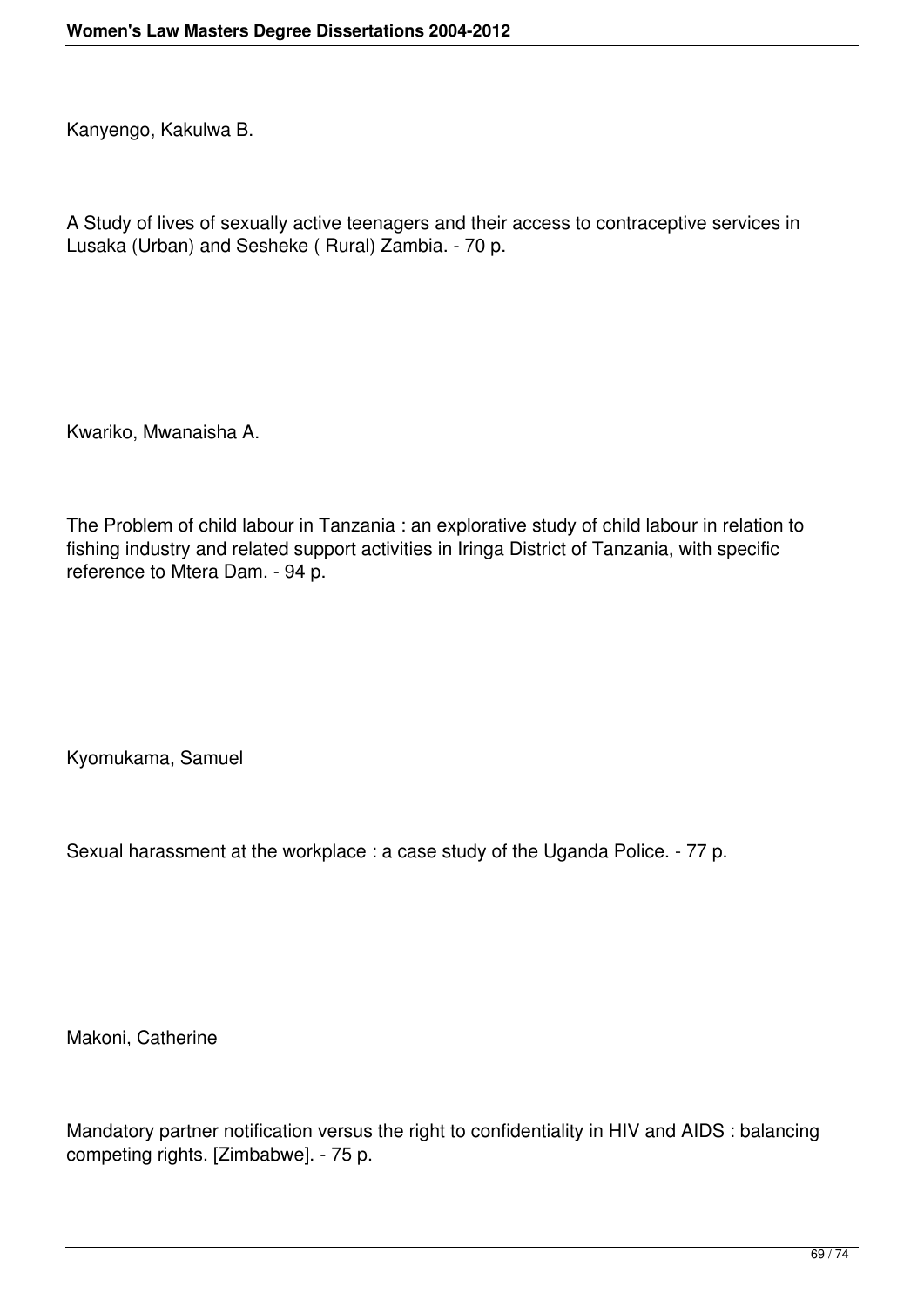Mapala, Martha

Traditional marriage counsellors and HIV/AIDS : a study of Alangizi National Association of Zambia in Lusaka. - 78 p.

Mekonnen, Hiwote

Gendered implication of access to clean water on the girl child : a case study in two rural villages in Ethiopia. - 76 p.

Mesu, Janita C.

'Kunze Kwachinja' or 'The weather has changed' : women in formal and informal employment and the impact that earning wages and /or being an employer has on status, gender and family relationships : a case study of a small craft business in Harare, Zimbabwe. - 139 p.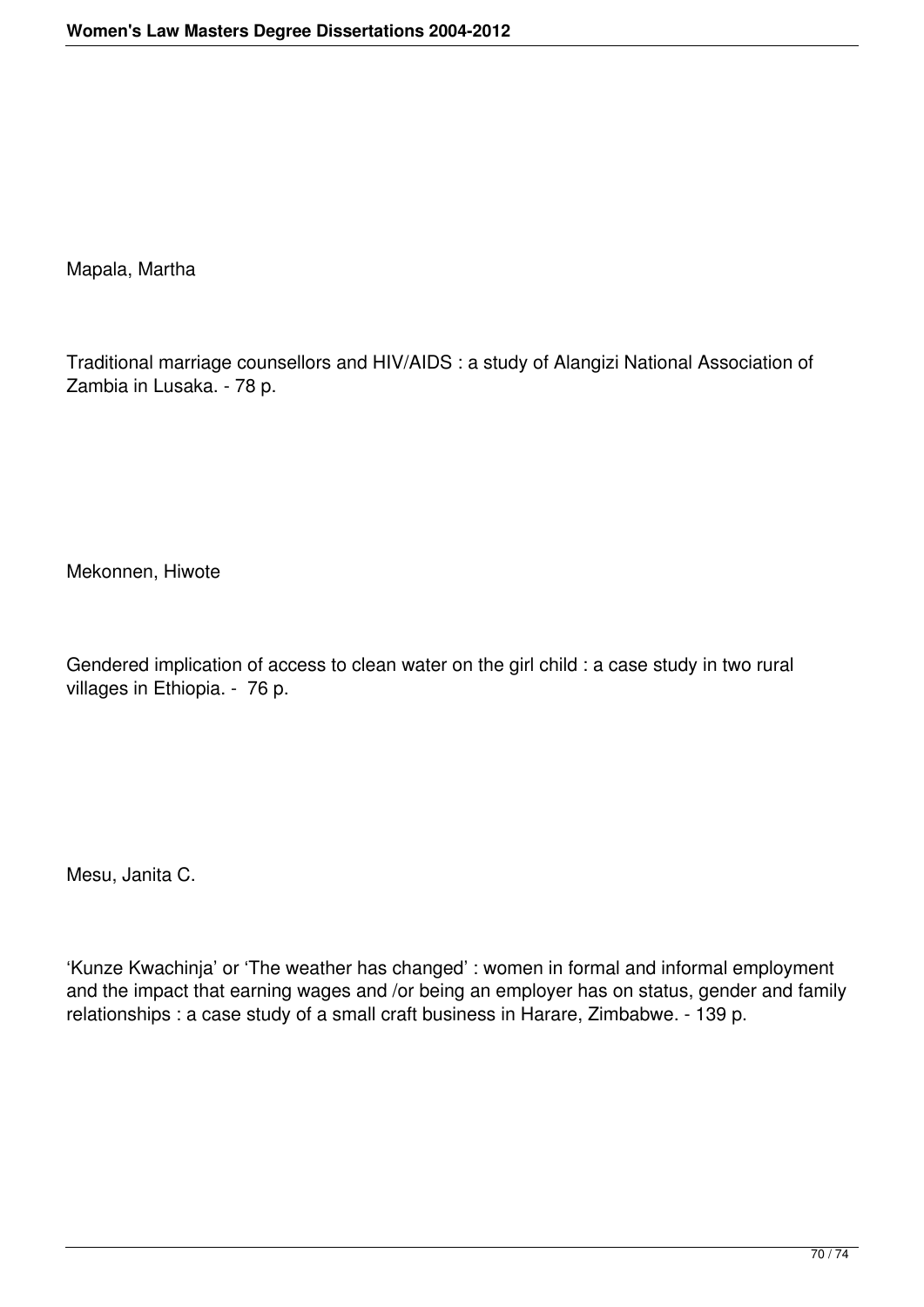Mushi, Felistas J.

A Woman in the intersection : the conflict between civil and canon laws in relation to marriage and divorce in Tanzania : a case study of Arusha District. - 83 p.

Muyongo, Paul M.

The Endangered girl child : evaluating of the reporting procedures and environment of defilement cases in the Zambia police service. - 71 p.

Ncube, Sethulo

Legal assistance for indigent women : a critical analysis of services provided by Zimbabwe Women Lawyers Association in Bulawayo. - 59 p.

Nghifindaka, N.A.C.

The Protecting of inheritance rights of women and men : the experience of Herero in the Erongo Region. - 83 p.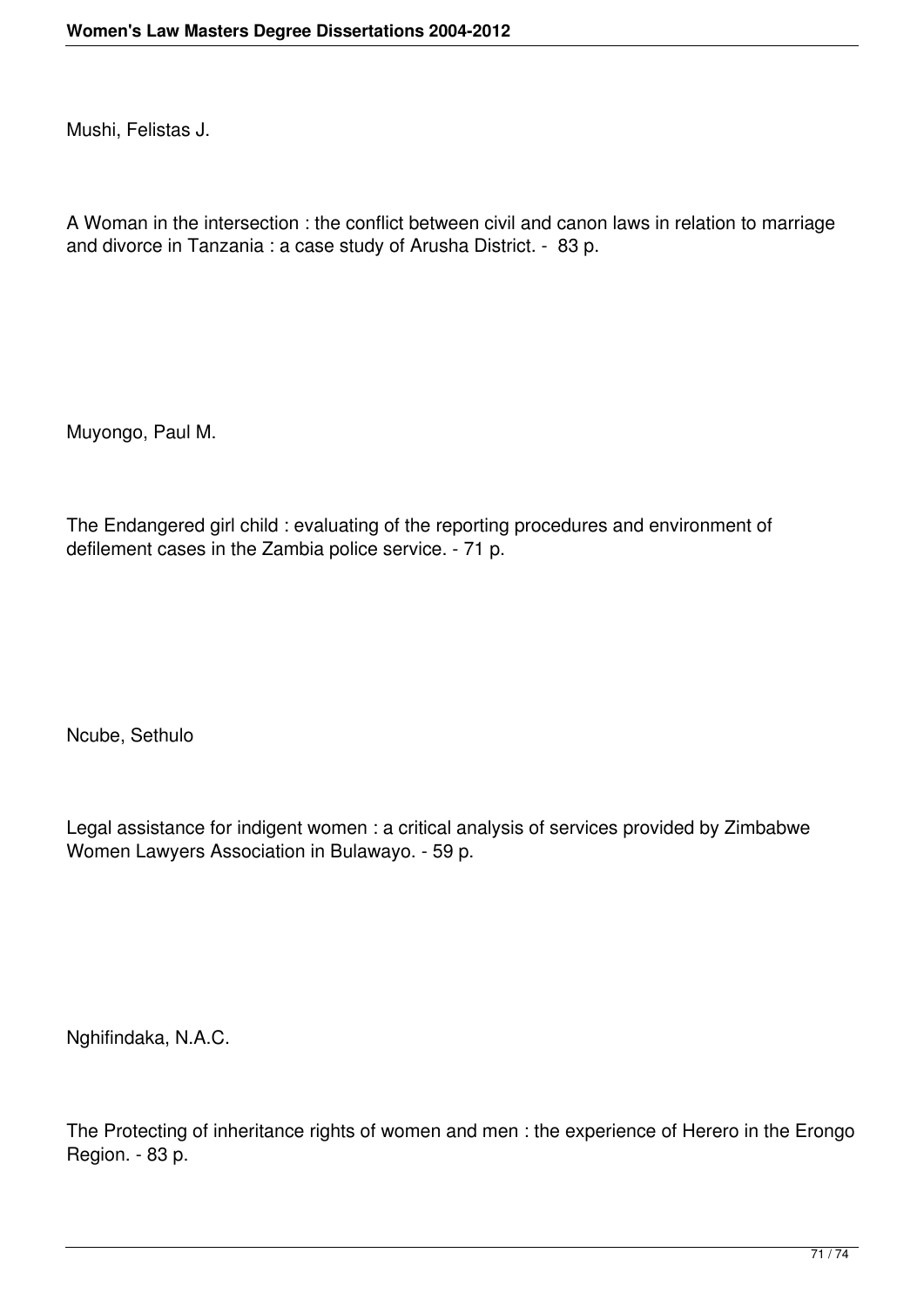Nyoni, Innocentia

An Analysis of battered women who kill : is there a case for advocating for the battered women syndrome under the defence of provocation in Zimbabwe? - 76 p.

Odour, Jacinta A.

Following God's constitution : the gender dimensions in the Ogiek claim to the Mau Forest Complex in Kenya. - 70 p.

Pima, Janet

Domestic violence against refugee women : a case study of Kibondo refugee camps in Western Tanzania. - 70 p.

Rueben , Anna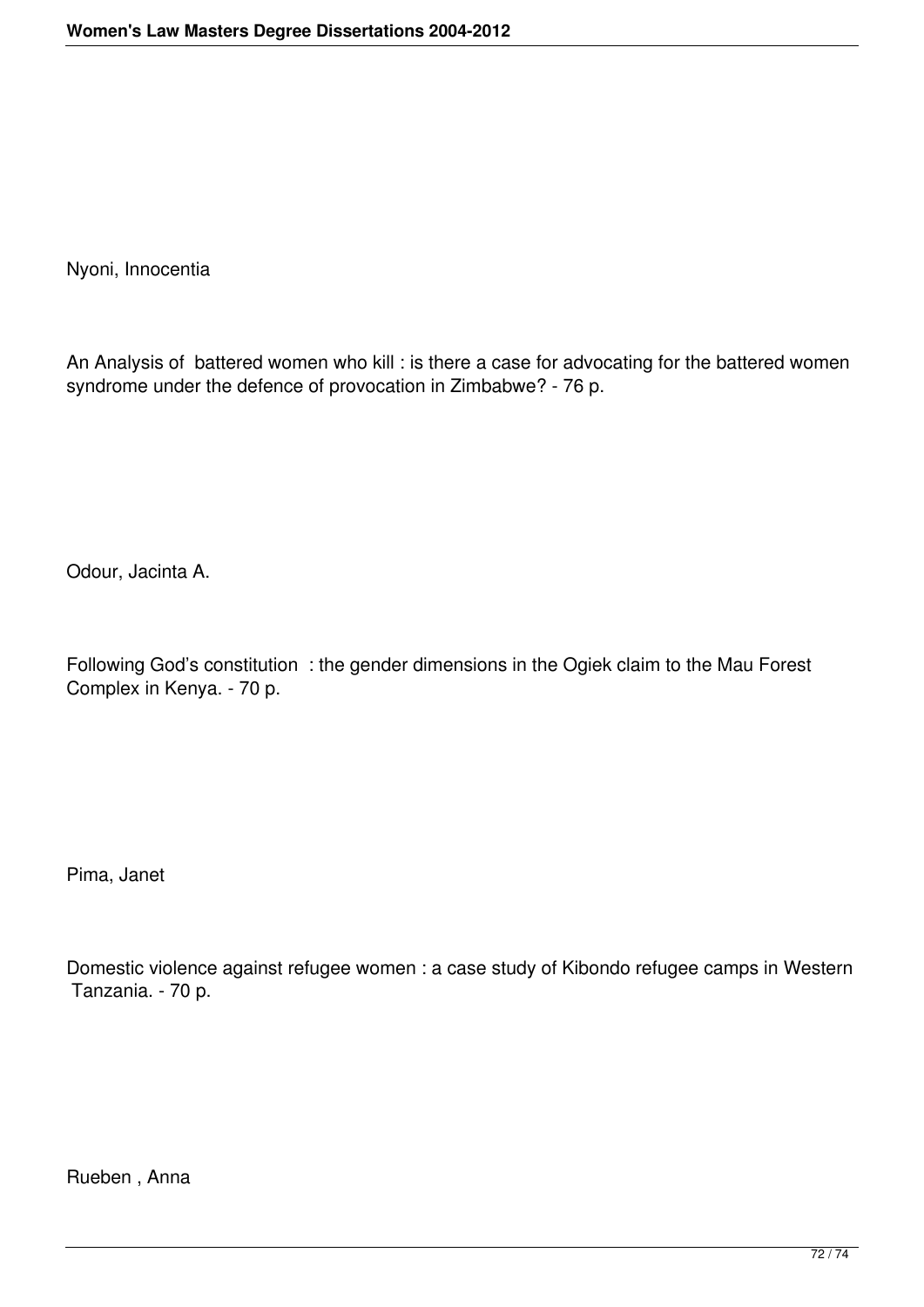Law reform strategies : a critical analysis of the ZWLA lobbying and advocacy program for marriage law reform. [Zimbabwe]. - 86 p.

Ruombwa, Victor

Exploring the legal and social parameters of equal and joint parental responsibility of minor children in Zimbabwe. - 66 p.

Talakinu, Carina M.

The Zambian Women Parliamentarians' Caucus : making in-roads in the legislative process. - 86 p.

Twea, Stella

Women as offenders : the social and legal circumstances of women who commit crimes : a case study of selected prisons in Malawi. - 87 p.